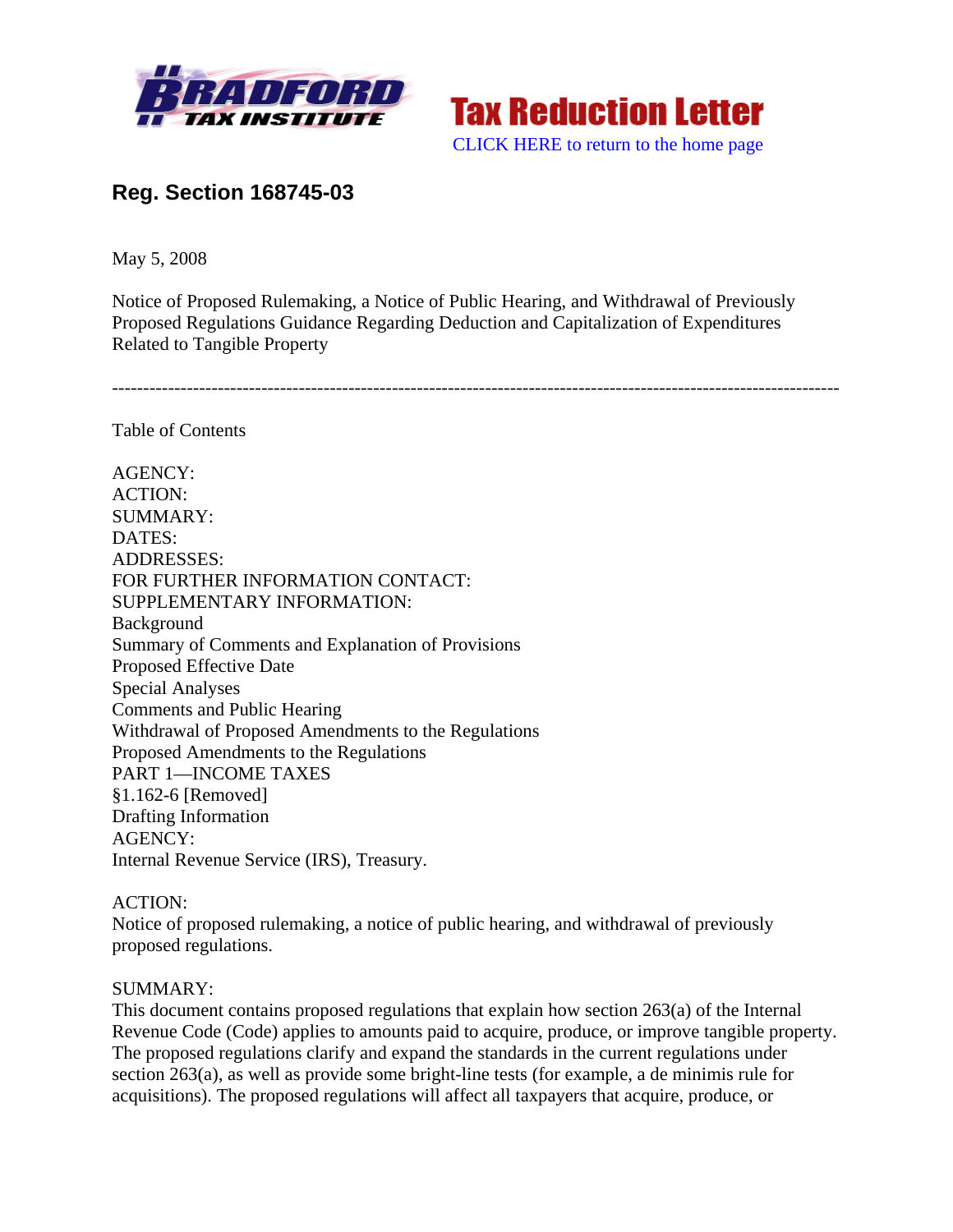improve tangible property. This document also provides a notice of public hearing on the proposed regulations and withdraws the proposed regulations published in the Federal Register on August 21, 2006 (71 FR 161).

# DATES:

Written or electronic comments must be received by June 9, 2008. Outlines of topics to be discussed at the public hearing scheduled for June 24, 2008, at 10 a.m., must be received by June 3, 2008.

# ADDRESSES:

Send submissions to: CC:PA:LPD:PR (REG-168745-03), room 5203, Internal Revenue Service, PO Box 7604, Ben Franklin Station, Washington, DC 20044. Submissions may be handdelivered Monday through Friday between the hours of 8:00 a.m. and 4:00 p.m. to CC:PA:LPD:PR (REG-168745-03), Courier's Desk, Internal Revenue Service, 1111 Constitution Avenue, NW, Washington, DC 20224, or sent electronically, via the Federal eRulemaking Portal at www.regulations.gov (IRS REG-168745-03). The public hearing will be held in the auditorium of the Internal Revenue Building, 1111 Constitution Avenue, NW, Washington, DC.

# FOR FURTHER INFORMATION CONTACT:

Concerning the proposed regulations, Merrill D. Feldstein or Mon L. Lam, (202) 622-4950; concerning submission of comments, the hearing, and/or to be placed on the building access list to attend the hearing, Richard.A.Hurst@irscounsel.treas.gov.

# SUPPLEMENTARY INFORMATION:

#### Background

On August 21, 2006, the IRS and Treasury Department published in the Federal Register (71 FR 161) proposed amendments to the regulations under section 263(a) (2006 proposed regulations) relating to amounts paid to acquire, produce, or improve tangible property. The IRS and Treasury Department received numerous written comments. A public hearing was held on December 19, 2006. After considering the comment letters and the statements at the public hearing, the IRS and Treasury Department are withdrawing the 2006 proposed regulations and are proposing new regulations.

### Summary of Comments and Explanation of Provisions

### I. Overview

These new proposed regulations include many of the provisions contained in the 2006 proposed regulations, including the proposed format changes in which §1.263(a)-1 provides general rules for capital expenditures, §1.263(a)-2 provides rules for amounts paid for the acquisition or production of tangible property, and §1.263(a)-3 provides rules for amounts paid for the improvement of tangible property. However, these new proposed regulations provide many additional rules that were not included in the 2006 proposed regulations. For example, these new proposed regulations provide a definition of materials and supplies under §1.162-3 (including a special 12-month rule and a \$100 de minimis rule), a book conformity de minimis rule for acquisitions of units of property under §1.263(a)-2, a safe harbor for routine maintenance under §1.263(a)-3, and an optional simplified method for regulated taxpayers under §1.263(a)-3. Additionally, these new proposed regulations provide significant changes to the rules relating to unit of property and restorations, and allow for industry-specific repair allowance methods in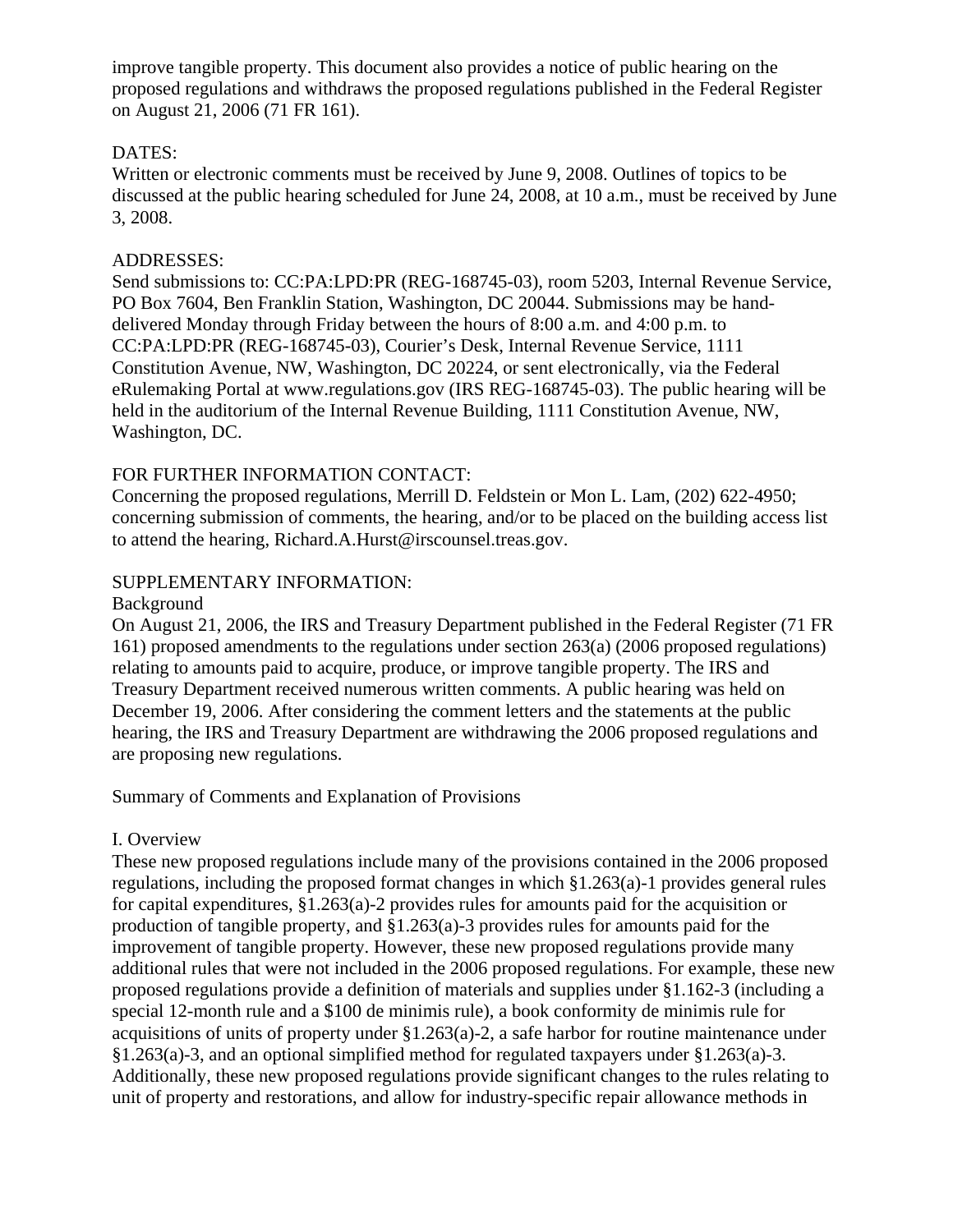future Internal Revenue Bulletin guidance. These new proposed regulations generally will apply to taxable years beginning on or after the date that final regulations are published in the Federal Register.

# II. Withdrawal and Re-Proposal of Regulations

In addition to providing specific comments, many commentators suggested that, given the broad scope and effect of the regulations and the numerous comments received on the 2006 proposed regulations, consideration should be given to re-proposing the regulations in their entirety. This suggestion has been adopted and the 2006 proposed regulations are withdrawn and replaced with these new proposed regulations.

### III. Materials and Supplies under §1.162-3

Various commentators thought that the 2006 proposed regulations failed to fully address the relationship between the rules for capitalization of tangible property under section 263(a) and the materials and supplies rules provided in §1.162-3 of the current regulations because the 2006 proposed regulations did not provide special rules for the interaction between the two provisions. Specifically, commentators noted that under the 2006 proposed regulations, tangible property with a useful life of 12 months or less was not treated as a material and supply, which treatment was inconsistent with existing authorities, particularly with regard to the timing of when to deduct amounts paid to acquire the property with a useful life of 12 months or less. Commentators pointed out that the 2006 proposed regulations were inconsistent with §1.162-3 and would create uncertainty with regard to which provision should be applied to which property. In response, the IRS and Treasury Department decided to revise §§1.162-3 and 1.263(a)-2 to provide clear and consistent treatment for those items that traditionally have been considered to be materials and supplies and to provide distinct, but coordinated, treatment for those items that should be addressed under section 263(a).

The new proposed regulations provide additional guidance under §1.162-3 with respect to the definition of materials and supplies. Specifically, the proposed rules define a material and supply as tangible property that (a) is not a unit of property, (b) is a unit of property with an economic useful life of 12 months or less, (c) is a unit of property that costs \$100 or less, or (d) is identified as a material and supply in future guidance.

Under the existing regulations, the costs of non-incidental materials and supplies are deducted as the materials and supplies are used or consumed, and the costs of incidental materials and supplies are deducted as the costs are incurred. These new proposed regulations retain this treatment of materials and supplies, except with respect to rotable and temporary spare parts. These new proposed regulations provide that rotable or temporary spare parts treated as materials and supplies will be considered used or consumed in the taxable year in which the taxpayer disposes of the parts. This rule prevents taxpayers from prematurely deducting the cost of a unit of property by systematically replacing components with rotable spare parts. The IRS and Treasury Department anticipate that taxpayers with rotable or temporary spare parts that are not discarded after their original use generally will prefer to capitalize their costs and treat those parts as depreciable assets. These new proposed regulations provide for an election to capitalize these costs.

Taxpayers should recognize that the used or consumed standard for non-incidental materials and supplies generally is met later than the placed in service standard used for depreciation. In addition, taxpayers are reminded that after a material or supply is used or consumed,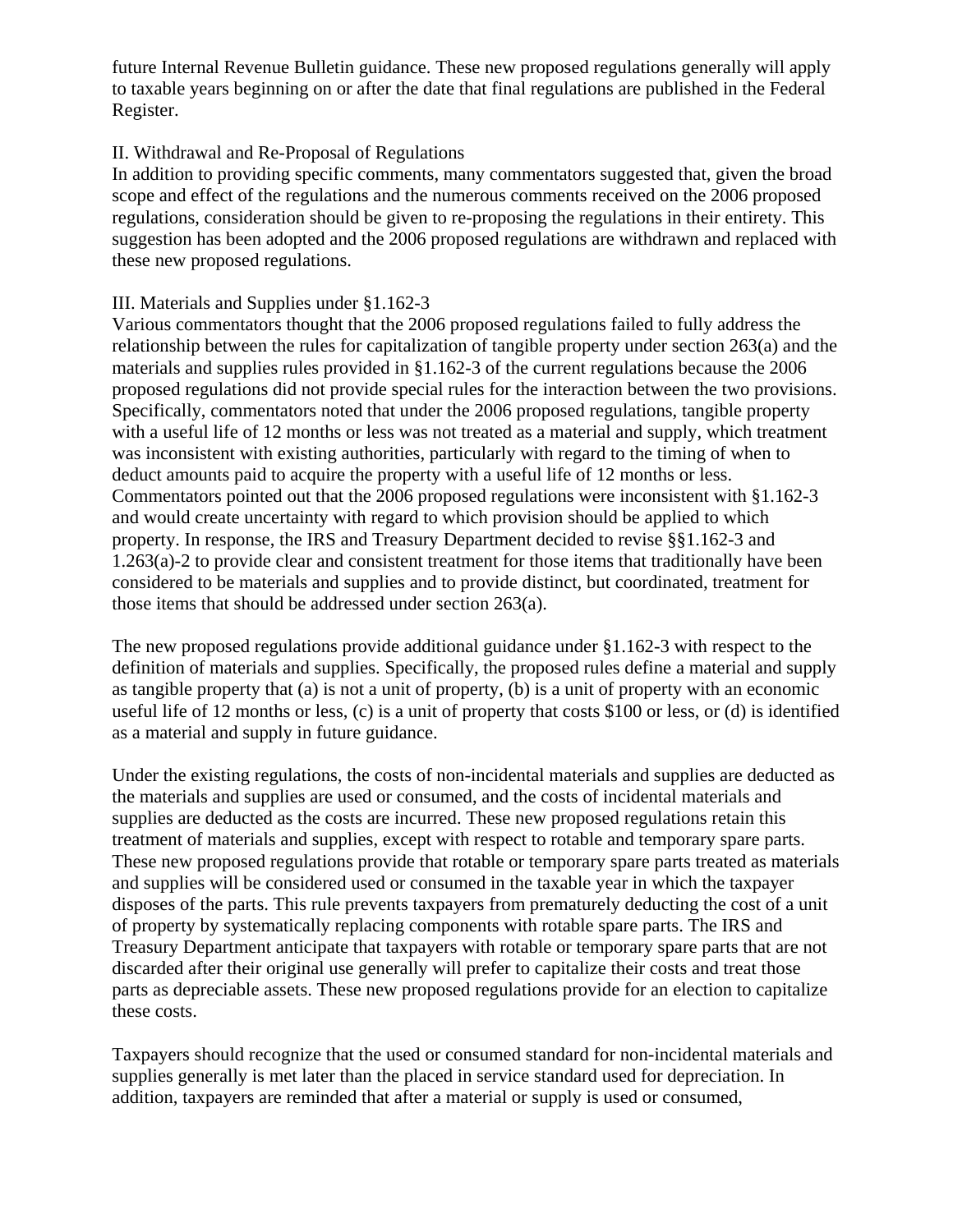capitalization of the material or supply cost to another property may be required. For example, amounts paid for materials and supplies used in the production of inventory or a self-constructed asset generally are required to be capitalized under section 263A. Similarly, amounts paid to produce materials and supplies generally are required to be capitalized as part of the production costs of the materials and supplies. Nothing in these new proposed regulations is intended to change this treatment.

First, these new proposed regulations provide that property that is not a unit of property as defined in  $\S1.263(a)$ -3 will be considered a material and supply. In general, this definition is intended to describe spare and replacement parts and is consistent with the current characterization of these items.

Second, these new proposed regulations provide that property that has an economic useful life of 12 months or less will be considered a material and supply. Commentators requested clarification concerning the application of the 12-month rule provided in the 2006 proposed regulations. For purposes of applying the 12-month rule, these new proposed regulations generally adopt the economic useful life definition in §1.167(a)-1(b) and provide that, for purposes of these new proposed materials and supplies regulations, the measurement period for economic useful life begins when the item is first used or consumed in the taxpayer's trade or business. Therefore, the time prior to when an item is used or consumed is not taken into consideration in determining the economic useful life of the asset for purposes of these new proposed regulations, notwithstanding the fact that the item may have been placed in service (ready and available for its intended use) for depreciation.

In addition, these new proposed regulations provide a special economic useful life test under the 12-month rule for taxpayers with applicable financial statements (AFS). Under this rule, taxpayers with AFS are required to determine the economic useful life in a manner consistent with the economic useful life used for purposes of determining depreciation in the books and records supporting their AFS. An exception is provided if a taxpayer does not assign a useful life to certain property in its AFS (for example, the item is currently expensed in the taxpayer's AFS because it is considered de minimis).

The 2006 proposed regulations did not provide a de minimis rule for the acquisition or production of property but requested comments on whether a de minimis rule should be adopted. Commentators generally agreed that the regulations should include a de minimis rule but varied on how that rule should be structured.

Third, these new proposed regulations provide a \$100 de minimis rule within the definition of materials and supplies. Materials and supplies include a unit of property that has a production or acquisition cost of \$100 or less, without regard to the treatment of the item in the taxpayer's financial statements. Allowing small items to be treated as materials and supplies resolves uncertainty with respect to whether those items represent a depreciable asset or a material and supply, and \$100 is a low enough threshold to alleviate concerns about the potential distortion of income. However, treating a small unit of property as a material and supply may affect the timing of the deduction for the material and supply cost because expensing an amount paid for a non-incidental material and supply will only occur in the period in which the item is used or consumed.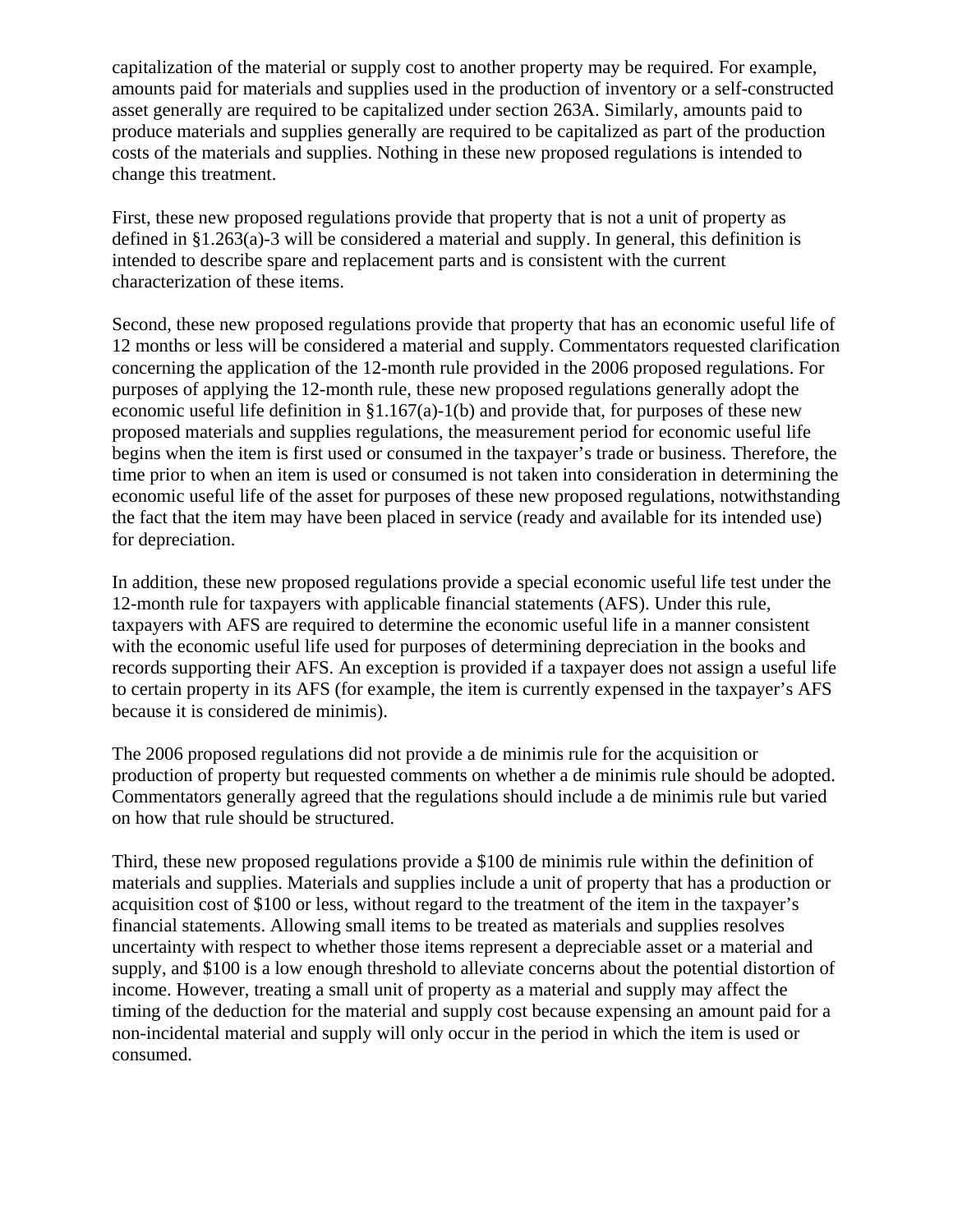Various commentators pointed out that taxpayer burden may be reduced by allowing taxpayers to capitalize amounts paid for items that otherwise would qualify as materials and supplies and treat the items as depreciable assets. For example, many taxpayers currently treat rotable spare parts as capital expenditures depreciable over the life of the unit of property in which the rotables are used. See Rev. Rul. 69-200, 1969-1 C.B. 60. See §601.601(d)(2)(ii)(b).

Under these new proposed regulations, taxpayers may elect to treat an amount paid for a material and supply as a capital expenditure. In general, the election is made separately for each material and supply and is revocable only with the consent of the Commissioner. The election is made by capitalizing the cost of the material and supply in the year the cost is incurred and beginning depreciation of the item in the year it is placed in service.

# IV. Repairs under §1.162-4

The 2006 proposed regulations revised §1.162-4 (the repair rules), to provide rules consistent with the improvement rules under §1.263(a)-3 of the 2006 proposed regulations. Commentators expressed concern that the proposed changes would result in challenges to the deductibility of costs that the IRS has long agreed with taxpayers are deductible. The IRS and Treasury Department do not think that the proposed change to §1.162-4 creates a burden of proof higher than that which exists under current law or requires capitalization of costs that are not required to be capitalized under current law. Therefore, these new proposed regulations do not propose any specific changes to the rules proposed in the 2006 proposed regulations. However, a routine maintenance safe harbor is provided in these new proposed regulations in §1.263(a)-3.

# V. Professional Expenses under §1.162-6

The existing regulations under §1.162-6 provide rules for professional expenses. These new proposed regulations propose to remove §1.162-6. In general, the treatment of the items listed in §1.162-6 is adequately addressed in these new proposed regulations and other existing regulations. The proposed removal of §1.162-6 is not intended to result in any substantive changes in the treatment of professional expenses.

# VI. Capital Expenditures

# A. Amounts Paid to Sell Property

The 2006 proposed regulations provided rules for the capitalization of selling expenses, except in the case of dealers, under §1.263(a)-1. The 2006 proposed regulations included an example that required the capitalization of advertising costs as a selling expense that must be offset against the sale proceeds. Various commentators questioned this treatment of advertising costs. In general, advertising costs are not capital expenditures. Therefore, these new proposed regulations retain the general rule but remove the references to advertising costs provided in the 2006 proposed regulations and update the examples accordingly.

### B. Interests in Land

The 2006 proposed regulations did not provide a specific capitalization rule for amounts paid to acquire or create intangible interests in land. The 2006 proposed regulations specifically requested comments on this issue, but no comments were received. These new proposed regulations provide that amounts paid to acquire or create interests in land, such as easements, life estates, mineral interests, timber rights, zoning variances, or other interests in land, are examples of capital expenditures. Comments are specifically requested on this proposed rule.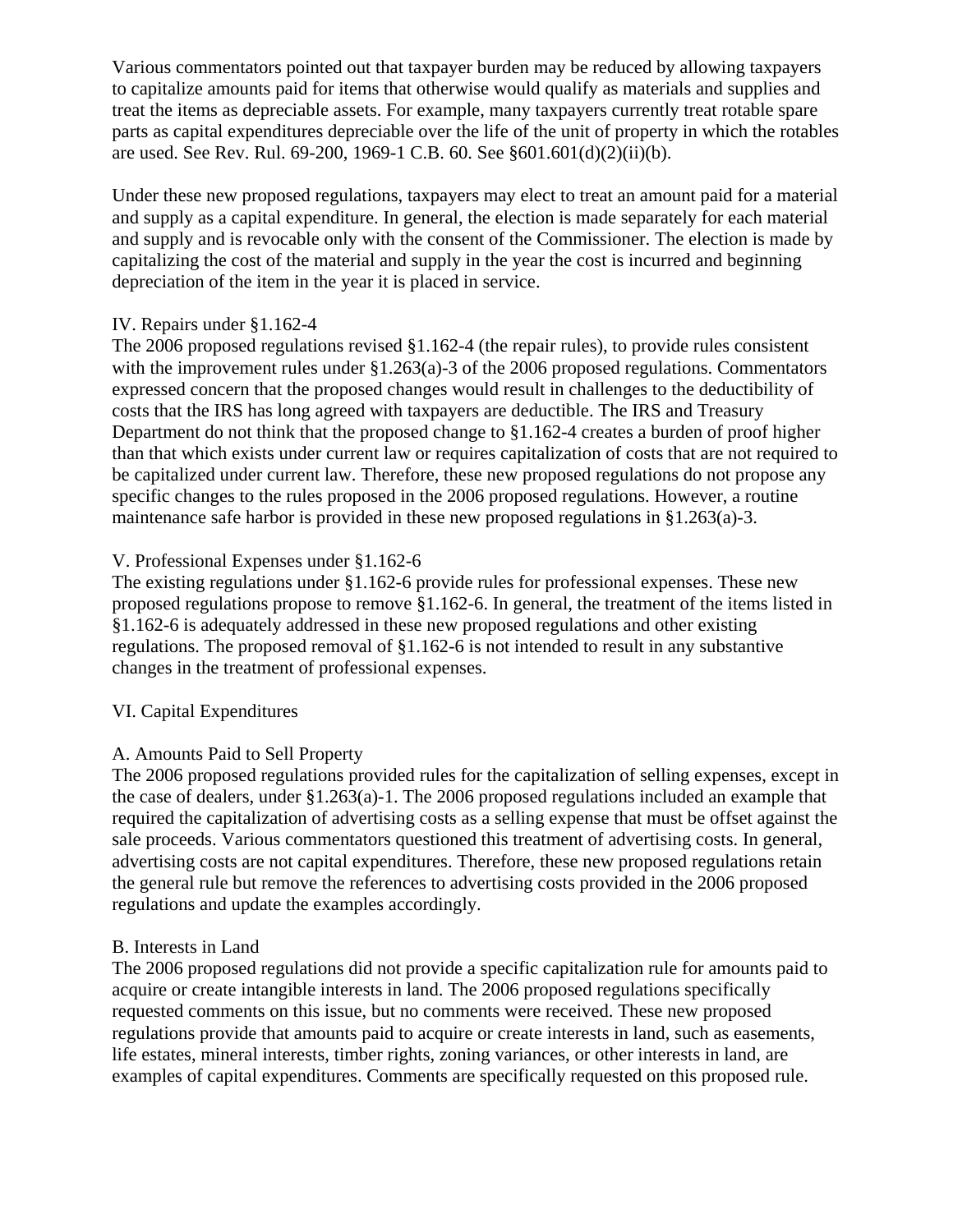# VII. Amounts Paid to Acquire or Produce Tangible Property

The 2006 proposed regulations provided rules for the capitalization of amounts paid to acquire or produce tangible property under §1.263(a)-2. These new proposed regulations generally retain the same format, but make some modifications to the 2006 proposed regulations. For example, modifications have been made to clarify the interaction of §1.263(a)-2 of these new proposed regulations with the materials and supplies rules under §1.162-3. Significant modifications and clarifications are discussed further in this preamble.

# A. Definition of Produce

Commentators asked whether the term "produce" as used in the 2006 proposed regulations had the same meaning as the term "produce" under section 263A. These new proposed regulations clarify that the definition of the term produce for purposes of §1.162-3 and §1.263(a)-2 generally is the same as the definition of the term produce for section 263A purposes. The sole difference is that the term "improve" is not included in  $\S1.162-3$  and  $\S1.263(a)-2$  because "improve" under section 263A is specifically defined in §1.263(a)-3 of these new proposed regulations, relating to the improvement of tangible property.

# B. Transaction Costs

The 2006 proposed regulations generally required a taxpayer to capitalize amounts paid to facilitate the acquisition of real or personal property, and included a list of typical transaction costs. Commentators suggested that with respect to the rules requiring the capitalization of facilitative transaction costs, an exception should be provided for transaction costs for predecisional investigatory costs, similar to the exception provided with respect to certain intangibles in  $\S1.263(a) - 4(e)(1)(iii)$  (creation of certain contract rights) and  $\S1.263(a) - 5(e)$ (acquisition of a trade or business). These new proposed regulations provide a general rule similar to the rules in the intangibles regulations requiring that taxpayers capitalize all costs that facilitate an acquisition of tangible property, including the costs of investigating the acquisition, but adopt the commentators' suggestion in part by providing an exception for certain costs incurred in the investigation of real property acquisitions. The IRS and Treasury Department think it is appropriate to provide an exception for real property acquisitions because these types of transactions most often raise the issue of whether the investigatory costs are deductible business expansion costs rather than capital expenditures to acquire a specific asset. The exception provides that costs relating to activities performed in the process of determining whether to acquire real property and which real property to acquire generally are deductible predecisional costs. Under this exception, capitalization will not be required for certain predecisional investigative activities, such as marketing studies, that are not specifically identified in these regulations as being inherently facilitative. These new proposed regulations provide that inherently facilitative costs must be capitalized and list the costs, such as transportation and shipping costs, that are inherently facilitative.

A commentator pointed out that section 263A does not apply to acquisitions of property that are not intended for resale, and thus, taxpayers should not be required to capitalize overhead costs to this type of property. These new proposed regulations address this comment by providing a simplifying convention for employee compensation and overhead costs similar to the rules provided for intangible property. However, the new proposed regulations reiterate that section 263A does apply to the production of real or personal property. Section 263A contains rules for certain costs incurred prior to production.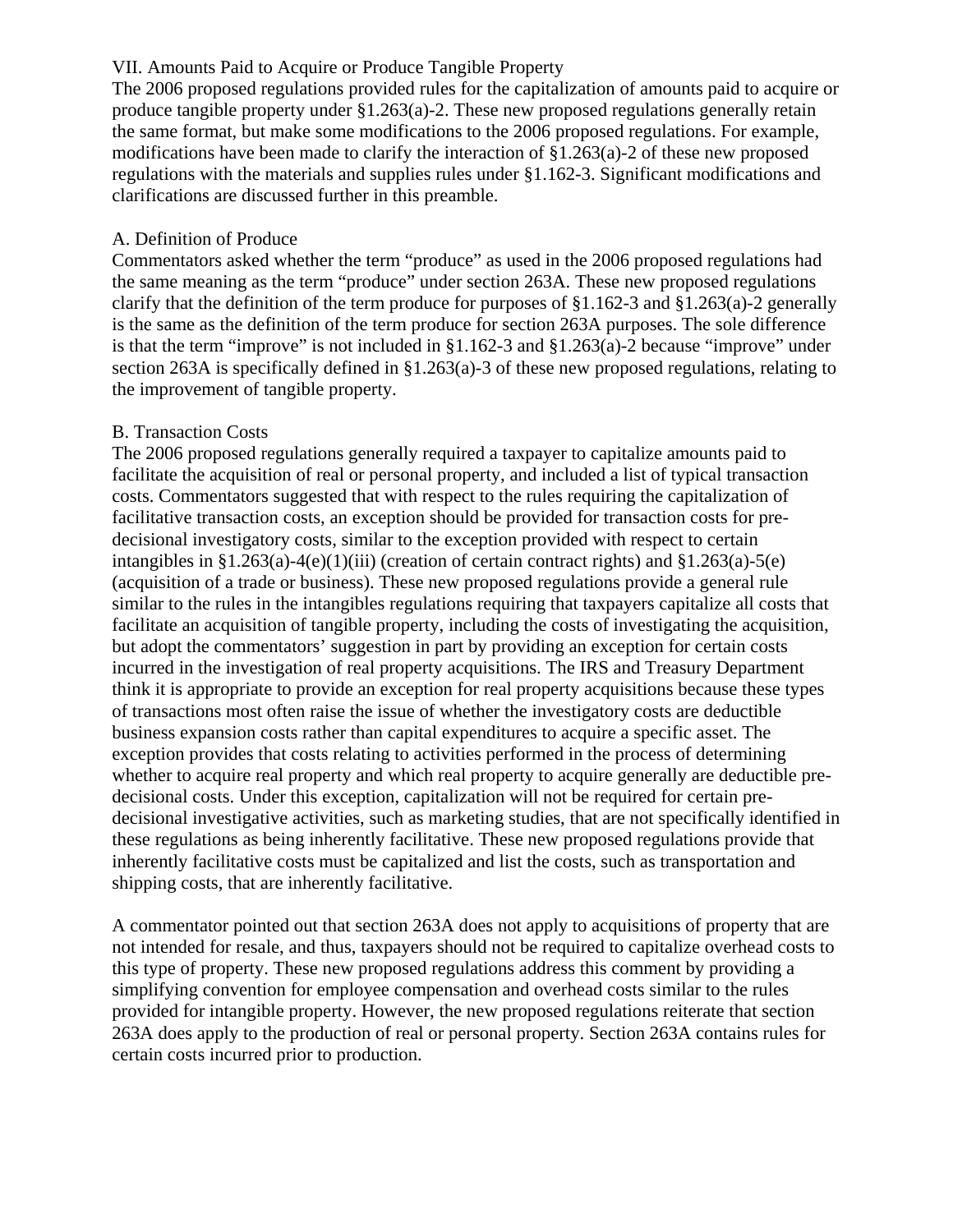Under current law, if a taxpayer engages in multiple separate and distinct transactions, the taxpayer may allocate transaction costs to the separate transactions and recover the allocable transaction costs as each distinct transaction is abandoned. Sibley, Lindsay & Curr Co. v. Commissioner, 15 T.C. 106, 110 (1950), acq., 1951-1 C.B. 3. See §601.601(d)(2)(ii)(b). However, if the transactions are viewed as alternatives, only one of which the taxpayer can complete, the courts have held that the taxpayer must capitalize all the transaction costs to the one transaction ultimately completed. United Dairy Farmers, Inc. v. United States, 267 F.3d 510 (6th Cir. 2001); Nicolazzi v. Commissioner, 79 T.C. 109 (1982), aff'd, 722 F.2d 324 (6th Cir. 1983). To avoid the difficulty inherent in administering this rule, including ascertaining the intent of the taxpayer, the new proposed regulations provide a more objective rule. This rule allows taxpayers to allocate inherently facilitative costs among the separate and distinct properties considered, regardless of the taxpayer's ultimate intent or plan. The taxpayer capitalizes the allocable transaction costs to each property, including properties not acquired, and recovers the costs as appropriate under the applicable provision of the Code (for example, section 165, 167, or 168). Examples are provided to demonstrate the application of these rules.

In addition, a commentator noted that the rule contained in the 2006 proposed regulations with respect to costs incurred prior to placing property in service is really a rule for acquisition costs, not improvement costs. The IRS and Treasury Department agree that activities occurring prior to placing the property in service are conceptually more related to the acquisition of the property than to the improvement of property. Therefore, these new proposed regulations move to the acquisition cost section of these regulations the requirement to capitalize amounts paid for work performed prior to placing property in service.

### C. De Minimis Rule

The 2006 proposed regulations did not provide a specific de minimis rule for the acquisition or production of property, but the preamble provided a detailed proposal of what might be an appropriate de minimis rule and requested comments from taxpayers on this issue. Numerous comments supported the adoption of a de minimis rule to the extent such a proposal would not alter the current understandings between taxpayers and examining agents with respect to what type of transactions are considered de minimis on examination for purposes of evaluating risk. Therefore, to reduce burden and provide simplification, these new proposed regulations provide a de minimis rule. With respect to the concerns raised by commentators as to the adoption of a de minimis rule, the IRS and Treasury Department want to make clear that the adoption of such a rule is not intended to alter the general risk analysis currently employed by examining agents. Therefore, the de minimis rule proposed in these regulations should not affect any current understandings between examining agents and taxpayers with respect to the size and character of transactions that will be the focus of examinations.

The proposed de minimis rule is based primarily on a qualifying taxpayer's financial statement standards. A qualifying taxpayer is a taxpayer that: (a) has an AFS, (b) has written accounting procedures for the expensing of de minimis items, and (c) recognizes de minimis costs as expenses on its AFS. Under the rule provided in these new proposed regulations, a qualifying taxpayer can use the de minimis standard adopted in its AFS to the extent the AFS de minimis standard does not result in a distortion of income. Although commentators varied regarding whether it is appropriate to require conformity with AFS to qualify for a de minimis rule, the IRS and Treasury Department think that it provides simplification and reduces burden only to allow deductions for de minimis amounts paid for property (other than the \$100 rule for materials and supplies) that are already being deducted for AFS purposes.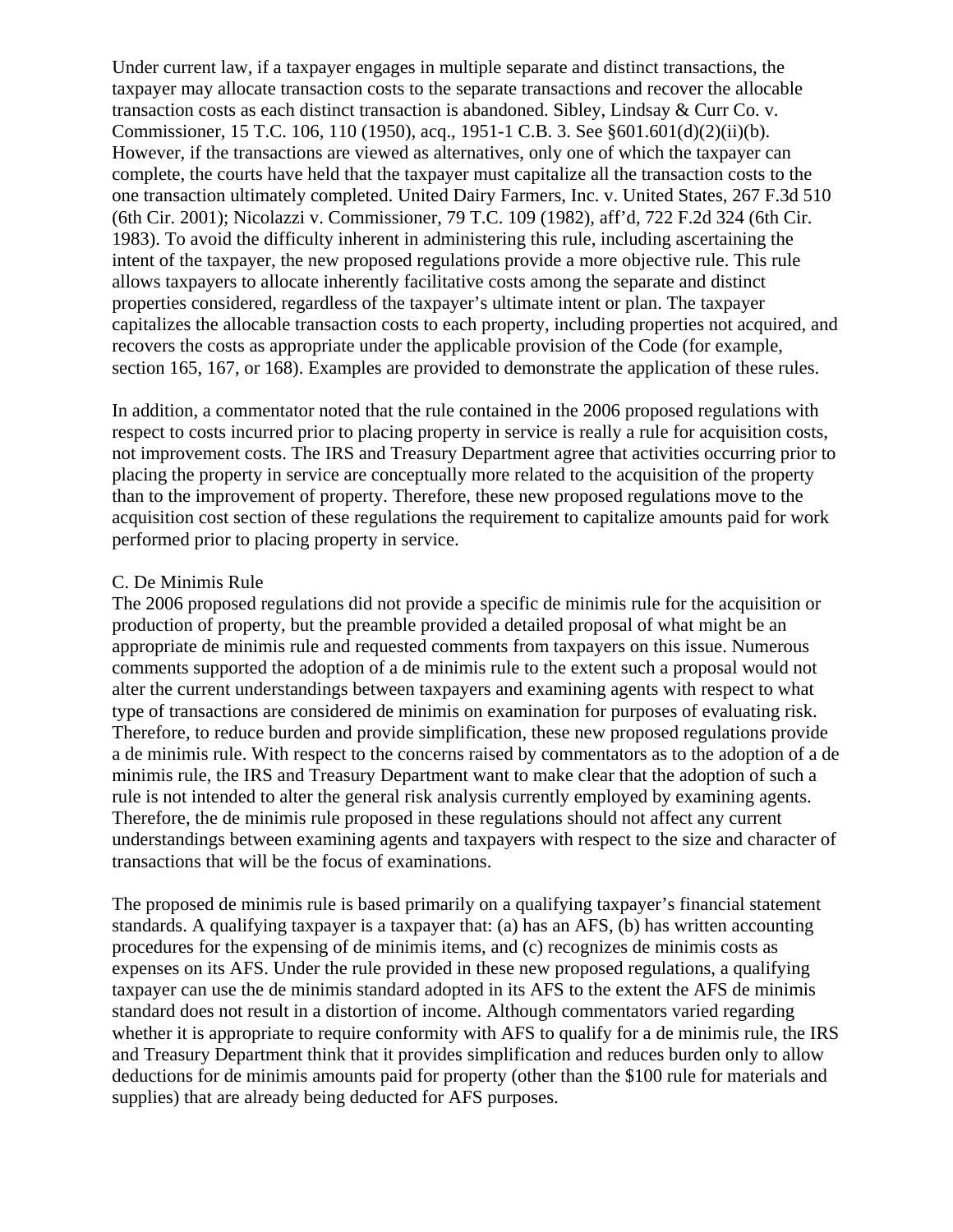The primary concern with the adoption of a de minimis rule is that expensing items under a de minimis rule may not clearly reflect income under section 446, particularly for aggregate or bulk purchases of de minimis items. In general, the IRS and Treasury Department recognize that accounting for an item using generally accepted accounting principles will not result in a distortion of income. Nonetheless, a distortion of income standard has been adopted in an effort to avoid intentional manipulations of the de minimis rule. These new proposed regulations provide a safe harbor in which the use of an AFS de minimis standard will be deemed not to distort income. Specifically, the safe harbor provides that an amount deducted under the AFS de minimis rule for the taxable year will be deemed not to distort income if that amount, added to the amounts deducted in the taxable year as materials and supplies for units of property costing \$100 or less, is less than or equal to the lesser of (i) 0.1 percent of the taxpayer's gross receipts for the taxable year, or (ii) 2 percent of the taxpayer's total depreciation and amortization for the taxable year as determined in its AFS. The safe harbor provided in these new proposed regulations is based upon percentages and comparisons provided in case law. See Alacare Home Health Services, Inc. v. Commissioner, T.C. Memo. 2001-149; Cincinnati, New Orleans & Tex. Pac. Ry. Co. v. United States, 424 F.2d 563 (Ct. Cl. 1970). This safe harbor is not intended to be used in other contexts as a bright-line rule of an amount that distorts income. Whether amounts above the safe harbor result in a distortion of income depends upon the taxpayer's facts and circumstances.

These new proposed regulations also provide that gain on the sale or disposition of property accounted for under the de minimis rule is not treated as gain resulting from the sale or disposition of a capital asset under section 1221 or as property used in the trade or business under section 1231. These new proposed regulations also clarify that property accounted for under the de minimis rule is not a material or supply under §1.162-3.

Moreover, these new proposed regulations provide that taxpayers may elect to capitalize items that might otherwise be within the scope of the de minimis rule. In general, this election to capitalize is made separately for each asset by treating the amount paid as a capital expenditure on the tax return.

These new proposed regulations also make a conforming change to the regulations under section 263A to ensure that amounts paid for property produced by the taxpayer also qualify under the de minimis rule, because there is no basis for distinguishing between acquired and produced property for this purpose. This change is provided in  $\S1.263A-1(b)(14)$  of these new proposed regulations. The rule provides that the cost of property to which a taxpayer properly applies the de minimis rule contained in  $\S1.263(a)-2(d)(4)$  of these new proposed regulations (including the requirement that it not distort income) is not required to be capitalized under section 263A as a separate unit of property, but may be required to be capitalized as a cost incurred by reason of the production of other property. This change is necessary because without a conforming change to section 263A, property produced by the taxpayer that qualified under the de minimis rule would be capitalized under section 263A despite the de minimis rule under section 263(a).

These new proposed regulations do not impose any specific record keeping requirements for the use of the de minimis rule. However, under section 6001, taxpayers are required to keep books and records sufficient to establish their eligibility to use the de minimis rule. Specifically, taxpayers must maintain books and records reasonably sufficient to determine (1) the total amounts paid and deducted as materials and supplies pursuant to  $\S1.162-3(d)(1)(iii)$  of these new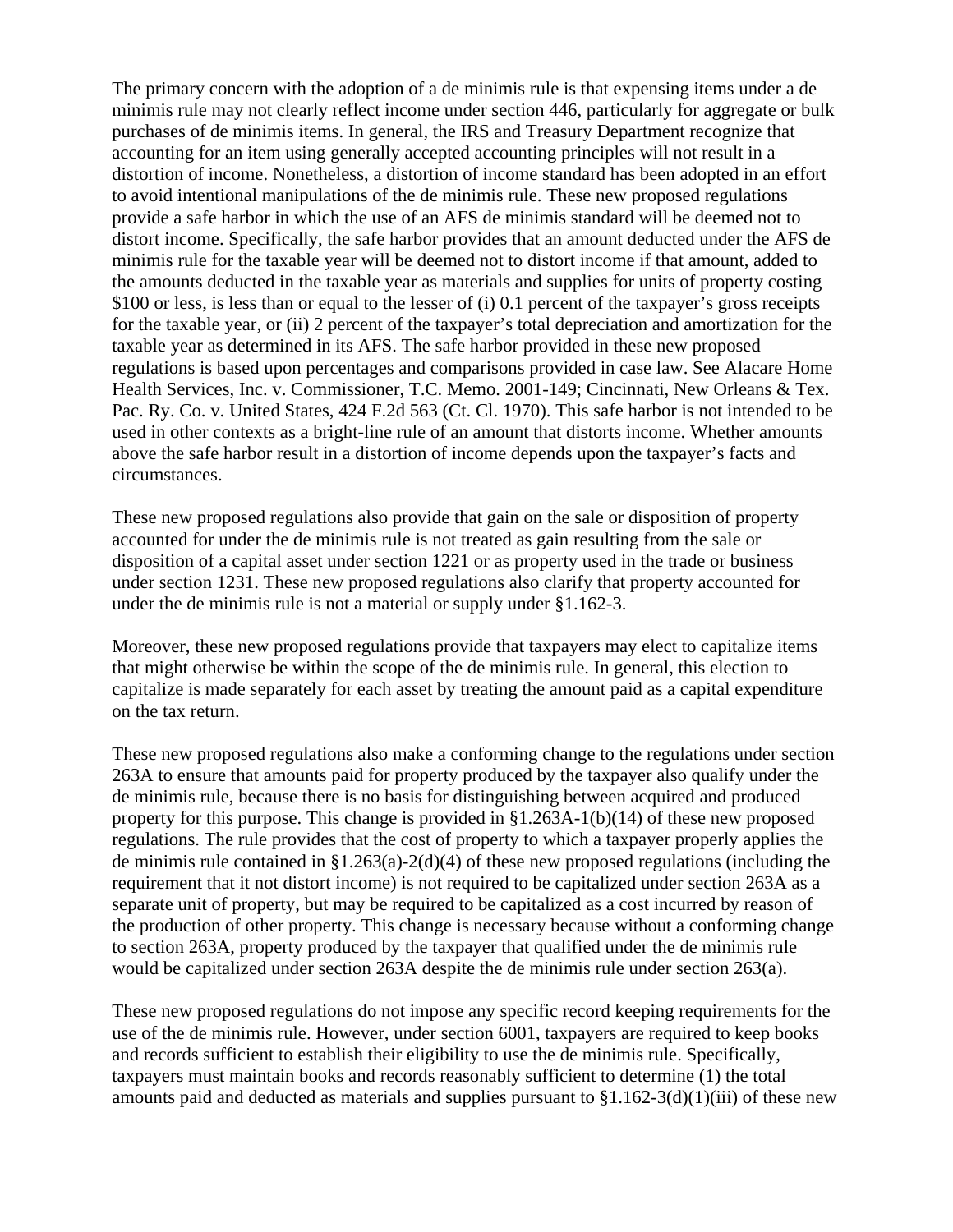proposed regulations; (2) the total amounts paid and not capitalized pursuant to §1.263(a)-  $2(d)(4)(i)$  of these new proposed regulations; (3) the computation of the safe harbor amount provided by  $\S1.263(a)-2(d)(4)(iii)$  of these new proposed regulations; (4) that income has not been distorted by the aggregate of the deductions under  $\S$ §1.162-3(d)(1)(iii) and 1.263(a)- $2(d)(4)(i)$  of these new proposed regulations if the aggregate amount exceeds the safe harbor amount determined pursuant to  $\S1.263(a)-2(d)(4)(iii)$  of these new proposed regulations; and (5) that the requirements of  $\S1.263(a)-2(d)(4)(i)(A)-(C)$  of these new proposed regulations have been met.

# VIII. Improvements

In general, these proposed regulations are intended to reduce controversy and provide clarity on how to determine whether an amount paid must be capitalized under section 263(a) as an improvement cost. Consistent with that intent, the 2006 proposed regulations contained rules with respect to improvements, including rules to determine whether an amount paid results in a material increase in value or prolonged useful life. As described below, these regulations modify the rules set forth in the 2006 proposed regulations to reflect comments received. While these proposed regulations attempt to provide more certainty in an area of law that currently requires a subjective analysis, the IRS and Treasury Department request comments on whether the improvement rules in these regulations are consistent with the overriding goal of providing clarity and certainty in this area.

The IRS and Treasury Department received numerous comments regarding the improvement rules provided in the 2006 proposed regulations. Many of the comments received included a general request that consideration be given to providing more bright-line rules and clarifying definitions as well as providing greater consistency with other provisions of the Code. The rules contained in these new proposed regulations attempt to address these concerns.

Section 1.263(a)-3 of the 2006 proposed regulations provided that taxpayers are required to capitalize amounts paid to improve a unit of property. Under the general rule in the 2006 proposed regulations, a unit of property is improved if the amounts paid (i) materially increase the value of the unit of property; or (ii) restore the unit of property. Under the 2006 proposed regulations, amounts paid to adapt a unit of property to a new or different use were considered to materially increase the value of a unit of property. The 2006 proposed regulations also contained rules for determining the appropriate unit of property.

These new proposed regulations remove the new or different use standard from the material increase in value rules and provide a separate category for new or different use. Additionally, the material increase in value standard has been renamed the "betterment" standard because the betterment standard more closely reflects the manner in which section 263(a) has been interpreted and applied under current law. Therefore, these new proposed regulations identify three categories of costs that result in an improvement to property. Taxpayers under the new proposed regulations must capitalize amounts paid that:

- (i) Result in a betterment to a unit of property;
- (ii) Restore a unit of property; or
- (iii) Adapt a unit of property to a new or different use.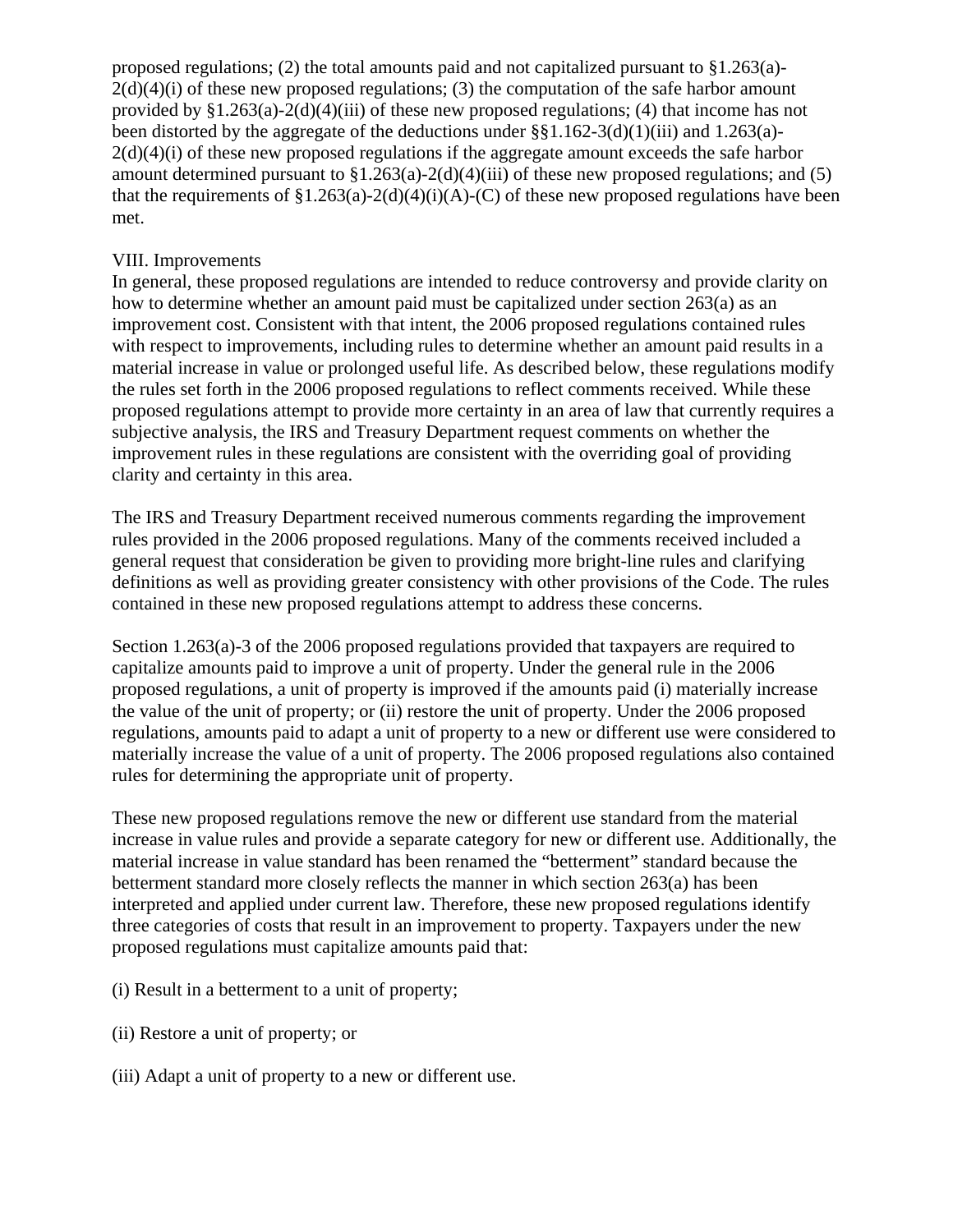These new proposed regulations continue to include rules for defining the unit of property to be used in making these determinations.

The 2006 proposed regulations did not prescribe a plan of rehabilitation doctrine as traditionally described in the case law. That judicially-created doctrine provides that a taxpayer must capitalize otherwise deductible repair costs if they are incurred as part of a general plan of rehabilitation to the property. See Norwest Corp. v. Commissioner, 108 T.C. 265 (1997); Moss v. Commissioner, 831 F.2d 833 (9th Cir. 1987); United States v. Wehrli, 400 F.2d 686 (10th Cir. 1968). Commentators requested that the regulations specifically state that the plan of rehabilitation doctrine either is eradicated or is limited to clearly defined circumstances.

Section 263A requires that all direct costs of an improvement and all indirect costs that directly benefit or are incurred by reason of the improvement must be capitalized. See section  $263A(b)(1)$ , which states that section  $263A$  applies to real or tangible property produced by the taxpayer, and section  $263A(g)(1)$ , which states that the definition of "produce" includes improve. See also §1.263A-1(e), which requires the capitalization of direct costs and of all indirect costs that directly benefit or are incurred by reason of the performance of production activities. Section 263A, therefore, requires a taxpayer to capitalize otherwise deductible repair costs as part of an improvement if the taxpayer improves a unit of property and the otherwise deductible repair costs directly benefit or are incurred by reason of the improvement to the property. Thus, section 263A has eliminated the need for a plan of rehabilitation doctrine to determine the allocable costs that must be capitalized as part of an improvement. Although some commentators requested that the circumstances in which otherwise deductible repair costs must be capitalized as part of an improvement be limited, for example, to property that is totally dysfunctional and unsuitable for its intended purpose, there is no authority for doing so because section 263A specifically applies to improvements. The legislative history to the Tax Reform Act of 1986, P.L. 99-514 (100 Stat. 2085) also indicates that Congress intended section 263A to apply to improvements to property. See, for example, S. Rep. No. 99-313, 99th Cong., 2d Sess. 133-152 (1986), which states that the uniform capitalization rules will apply to assets or improvements to assets constructed by a taxpayer for its own use in a trade or business or in an activity engaged in for profit, and that the rules are not intended to apply to expenditures properly treated as repair costs under present law that do not relate to the manufacture, remanufacture, or production of property.

Section 263A does not require otherwise deductible repair costs to be capitalized if the repairs do not directly benefit or are not incurred by reason of a production activity (for example, an improvement). The judicially-created plan of rehabilitation doctrine, however, has been cited to require capitalization of otherwise deductible repair costs solely because the taxpayer has a plan (written or otherwise) to perform periodic repairs or maintenance, or solely because the taxpayer performs several repairs to the same property at one time even though the property is not improved. As stated in the preamble to the 2006 proposed regulations, the IRS and Treasury Department do not think this characterization is appropriate. These new proposed regulations specifically provide that repairs that are made at the same time as an improvement, but that do not directly benefit or are not incurred by reason of the improvement, are not required to be capitalized under section 263(a). These new proposed regulations do not prescribe a plan of rehabilitation doctrine. Therefore, when these new proposed regulations are finalized, the judicially-created plan of rehabilitation doctrine will be obsolete, particularly with regard to the assertion that the doctrine transforms otherwise deductible repair costs into capital improvement costs solely because the repairs are performed at the same time as an improvement, or are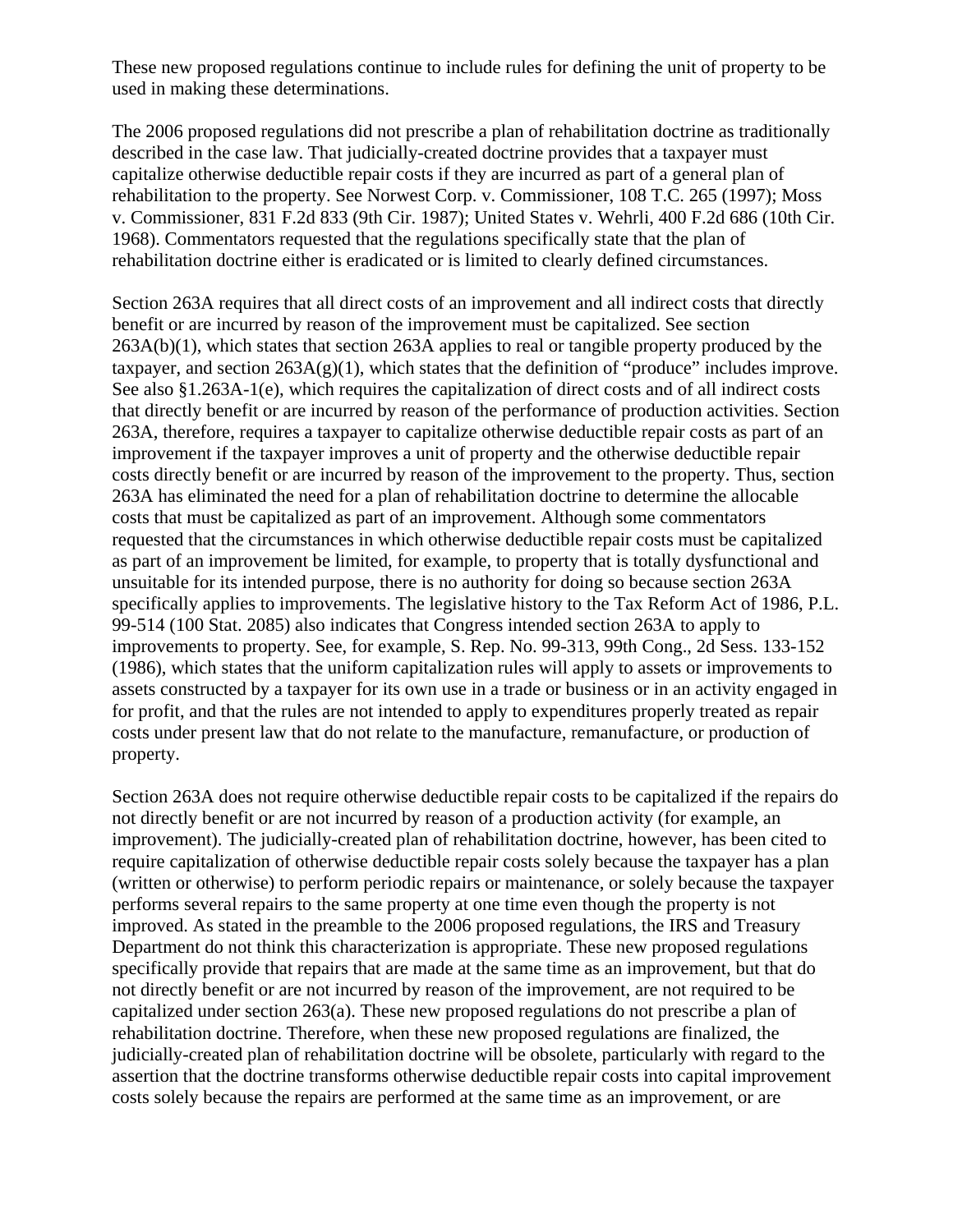pursuant to a maintenance plan, even though the repairs do not improve the property under §1.263(a)-3. However, section 263A continues to require a taxpayer to capitalize otherwise deductible repair costs if the taxpayer improves a unit of property and the otherwise deductible repair costs directly benefit or are incurred by reason of the improvement to the property.

# A. Unit of Property

The 2006 proposed regulations began with an initial unit of property determination of all components that are functionally interdependent to define the largest unit of property as a starting point for the analysis. Special rules applied to buildings and their structural components and to property used in certain regulated industries. Network assets were excluded from the definition of unit of property. The unit of property determination for other personal property employed a facts and circumstances test based on the application of four exclusive factors—(1) marketplace treatment; (2) industry practice and financial accounting; (3) treatment as a rotable spare part; and (4) functional use. An overriding rule required taxpayers to treat property as a unit of property for purposes of section 263 if the taxpayer did so for any other Federal income tax purpose.

The IRS and Treasury Department received multiple comments on the definition of a unit of property provided in the 2006 proposed regulations. The commentators generally expressed dissatisfaction with the unit of property rules provided in the 2006 proposed regulations, particularly with respect to the regulated industry rules and the rule for rotable spare parts. Commentators generally agreed with the unit of property rules for a building, but raised objections that the remaining rules provided in the 2006 proposed regulations were overly complex and ambiguous. Many commentators recommended that the determination of a unit of property be based primarily on the functional interdependence test, similar to that used for depreciation and section 263A purposes, with no further factors, while other commentators recommended that the determination be based on the factors used in FedEx Corp. v. United States, 291 F. Supp. 2d 699 (W.D. Tenn. 2003), aff'd, 412 F.3d 617 (6th Cir. 2005).

The IRS and Treasury Department think that most of the factors listed in the 2006 proposed regulations were the same as the factors used in FedEx. However, commentators generally criticized the manner in which the 2006 proposed regulations applied these factors. Nonetheless, the IRS and Treasury Department agree that some factors, such as the rotable spare parts factor, may be overly burdensome, particularly for taxpayers that use small components in their businesses. Additionally, although some taxpayers in regulated industries favored the ability to conform to regulatory reporting, many that are not subject to regulatory accounting for all assets objected to the conformity rule as inappropriate and a potential source for uncertainty and controversy. Therefore, these new proposed regulations substantially modify the unit of property definition contained in the 2006 proposed regulations.

These new proposed regulations provide unit of property rules that generally are based on the functional interdependence standard, and include special rules for buildings, plant property, and network assets. Additional rules are provided that may require a smaller unit of property characterization in certain circumstances. Generally, improvements to a unit of property are not considered separate units of property even though the improvements are treated as separate assets for depreciation purposes.

These new proposed regulations generally provide the same rule for buildings as the 2006 proposed regulations. A building and its structural components are treated as a single unit of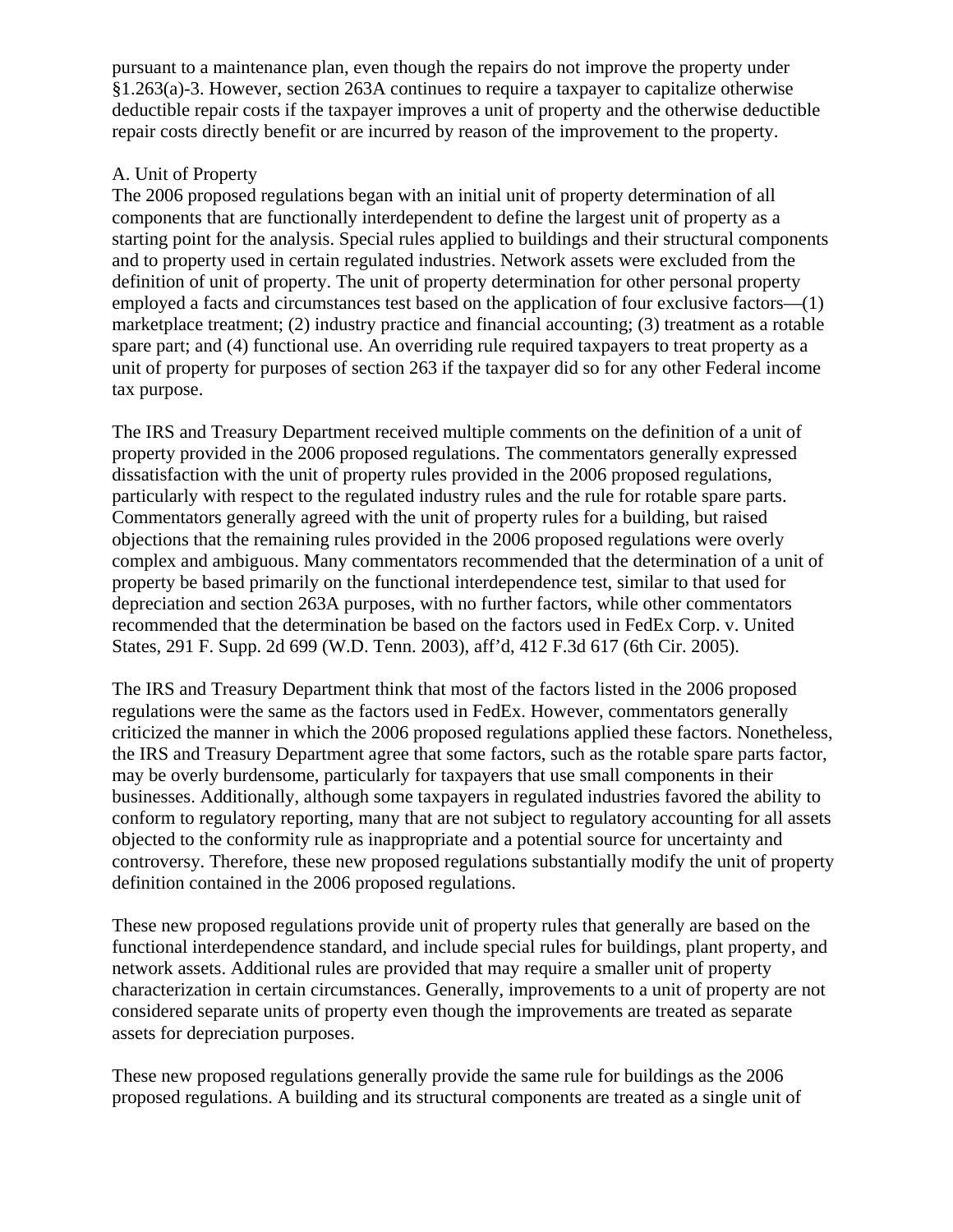property. However, a special rule for condominiums and cooperatives is provided. Additionally, a leasehold improvement that is section 1250 property and is made by a lessee is a separate unit of property.

For property other than a building, these new proposed regulations provide that, in general, a single unit of property includes all components that are functionally interdependent. However, a number of special rules are provided that may require a smaller unit of property to be considered. The IRS and Treasury Department do not think that applying solely a functional interdependence test results in the appropriate unit for all types of property. For some types of property, such as machinery and equipment in a manufacturing plant, the functional interdependence test often results in a very expansive unit of property. The IRS and Treasury Department think it is inappropriate to use such a large unit of property for making a determination regarding improvements.

These new proposed regulations provide a special rule for plant property, which is defined as "functionally interdependent machinery or equipment . . . used to perform an industrial process . . . ." This definition is not intended to include all types of property used in a taxpayer's trade or business, but is intended only to capture the functionally interdependent machinery and equipment used in industrial processes like manufacturing, electric generation, distribution, warehousing, as well as equipment used in providing industrial services such as automated materials handling equipment. This special rule requires that the functionally interdependent machinery and equipment be separated into a component or a group of components that performs a discrete and major function or operation. These new proposed regulations provide various examples to illustrate activities that will constitute a discrete and major function.

These new proposed regulations provide the same definition of network assets as the 2006 proposed regulations and continue to reserve on providing a special rule for networks assets. The IRS and Treasury Department think that in many situations, the unit of property for network assets should be smaller than the unit of property determined under the functional interdependence test. The IRS and Treasury Department generally think that the unit of property rules for network assets should be addressed on an industry by industry basis in Internal Revenue Bulletin guidance. Industries are invited to submit requests for guidance under the Industry Issue Resolution (IIR) program after these regulations are finalized.

These new proposed regulations also provide two additional rules that may require a smaller unit of property determination than that provided under the general rule. The first rule is triggered if the taxpayer has assigned different economic useful lives for financial statement or regulatory purposes to components of a single unit of property at the time the unit of property is placed in service by the taxpayer. Simply accounting for components separately (for example, recording the property separately in depreciation or other asset-tracking books and records) does not trigger this rule. However, assigning a different economic useful life to components will require that the unit of property determination be limited to those components that have been assigned the same useful life for financial statement purposes. The second rule applies when components of a single unit of property are depreciated by the taxpayer under different MACRS classes (including a different MACRS class that results from a change in method of accounting). This second rule also applies if components of a single unit of property are depreciated by the taxpayer using different recovery methods (for example, double-declining balance versus unit-of-production). Again, simply recording various components separately in the taxpayer's depreciation books and records will not trigger the rule.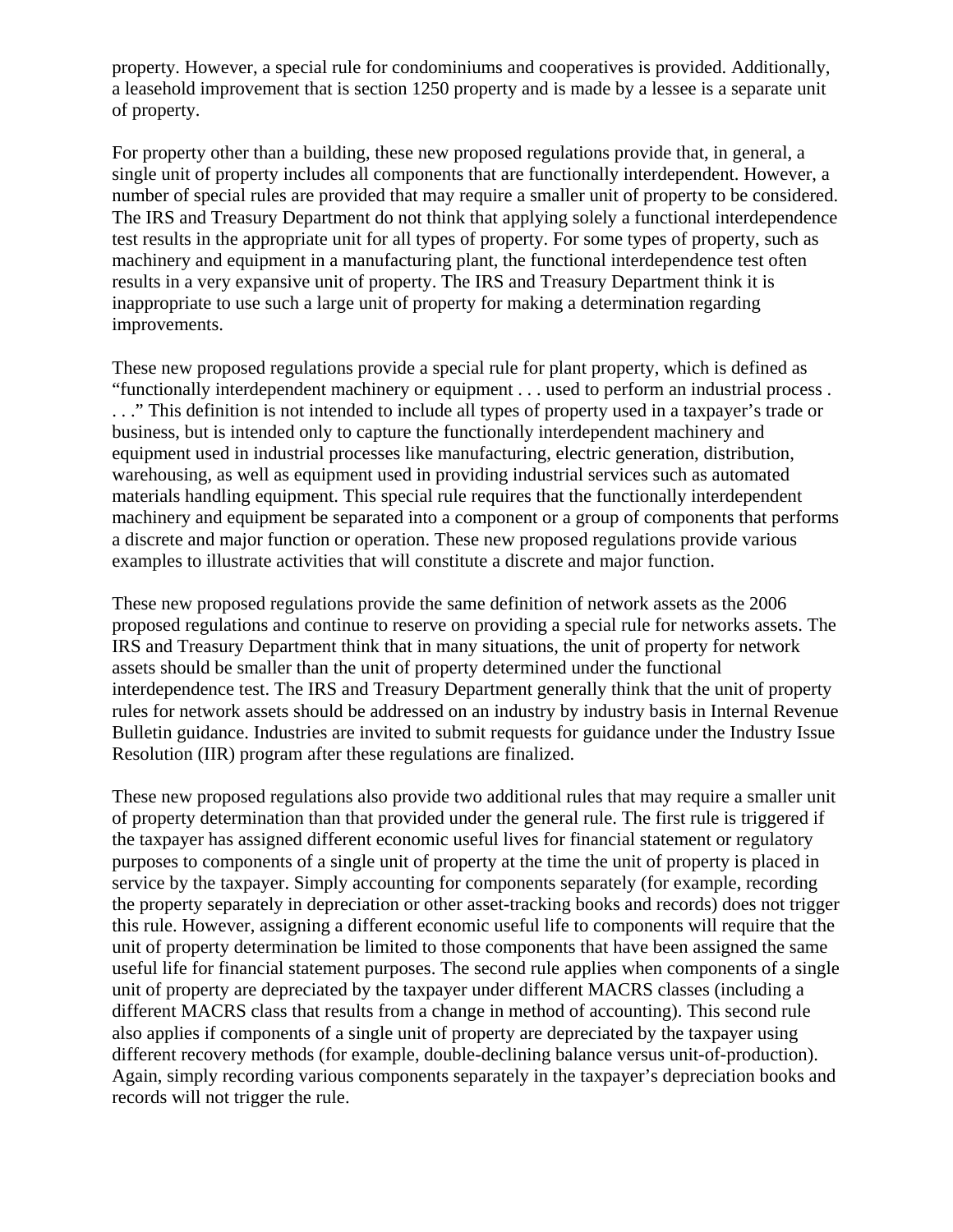These rules are intended to prevent overly broad unit of property determinations that are inconsistent with the taxpayer's characterization of the unit of property for depreciation purposes. In general, the IRS and Treasury Department anticipate that these limiting rules will apply only in unique circumstances. The IRS and Treasury Department encourage taxpayers to provide comments on the application of these limiting rules and to identify situations (if any) in which the limiting rules may not operate as intended.

#### B. Routine Maintenance Safe Harbor

The 2006 proposed regulations did not contain a routine maintenance safe harbor. Various commentators requested that the regulations provide guidance to clarify when the cost of a routine maintenance activity will be considered a deductible expense. In addition, commentators expressed concern that under the rules provided in the 2006 proposed regulations, routine maintenance activities are required to be capitalized if performed near the end of the economic useful life of the property, regardless that identical activities were considered deductible if performed earlier in the useful life.

To address this concern, these new proposed regulations provide a routine maintenance safe harbor under which qualifying activities will be deemed to not improve the unit of property. Under this safe harbor, routine maintenance activities include recurring activities that a taxpayer expects to perform more than once over the class life of the unit of property as a result of the taxpayer's use of the unit of property to keep the unit of property in its ordinarily efficient operating condition. Amounts paid for betterments do not keep the unit of property in an ordinarily efficient operating condition; however, the replacement of minor parts with improved but comparable parts generally does not result in a betterment. Thus, for example, the safe harbor includes amounts paid for replacement parts that the taxpayer expects to replace more than once during the class life of the unit of property, even if the replacement part is an improved but comparable part. As part of the safe harbor provisions, these new proposed regulations provide a list of relevant considerations to be taken into account in determining whether an amount is paid for routine maintenance. These considerations include the recurring nature of the activity, industry practice, manufacturer recommendations, taxpayer experience and the treatment of the activity on the taxpayer's AFS. The safe harbor maintenance rule specifically applies to maintenance activities performed on rotable or temporary spare parts, but reminds taxpayers that under the rules proposed in §1.162-3(b) of these new proposed regulations, the capitalized costs associated with rotable and temporary spare parts (that is, acquisition costs) may be deducted only in the taxable year in which the rotable or temporary spare part is discarded.

One concern with establishing a maintenance safe harbor that includes the costs of replacement parts is creating an incentive for taxpayers to componentize assets in an effort to recover basis upon the removal of a component while deducting the replacement cost as a repair or maintenance expense. Therefore, the safe harbor does not apply to the cost of replacement components in situations in which the taxpayer has taken into account the basis of the component being replaced in determining gain or loss resulting from a sale or exchange of the replacement component, has taken a loss related to the retirement of the component, or has taken a basis adjustment related to a casualty event under section 165.

The safe harbor is intended to operate only as a safe harbor in which qualifying costs will be deemed not to constitute an improvement. The IRS and Treasury Department recognize that many activities that do not qualify for the safe harbor nonetheless may be activities that do not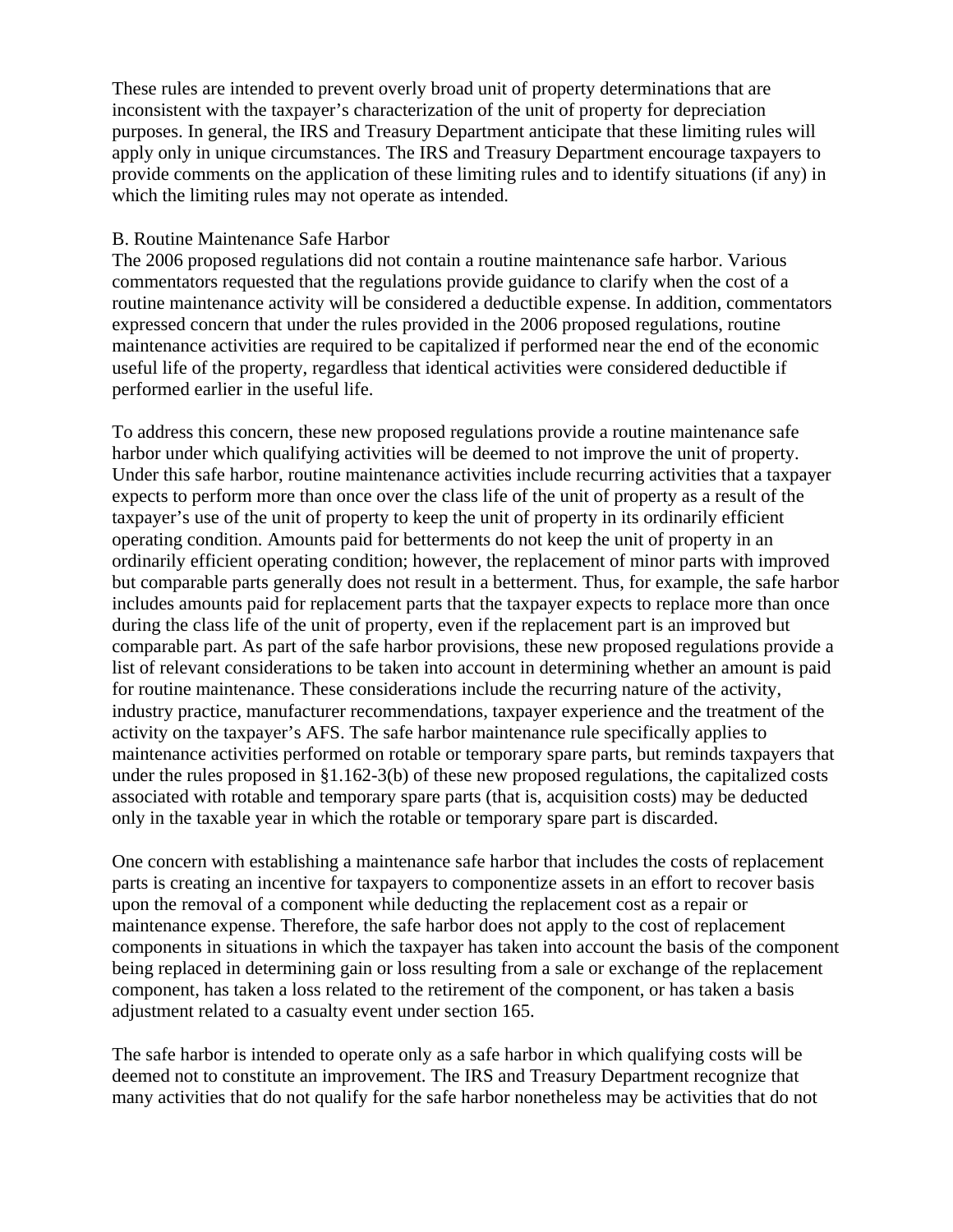give rise to capitalization of costs under section  $263(a)$ . Additionally, costs deductible under the maintenance safe harbor may be required to be capitalized under section 263A to other property produced or acquired for resale.

### C. Betterments

# 1. Overview

The 2006 proposed regulations used the term "material increase in value" to generally describe the concept of a betterment. In general, commentators agreed with the standards outlined in the 2006 proposed regulations to determine whether an amount paid materially increases the value of property. However, commentators differed on whether taxpayers should be allowed to override the material increase in value test by proving that the activity did not actually increase fair market value. Consistent with the preamble to the 2006 proposed regulations, the IRS and Treasury Department continue to think that whether an amount paid should be capitalized as a betterment to a unit of property depends upon the purpose, the physical nature, and the effect of the work for which the amounts were paid, and not upon an analysis of the fair market value of the property before and after the work. Therefore, to clarify this distinction, these new proposed regulations change the name of the material increase in value test to the betterment test. The general rule focuses on betterments to the condition of the property, the costs of which should be capitalized as an improvement if the betterment is material, regardless of whether the betterment increases the fair market value.

Commentators noted that the general concept of a betterment is difficult to apply and suggested that the language in the regulations better define what types of events would give rise to a betterment. Additionally, commentators pointed out that some of the betterment tests were redundant. The IRS and Treasury Department agree that the general concept of a betterment or improvement can be difficult to apply. In developing these new proposed regulations, consideration was given to retaining the rules provided in the current regulations without providing clarification of material increase in value, prolong useful life, and new or different use. The principal concern in providing detailed rules on the concept of an improvement is the potential to create controversy in areas where none currently exists, which would undermine one of the primary purposes of the project.

Nonetheless, because commentators generally did not oppose the tests provided for material increase in value under the 2006 proposed regulations, these new proposed regulations continue to provide an exclusive list of tests that determine whether an amount paid results in a betterment in an attempt to further solicit comments in this area. The IRS and Treasury Department specifically request comments as to whether the exclusive list of tests with respect to improvements provides additional certainty in this area and if not, why. Given the continuing evaluation of this area, taxpayers should be particularly aware that no reliance should be placed on the rules provided in these new proposed regulations until such rules are finalized.

The tests included in the original proposed regulations have been reorganized in these new proposed regulations in an attempt to provide additional clarification. Under these new proposed regulations, an amount paid results in a betterment if it:

(i) Ameliorates a material condition or material defect that existed prior to the acquisition or arose during the production of the property,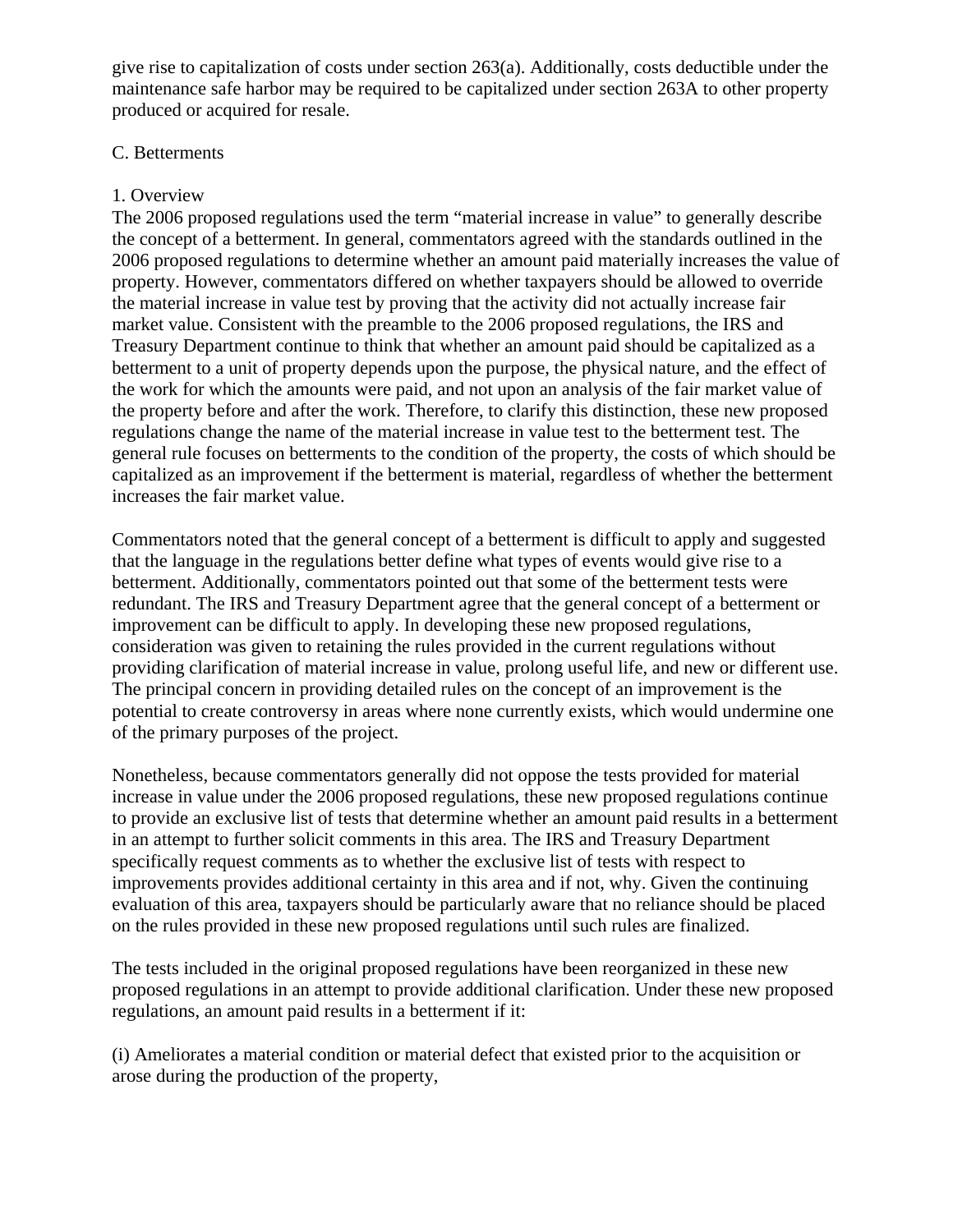(ii) Results in a material addition to the unit of property (including a physical enlargement, expansion, or extension), or

(iii) Results in a material increase in the capacity, productivity, efficiency, strength, or quality of the unit of property or its output.

# 2. Ameliorates a Material Condition or Defect

This rule generally follows the rule contained in the 2006 proposed regulations but clarifies, in response to comments received, that capitalization is only required to the extent the condition or defect is considered material. Commentators noted that a taxpayer may not know of a condition or defect that exists at the time property is acquired and that requiring capitalization of costs in this situation would create a hardship for those taxpayers. Although taxpayers may not be aware of defects that exist at the time of acquisition, the remedial activity being performed necessarily results in a betterment, regardless of whether the activity actually increases the fair market value of the property. The rule provided in these proposed regulations is consistent with established case law. See United Dairy Farmers, Inc. v. United States, 267 F.3d 510 (6th Cir. 2001); Dominion Resources, Inc. v. United States, 219 F.3d 359 (4th Cir. 2000).

Moreover, adopting a rule based on a taxpayer's knowledge at the time of acquisition or production would be difficult to administer. The IRS and Treasury Department recognize that application of this rule to used property acquired by a taxpayer will result in some costs that would otherwise be deductible as repair costs being capitalized the first time the repairs are performed (if the condition or defect is material) if the nature of the activities is to correct the effects of wear and tear that was not caused by the taxpayer's use of the property. This result is consistent with the routine maintenance safe harbor, which requires the activities under that safe harbor to be performed as a result of the taxpayer's own use of the property.

The IRS and Treasury Department understand that certain cases exist in which a taxpayer contaminates property during its operations, the taxpayer disposes of the property, and the taxpayer reacquires the property to clean up the contamination. Under the proposed rule, a taxpayer would be required to capitalize the costs incurred to clean up the property even though it was the taxpayer's own activities that contaminated the property. The IRS and Treasury Department request comments regarding the appropriate treatment of environmental remediation costs in these circumstances, considering that the remediation is performed as a result of the taxpayer's own use of the property. The IRS and Treasury Department also request comments regarding how to determine whether the contamination was due solely to the taxpayer's prior operations or, if an interim owner may have added to the contamination, how to determine the appropriate treatment of remediation costs in that circumstance.

### 3. Results in a Material Increase in the Capacity, etc.

This rule applies both to material increases in the capacity, efficiency, strength, or quality of the unit of property itself as well as to material increases in the capacity, efficiency, strength, or quality of the output of the unit of property.

# 4. Application of Betterments Rule

Commentators requested that, to the extent possible, additional guidance be provided with respect to how the betterments rules, including materiality, should be applied. The IRS and Treasury Department considered various possible bright-line rules with respect to materiality, but determined that each rule was inappropriate under certain circumstances. For example, the IRS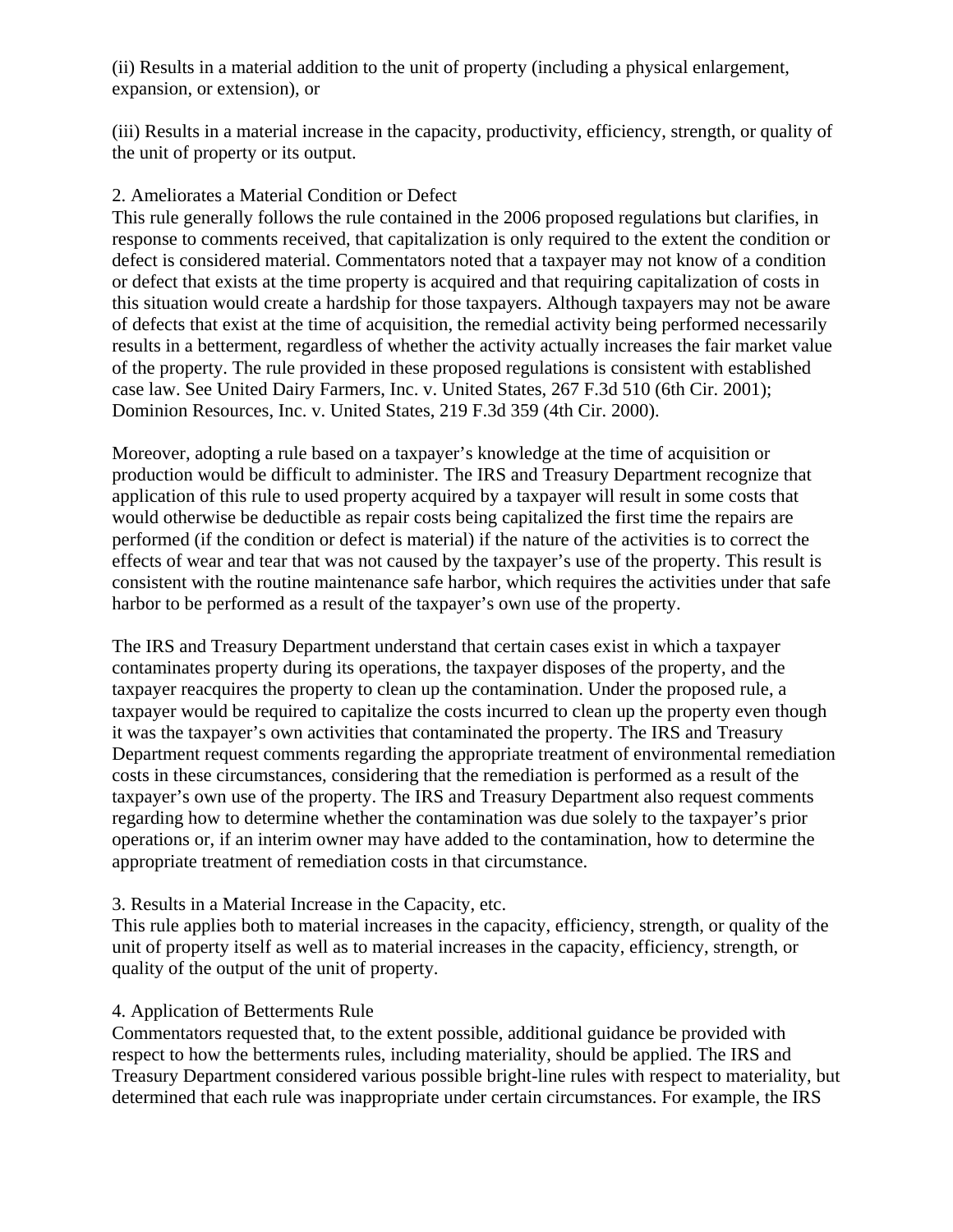and Treasury Department considered a rule that presumed materiality if the amounts paid are capitalized in the taxpayer's financial statements as a permanent improvement, that is, the betterment is capitalized in the taxpayer's financial statements over the remaining economic useful life of the unit of property or longer. The IRS and Treasury Department think that financial statement treatment is an important factor in determining materiality, because if the activity is material enough to treat as an improvement for financial statements, then generally it should be a material improvement for tax purposes. However, this bright-line rule was not adopted because the IRS and Treasury Department recognize that the standards used for financial statement purposes for capitalization of improvements do not coincide with the rules for capitalization of improvements in these proposed regulations. For example, some taxpayers may defer major maintenance expenses and amortize the expenses over the period until the next maintenance cycle rather than immediately expensing the costs for financial statement purposes. The taxpayer's reason for not immediately expensing the cost for financial statement purposes (that is, treating the cost as a deferred expense or as a material capital expenditure) may not be readily apparent to the IRS, creating administrative burden and a potential source of controversy. Therefore, under these new proposed regulations, materiality will be based upon the facts and circumstances in each case. Examples are provided to illustrate to the application of materiality.

# 5. Appropriate Comparison for Betterments

The 2006 proposed regulations specifically provided that the appropriate comparison for determining whether an amount paid results in a betterment is made by comparing the condition of the unit of property immediately after the expenditure with the condition of the property prior to the circumstances necessitating the expenditure. These new proposed regulations retain the same comparison test.

### D. Restorations

### 1. Overview

The 2006 proposed regulations provided that, consistent with section 263(a)(2), a taxpayer must capitalize amounts paid that restore a unit of property. The 2006 proposed regulations provided that amounts paid restore a unit of property only if they substantially prolong the economic useful life of the unit of property, and provided four rules for making that determination. The restoration of property rules contained in the 2006 proposed regulations were criticized by commentators as being overbroad and difficult to apply. In particular, the AFS definition of economic useful life and the bright-line one-year rule were denounced as providing inappropriate results. In response, these new proposed regulations make numerous modifications to the 2006 proposed regulations.

These new proposed regulations continue to require a taxpayer to capitalize amounts paid to restore a unit of property. However, the one-year rule and the AFS conformity requirement for economic useful life have been removed. These new proposed regulations provide a series of bright-line rules to determine when an amount paid is deemed to restore property. Although some commentators criticized rules that deem the cost of certain activities to be capitalized as restorations, the IRS and Treasury Department think that bright lines under this test will reduce controversy and help ease administration. These rules also expand on the rules provided in the 2006 proposed regulations with regard to the restoration of property after a casualty loss.

Section 263(a)(2) states that no deduction is allowed for any amount paid in restoring property or in making good the exhaustion thereof for which an allowance is or has been made. The IRS and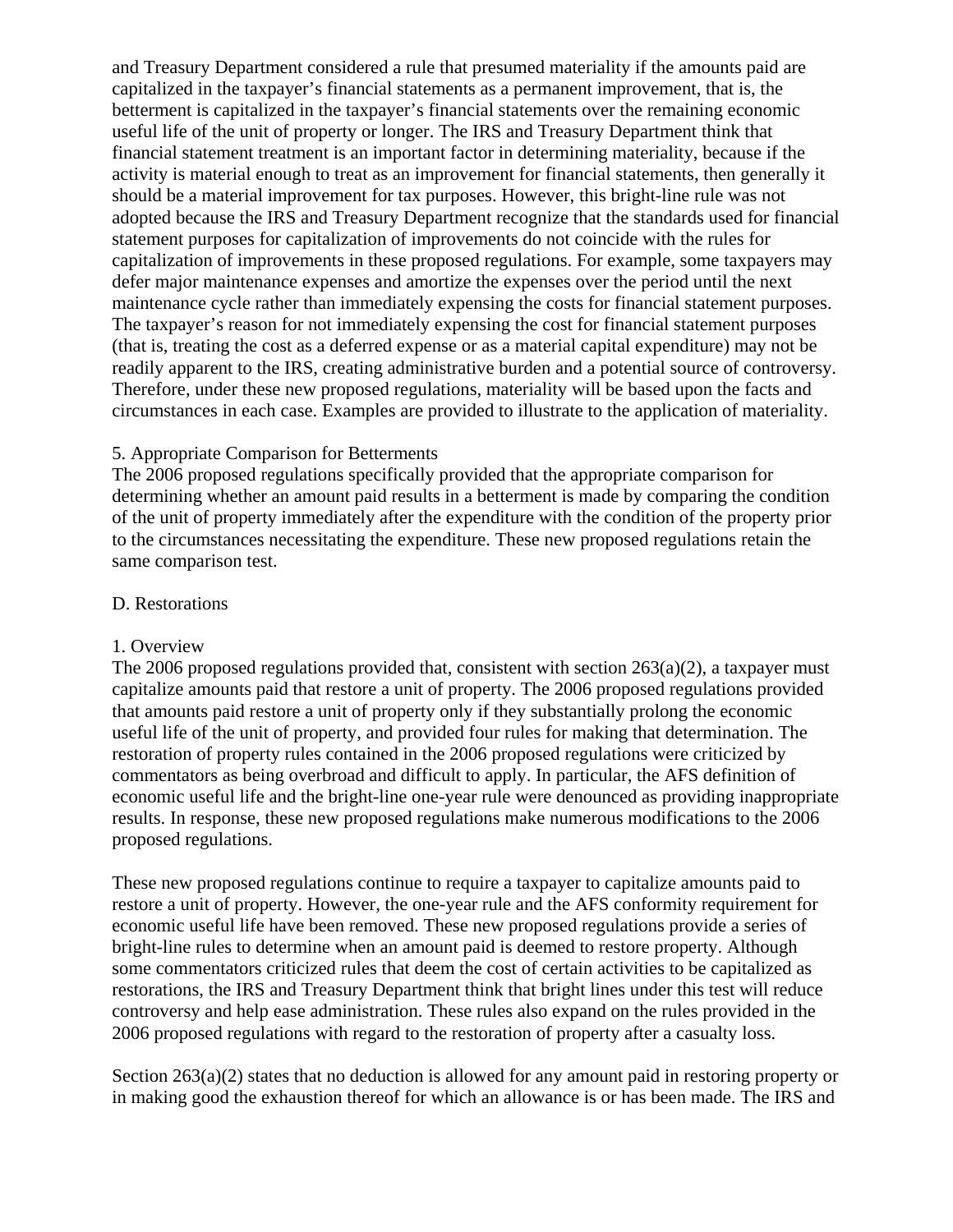Treasury Department think that this language requires capitalization of a replacement component if the taxpayer removes the basis of the replaced component from its books and records and takes the basis of the replaced component into account in its tax return. If a taxpayer takes into account the basis of a replaced component in its tax return, then the replacement of that component "makes good the exhaustion thereof for which an allowance has been made." Therefore, these new proposed regulations provide that if the taxpayer has properly taken a portion of the existing adjusted basis of the restored asset into account in the computation of gain or loss on a sale or exchange, or as a retirement loss or other loss under the Code, the replacement of that component will be deemed to restore the unit of property.

### 2. Restoration of Property Destroyed in a Casualty

The 2006 proposed regulations required a taxpayer to capitalize amounts paid to repair property if the taxpayer properly deducted a casualty loss under section 165 with respect to a unit of property and the amounts paid restore the unit of property to a condition that is the same or better than before the casualty. The casualty loss rule provided in the 2006 proposed regulations was criticized. In general, commentators thought there should be no link between the recognition of a casualty loss under section 165 and the determination of whether the cost to replace the property destroyed (in part or in whole) after a casualty event constitutes a capital expenditure. However, significant authority implies that a casualty-type event generally may only be characterized either as an extraordinary event (thus giving rise to a "loss" under section 165), or as an ordinary and necessary event in the operation of a trade or business (thus giving rise to an ordinary and necessary deduction under section 162). See, e.g., R. R. Hensler, Inc. v. Commissioner, 73 T.C. 168, 179 (1979), acq., (1980-2 C.B. 1); Hubinger v. Commissioner, 36 F.2d 724, 726 (2d Cir. 1929), cert. denied, 281 U.S. 741 (1930). Thus, a casualty is not an ordinary event, and the cost to repair property damaged by a casualty is not an ordinary expense. Stated differently, a loss under section 165 represents a destruction of property necessitating a replacement, which is capital, while an ordinary event generally represents damage to property necessitating a repair, which may or may not be capital. Because the restoration cost resulting from a loss is not ordinary, it is not allowed as an ordinary and necessary expense under section 162, but is treated as a capital expenditure under section 263(a). Although it is clear that a casualty event generally results in two economic costs to the taxpayer (the destruction of the previously invested capital and the costs to replace the destruction), the event giving rise to both of these costs is the same.

These new proposed regulations generally require consistent characterization of all costs arising from a single event. Therefore, under the rules provided in these new proposed regulations, a taxpayer that experiences an extraordinary loss event sufficiently destructive to invoke the provisions of section 165 will be required to treat the resulting restoration costs as a capitalized replacement of the destroyed property. This rule is required to ensure consistency in tax treatment among similarly situated taxpayers. For example, a taxpayer whose property is completely destroyed by a casualty event is required to capitalize the restoration of the loss because the restoration results in the replacement of the destroyed property with an entirely new unit of property. However, without a consistency rule, a taxpayer who experiences the same casualty event but only has part of a unit of property destroyed might argue that the cost to replace the destroyed portion of the unit of property is deductible because it simply returns the unit of property as a whole to its pre-casualty state. Allowing this type of disparity in tax treatment would provide an incentive to characterize destructions of property as partial destructions in order to leave open the position that a deduction may be taken for both the destruction of property resulting from the casualty event, as well as the ordinary and necessary expense of replacing the destroyed property. This rule also eliminates the dual characterization of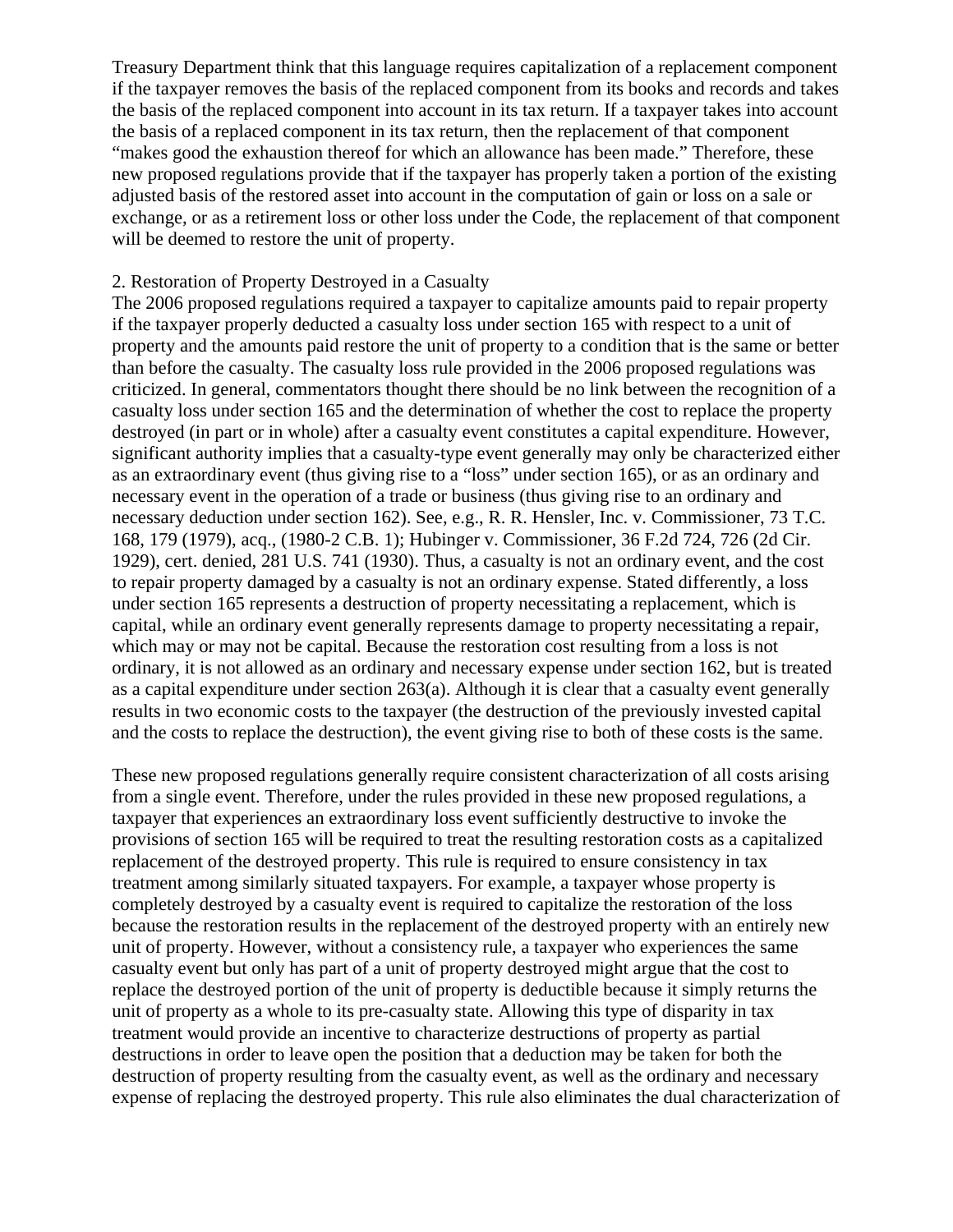minor costs incurred for items such as broken windows or blown-off shingles as both a casualty loss under section 165 and an ordinary and necessary expense under section 162.

Commentators noted that a rule requiring the capitalization of restoration costs following the recognition of a casualty loss would unfairly burden taxpayers that routinely experience extraordinary loss events in their trade or business. However, it should be noted that under these new proposed regulations, capitalization is required only if a loss or basis adjustment to the property is recognized by the taxpayer with respect to the event.

Various judicial authorities have held that events that generally are viewed as extraordinary loss events may nonetheless be considered ordinary occurrences in a particular industry. See Atlantic Greyhound Corp. v. United States, 111 F. Supp. 953 (Ct. Cl. 1953). In this situation, the costs to replace property destroyed in what would normally be characterized as a casualty event may result in an ordinary and necessary expenditure under section 162 rather than a loss under section 165. In this regard, the IRS and Treasury Department will consider providing guidance on what types of events may be considered ordinary in a particular industry. Taxpayers are encouraged to provide comments on this issue.

Commentators also noted that the rule provided in the 2006 proposed regulations created a disparity between taxpayers that recognized a loss under section 165 and taxpayers that received untaxed insurance proceeds as a result of a casualty event and adjusted the basis of the damaged asset accordingly. These new proposed regulations eliminate this disparity.

#### 3. Other Restorations

Similar to the 2006 proposed regulations, these new proposed regulations provide additional circumstances in which a restoration is deemed to occur. Capitalization is required for amounts paid to return a unit of property to its ordinarily efficient operating condition if the property has deteriorated to a state of disrepair and can no longer function for its intended purpose. The IRS and Treasury Department anticipate that these types of restorations will occur either as a result of lack of maintenance by the taxpayer or after the end of the property's useful life. A unit of property that is damaged by a casualty is not considered to be deteriorated to a state of disrepair.

These new proposed regulations also require capitalization of amounts paid to rebuild a unit of property to a like-new condition after the end of its economic useful life. The IRS and Treasury Department anticipate that this standard will apply to the traditional rebuilding of a unit of property to return it to a like-new condition. In general, a restoration under this rule will not result from routine maintenance activities, even if performed near the end of the useful life of the property, but instead represents a fundamental renewal of the economic useful life of the asset.

Similar to the 2006 proposed regulations, the new proposed regulations require capitalization of amounts paid to replace a major component or substantial structural part of a unit of property. In response to comments regarding the uncertainty in applying this standard, these new proposed regulations define the term "major component or substantial structural part." Specifically, these new proposed regulations provide that the replacement of a major component or substantial structural part will be deemed to occur only if (a) the replacement costs constitute 50 percent or more of the replacement cost of the unit of property or (b) the replacement part or parts constitute 50 percent or more of the physical structure of the unit of property. These 50 percent thresholds apply solely for purposes of the restoration rules and are not intended to be applied to the betterment or new or different use rules.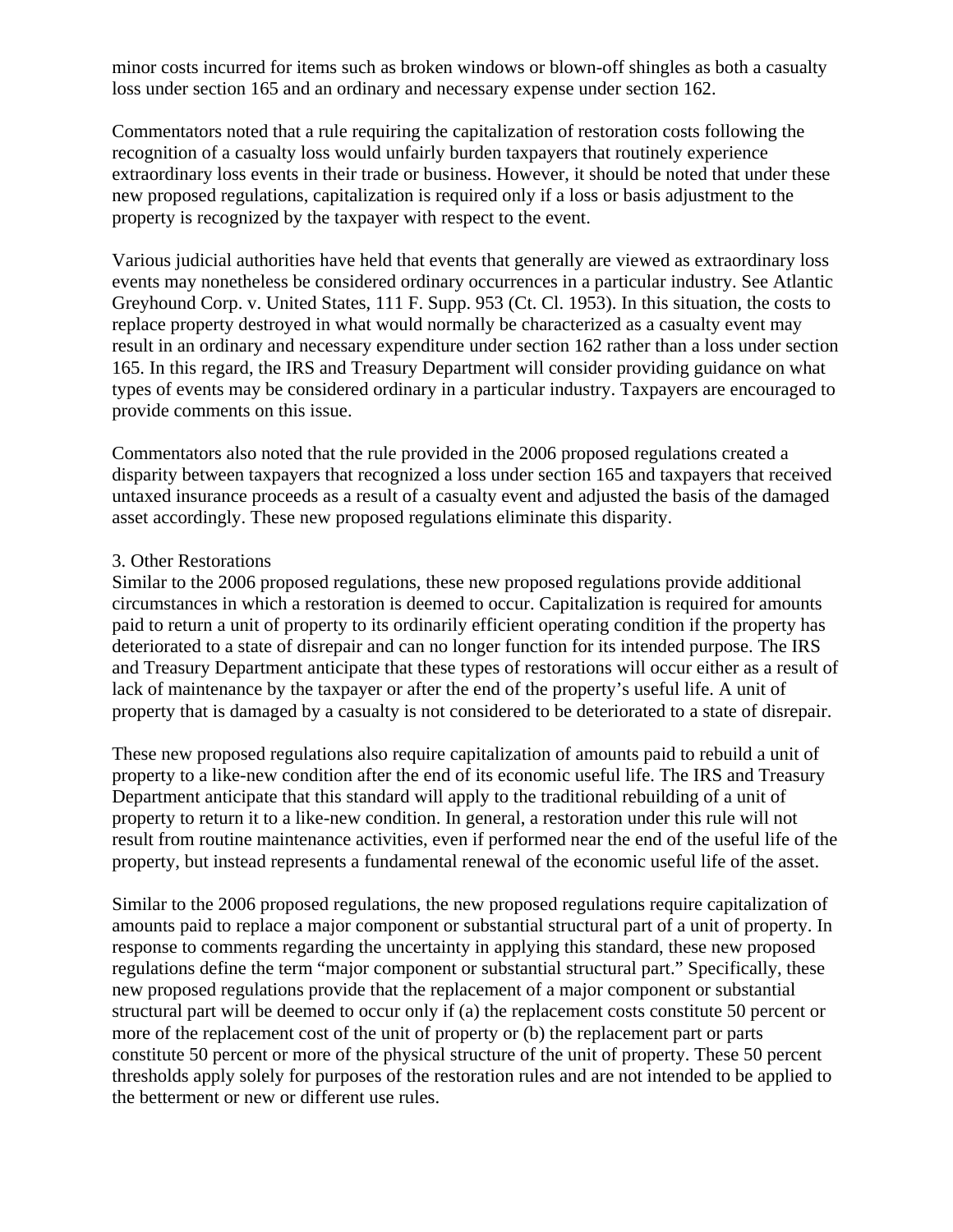### E. New or Different Use

In general, these new proposed regulations contain the rules set forth in the 2006 proposed regulations with respect to the capitalization of amounts paid to adapt property to a new or different use. However, these new proposed regulations remove the parenthetical contained in the 2006 proposed regulations relating to "structural alterations to the unit of property." Commentators noted that, although permanent structural alterations may result in adapting property to a new or different use, those alterations also could result in betterments to the unit of property and, in certain circumstances, could constitute routine maintenance. Commentators also noted that adapting property to a new or different use does not necessarily make the property better or increase its value, but nevertheless is a capital expenditure. Therefore, the new or different use rules are provided separately from the betterment rules in these new proposed regulations.

These new proposed regulations also clarify that amounts paid will be deemed to adapt property to a new or different use only if the new use is not consistent with the taxpayer's intended use of the property at the time the property is placed in service by the taxpayer. Additional examples have been added to clarify the application of this rule.

# F. Repair Allowance

The 2006 proposed regulations provided a repair allowance similar to the CLADR repair allowance, but did not specify different repair allowance percentages for different industries. Commentators generally favored the idea of a repair allowance; however, they widely criticized the lack of percentages tailored to specific industries. Some commentators in regulated industries requested that they be allowed to determine their deductible repair costs and their capital improvement costs for tax purposes based on conformity with regulatory accounting reporting.

These new proposed regulations adopt the request by certain regulated industries to conform the tax treatment of amounts paid to maintain, repair, or improve tangible property to their regulatory accounting treatment. An optional regulatory accounting method is proposed for amounts paid to maintain, repair, or improve tangible property subject to regulatory accounting. For purposes of this method, regulated accounting industries include industries regulated by the Federal Energy Regulatory Commission (FERC), the Federal Communications Commission (FCC), and the Surface Transportation Board (STB). The IRS and Treasury Department recognize that conformity with the regulatory accounting rules in these industries frequently may result in the overcapitalization of costs, and sometimes the undercapitalization of costs, as compared to the general rules for improvements under these new proposed regulations. The regulatory accounting method is not intended to be used as a definitive test of what should be capitalized for taxpayers that do not elect to use the method.

These new proposed regulations do not propose a detailed repair allowance like the one that was provided in the 2006 proposed regulations. Some commentators stated that very large taxpayers will want to have a repair allowance, because applying the general rules asset-by-asset is too burdensome because of their numerous assets. The commentators made clear, however, that taxpayers would not widely use a one-size-fits-all approach and that any repair allowance must be tailored to individual industries. Therefore, these new proposed regulations provide authority for issuing industry-specific repair allowance guidance in the future.

### IX. Accounting Method Changes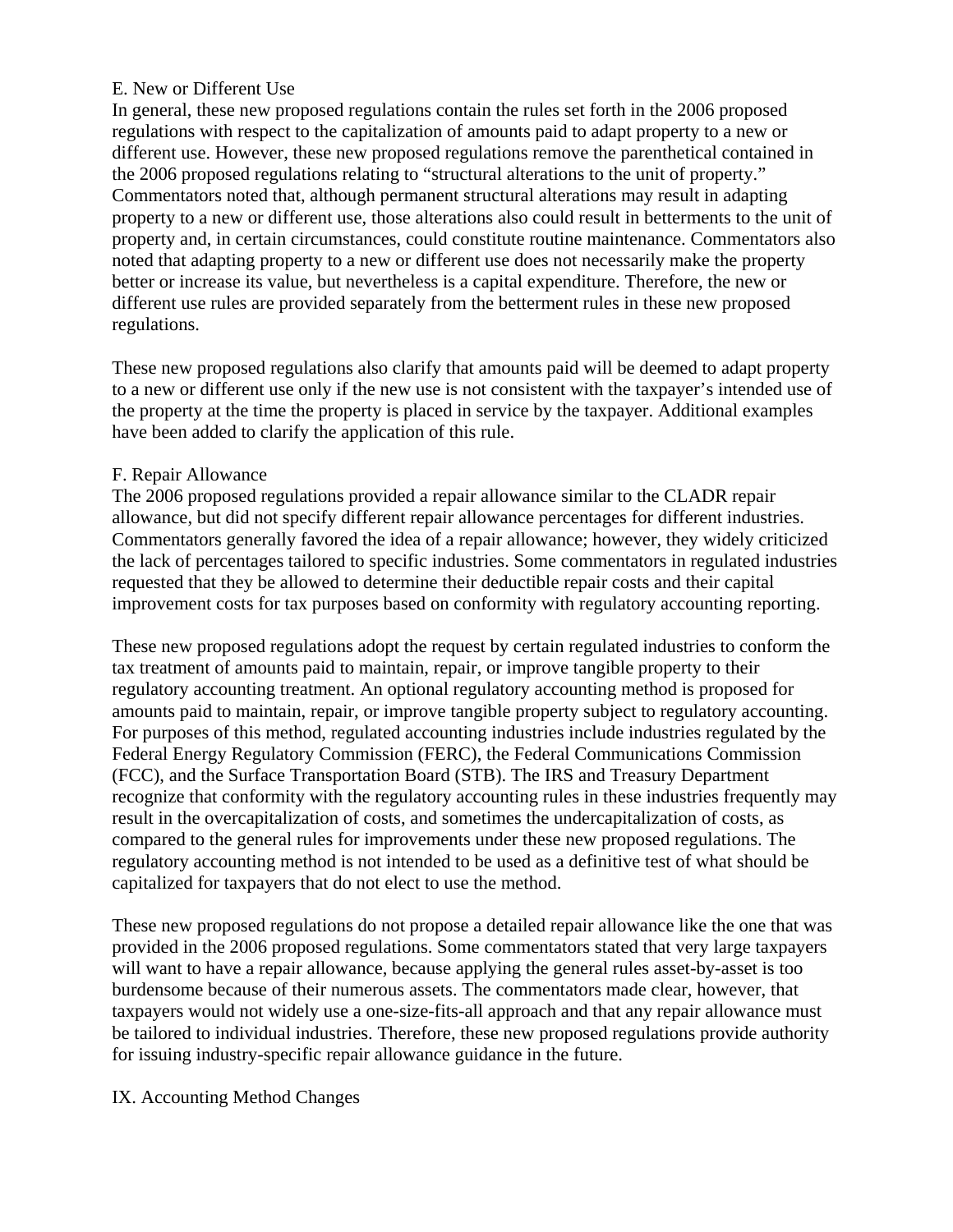These new proposed regulations do not provide any specific rules for changes in method of accounting. Because these proposed regulations are not effective until they are published as final regulations, taxpayers may not change their accounting method to conform to a method of accounting provided in these proposed regulations. Generally, a taxpayer's treatment of an amount paid to conform with these proposed regulations will be a change in method of accounting under section 446(e). For example, a change to the routine maintenance safe harbor in §1.263(a)-3(e) of these proposed regulations or to the optional regulatory accounting method in §1.263(a)-3(i) of these proposed regulations is a change in method of accounting. The IRS and Treasury Department request comments on whether a change to or from the use of the de minimis rule in §1.263(a)-2(d)(4) of these proposed regulations is a change in method of accounting under section 446(e).

### Proposed Effective Date

These regulations are proposed to apply to taxable years beginning on or after the date the final regulations are published in the Federal Register. The final regulations will provide rules applicable to taxpayers that seek to change a method of accounting to comply with the rules contained in the final regulations. Taxpayers may not change a method of accounting in reliance upon the rules contained in these new proposed regulations until the rules are published as final regulations in the Federal Register.

#### Special Analyses

It has been determined that this notice of proposed rulemaking is not a significant regulatory action as defined in Executive Order 12866. Therefore, a regulatory assessment is not required. It also has been determined that section 553(b) of the Administrative Procedure Act (5 U.S.C. chapter 5) does not apply to these regulations, and, because the regulation does not impose a collection of information on small entities, the Regulatory Flexibility Act (5 U.S.C. chapter 6) does not apply. Pursuant to section 7805(f), this notice of proposed rulemaking will be submitted to the Chief Counsel for Advocacy of the Small Business Administration for comment on its impact on small business.

### Comments and Public Hearing

Before the proposed regulations are adopted as final regulations, consideration will be given to any written comments (a signed original and eight (8) copies) or electronic comments that are submitted timely to the IRS. Comments are requested on all aspects of the proposed regulations. In addition, the IRS and Treasury Department specifically request comments on the clarity of the proposed rules and how they may be made easier to understand. All comments will be available for public inspection and copying.

A public hearing has been scheduled for June 24, 2008, at 10 a.m. in the Auditorium, Internal Revenue Building, 1111 Constitution Avenue, NW, Washington, DC. Due to building security procedures, visitors must enter at the Constitution Avenue entrance. In addition, all visitors must present photo identification to enter the building. Because of access restrictions, visitors will not be admitted beyond the immediate entrance area more than 30 minutes before the hearing starts. For information about having your name placed on the building access list to attend the hearing, see the "FOR FURTHER INFORMATION CONTACT" section of this preamble.

The rules of 26 CFR 601.601(a)(3) apply to the hearing. Persons who wish to present oral comments at the hearing must submit electronic or written comments by June 9, 2008 and an outline of the topics to be discussed and the time to be devoted to each topic (signed original and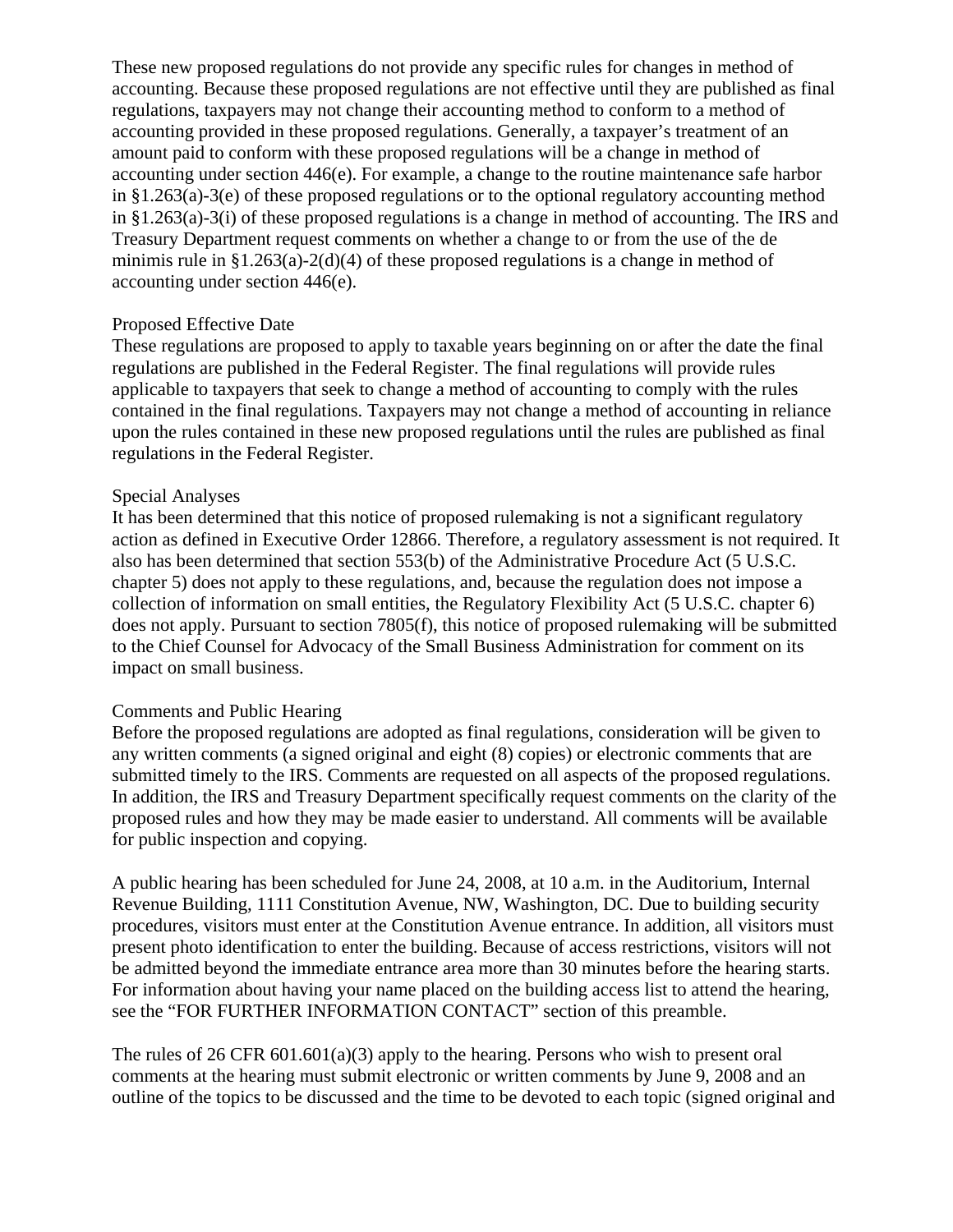eight (8) copies) by June 3, 2008. A period of 10 minutes will be allotted to each person for making comments. An agenda showing the scheduling of the speakers will be prepared after the deadline for receiving outlines has passed. Copies of the agenda will be available free of charge at the hearing.

Withdrawal of Proposed Amendments to the Regulations Accordingly, under the authority of 26 U.S.C. 7805, the notice of proposed rulemaking (REG-168745-03) published in the Federal Register on August 21, 2006, (71 FR 161) is withdrawn.

\* \* \* \* \*

Proposed Amendments to the Regulations Accordingly, 26 CFR part 1 is proposed to be amended as follows:

PART 1—INCOME TAXES Paragraph 1. The authority citation for part 1 continues to read in part as follows:

Authority: 26 U.S.C. 7805 \* \* \*

Par. 2. Section 1.162-3 is revised to read as follows:

§1.162-3 Materials and supplies.

(a) In general—(1) Non-incidental materials and supplies. Amounts paid to acquire or produce materials and supplies are deductible in the taxable year in which the materials and supplies are used or consumed in the taxpayer's operations.

(2) Incidental materials and supplies. Amounts paid to acquire or produce incidental materials and supplies that are carried on hand and for which no record of consumption is kept or physical inventories at the beginning and end of the year are not taken, are deductible in the taxable year in which these amounts are paid, provided taxable income is clearly reflected.

(b) Rotable and temporary spare parts. For purposes of this section, rotable spare parts are parts that are removable from the unit of property, generally repaired or improved, and either reinstalled on other property, or stored for later installation. Temporary spare parts are parts that are used temporarily until a new or repaired part can be installed, and then removed and stored for later (emergency or temporary) installation. For purposes of paragraph (a)(1) of this section, rotable and temporary spare parts are used or consumed in the taxpayer's business in the taxable year in which the taxpayer disposes of the parts.

(c) Coordination with other provisions of the Internal Revenue Code. Nothing in this section changes the treatment of any amount that is specifically provided for under any provision of the Internal Revenue Code (Code) or regulations other than section 162(a) or section 212 and the regulations under those sections. For example, see §1.263(a)-3, which requires taxpayers to capitalize amounts paid to improve units of property and section 263A and the regulations under section 263A, which require taxpayers to capitalize the direct and allocable indirect costs, including the cost of materials and supplies, to property produced or to property acquired for resale.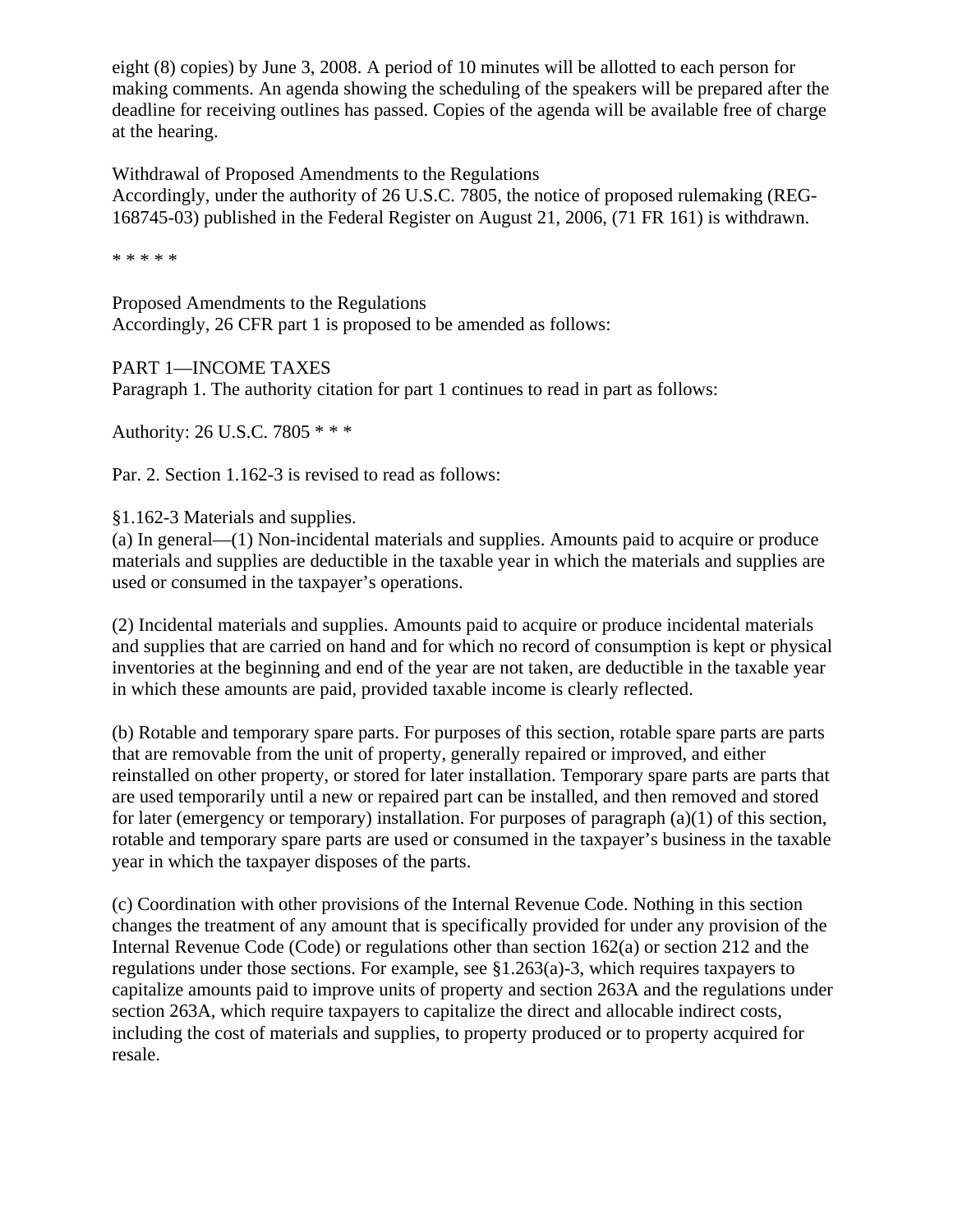(d) Definitions—(1) Materials and supplies. For purposes of this section, materials and supplies means tangible property that is used or consumed in the taxpayer's operations and that—

(i) Is not a unit of property (as determined under  $\S1.263(a)-3(d)(2)$ ) and is not acquired as part of a single unit of property;

(ii) Is a unit of property (as determined under  $\S1.263(a)-3(d)(2)$ ) that has an economic useful life of 12 months or less, beginning when the property is used or consumed in the taxpayer's operations;

(iii) Is a unit of property (as determined under  $$1.263(a)-3(d)(2)$ ) that has an acquisition cost or production cost (as determined under section 263A) of \$100 or less; or

(iv) Is identified in published guidance in the Federal Register or in the Internal Revenue Bulletin (see  $\S601.601(d)(2)(ii)(b)$  of this chapter) as materials and supplies for which treatment is permitted under this section.

(2) Economic useful life—(i) General rule. The economic useful life of a unit of property is not necessarily the useful life inherent in the property but is the period over which the property may reasonably be expected to be useful to the taxpayer or, if the taxpayer is engaged in a trade or business or an activity for the production of income, the period over which the property may reasonably be expected to be useful to the taxpayer in its trade or business or for the production of income, as applicable. See §1.167(a)-1(b) for the factors to be considered in determining this period.

(ii) Taxpayers with an applicable financial statement. For taxpayers with an applicable financial statement (as defined in paragraph  $(d)(2)(iii)$  of this section), the economic useful life of a unit of property, solely for the purposes of applying the provisions of paragraph  $(d)(1)(ii)$  of this section, is the useful life initially used by the taxpayer for purposes of determining depreciation in its applicable financial statement, regardless of any salvage value of the property. If a taxpayer does not have an applicable financial statement for the taxable year in which the property was originally acquired or produced, the economic useful life of the unit of property must be determined under paragraph (d)(2)(i) of this section. Further, if a taxpayer treats amounts paid for a unit of property as an expense in its applicable financial statement on a basis other than the useful life of the property or if a taxpayer does not depreciate the unit of property on its applicable financial statement, the economic useful life of the unit of property must be determined under paragraph (d)(2)(i) of this section. For example, if a taxpayer has a policy of treating as an expense on its applicable financial statement amounts paid for property costing less than a certain dollar amount, notwithstanding that the property has a useful life of more than one year, the economic useful life of the property must be determined under paragraph (d)(2)(i) of this section.

(iii) Definition of applicable financial statement. The taxpayer's applicable financial statement is the taxpayer's financial statement listed in paragraphs  $(d)(2)(iii)(A)$  through  $(C)$  of this section that has the highest priority (including within paragraph  $(d)(2)(iii)(B)$  of this section). The financial statements are, in descending priority—

(A) A financial statement required to be filed with the Securities and Exchange Commission (SEC) (the 10-K or the Annual Statement to Shareholders);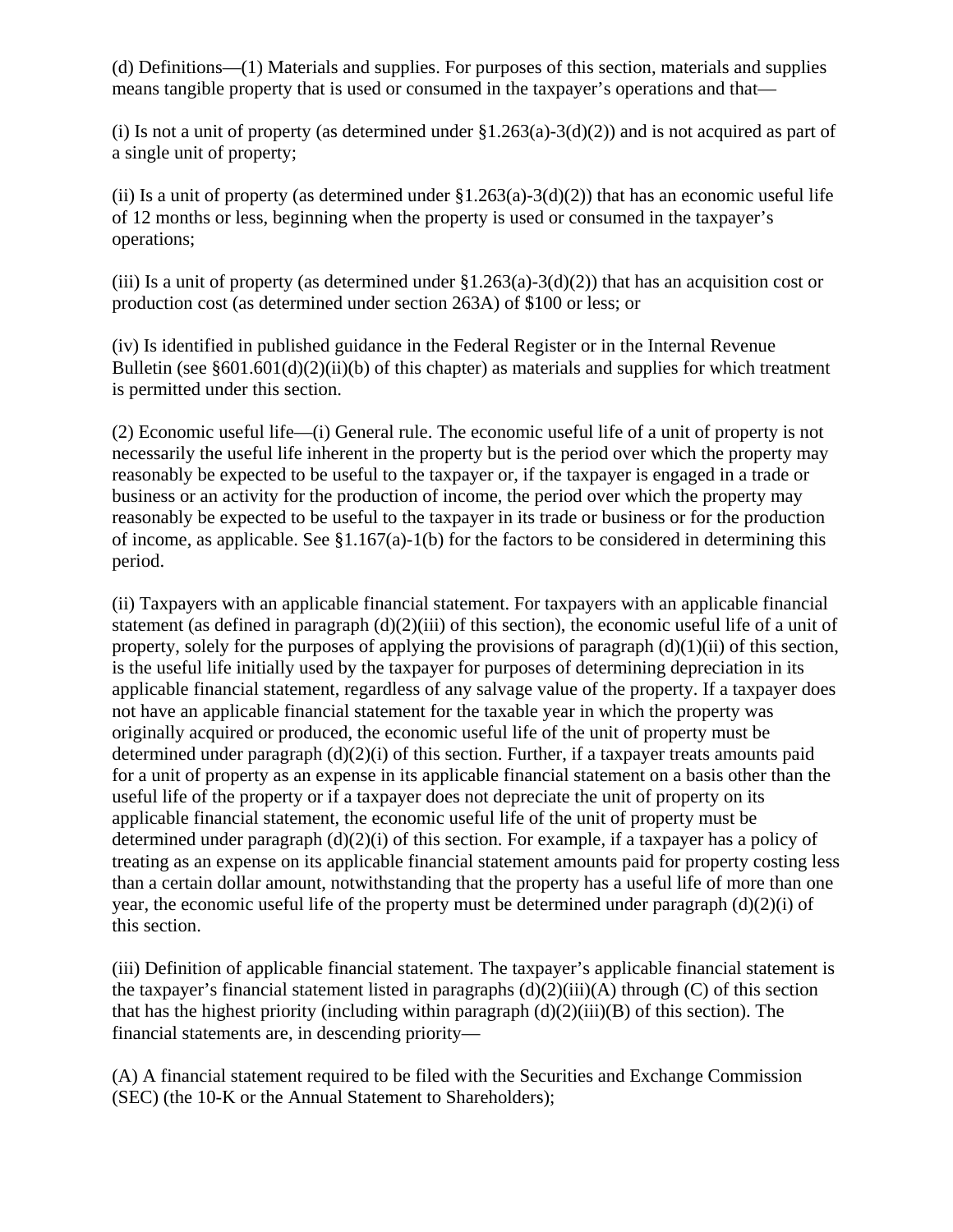(B) A certified audited financial statement that is accompanied by the report of an independent CPA (or in the case of a foreign entity, by the report of a similarly qualified independent professional), that is used for—

# (1) Credit purposes;

(2) Reporting to shareholders, partners, or similar persons; or

(3) Any other substantial non-tax purpose; or

(C) A financial statement (other than a tax return) required to be provided to the Federal or a state government or any Federal or state agencies (other than the SEC or the Internal Revenue Service).

(3) Amount paid. For purposes of this section, in the case of a taxpayer using an accrual method of accounting, the terms amount paid and payment mean a liability incurred (within the meaning of  $$1.446-1(c)(1)(ii)$ . A liability may not be taken into account under this section prior to the taxable year during which the liability is incurred.

(4) Produce. For purposes of this section, produce means construct, build, install, manufacture, develop, create, raise or grow. See also §1.263(a)-2(b)(4). This definition is intended to have the same meaning as the definition used for purposes of section  $263A(g)(1)$  and  $\S1.263A-2(a)(1)(i)$ , except that improvements are excluded from the definition in this paragraph  $(d)(4)$  and are separately defined and addressed in §1.263(a)-3. Amounts paid to produce materials and supplies must be capitalized under section 263A.

(e) Election to capitalize. A taxpayer may elect to treat as a capital expenditure the cost of any material or supply as defined in paragraph  $(d)(1)$  of this section, unless the material or supply is a component of a unit of property as described in paragraph  $(d)(1)(i)$  of this section, and the unit of property is a material or supply under paragraph  $(d)(1)(ii)$ -(iv) of this section, rather than a capital expenditure. An election made under this paragraph (e) applies to amounts paid during the taxable year to acquire or produce any material or supply to which paragraph (a) of this section would apply (but for the election under this paragraph (e)). A taxpayer makes the election by capitalizing the amounts paid to acquire or produce a material or supply in the taxable year the amounts are paid and by recovering the costs when the material or supply is placed in service by the taxpayer for the purposes of determining depreciation under the applicable Code and regulation provisions. A taxpayer must make this election in its timely filed original Federal income tax return (including extensions) for the taxable year the material or supply is placed in service by the taxpayer for purposes of determining depreciation. See §1.263(a)-2 for the treatment of amounts paid to acquire or produce real or personal tangible property. In the case of a pass-through entity, the election is made by the pass-through entity, and not by the shareholders, partners, etc. An election must be made for each material and/or supply. A taxpayer may revoke an election made under this paragraph (e) with respect to a material or supply only by filing a request for a private letter ruling and obtaining the Commissioner's consent to revoke the election. An election may not be made or revoked through the filing of an application for change in accounting method or by an amended Federal income tax return. A taxpayer that revokes an election may not re-elect to capitalize the material or supply for a period of at least 60 months, beginning with the taxable year of revocation.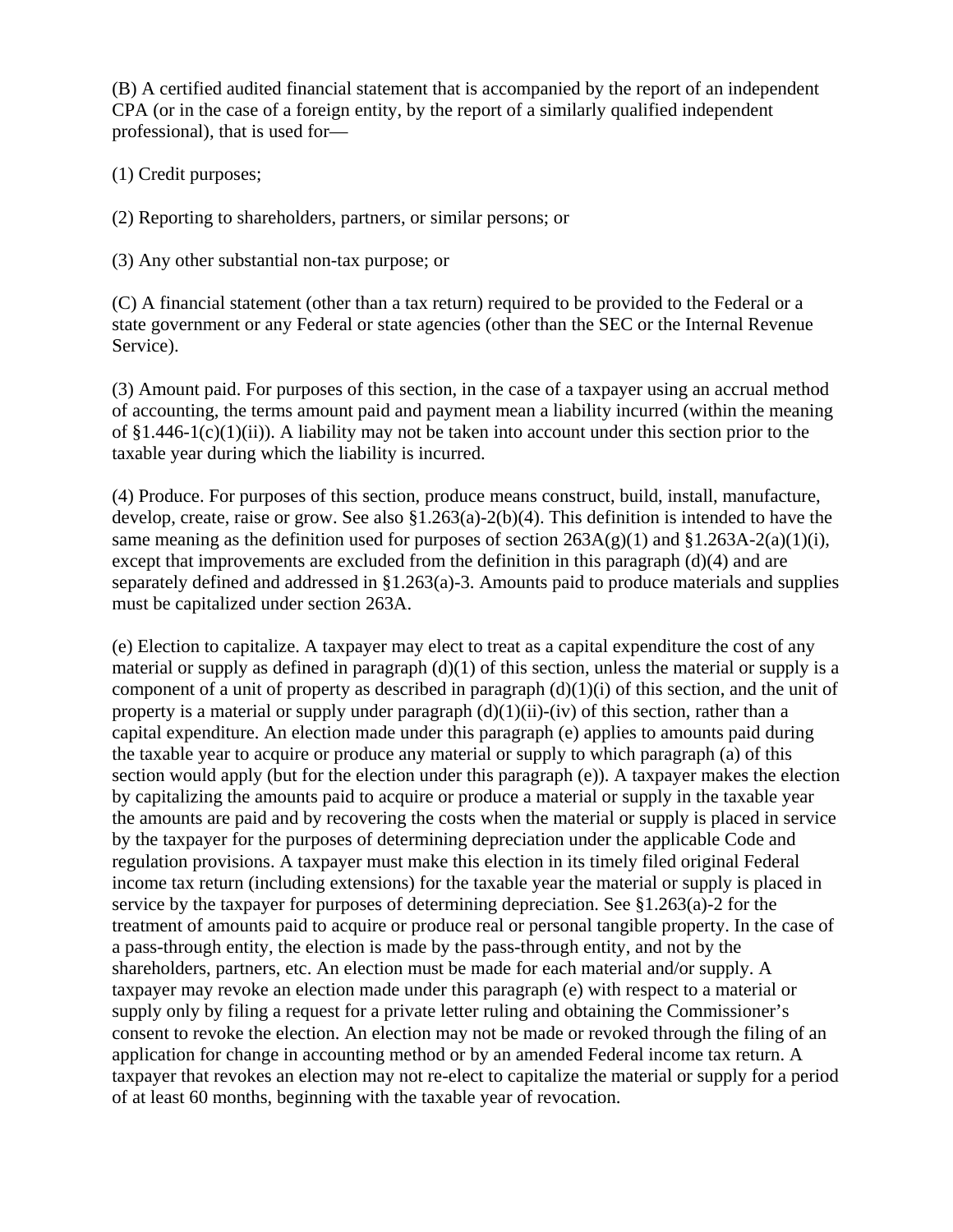(f) Examples. The rules of this section are illustrated by the following examples, in which it is assumed (unless otherwise stated) that the property is not an incidental material or supply, that the taxpayer is a calendar year, accrual method taxpayer, and that the taxpayer has not elected to capitalize under paragraph (e) of this section.

Example 1. Not a unit of property; component of personal property. X operates a fleet of aircraft. In 2008, X purchases a stock of spare parts, which it uses to maintain and repair its aircraft. The spare parts are not units of property as determined under §1.263(a)-3(d)(2) and are not rotable or temporary spare parts. In 2009, X uses the spare parts in a repair and maintenance activity that does not improve the property under  $$1.263(a)-3$ . Under paragraph  $(a)(1)$  of this section, the amounts paid for the spare parts are deductible as materials and supplies in 2009, the taxable year in which the spare parts are used to repair and maintain the aircraft.

Example 2. Not a unit of property; rotable spare parts. X operates a fleet of specialized vehicles that it uses in its service business. At the time that it acquires a new type of vehicle, X also acquires a substantial number of rotable spare parts that will be kept on hand to quickly replace similar parts in X's vehicles as those parts break down or wear out. These rotable replacement parts are not units of property as determined under §1.263(a)-3(d)(2), are removable from the vehicles, and are repaired or reconditioned, so that they can be reinstalled on the same or similar vehicles. In 2008, X acquires several vehicles and associated rotable spare parts. In 2009, X makes repairs to several vehicles by using these rotable spare parts to replace worn or damaged parts. In 2010, X removes these rotable spare parts from its vehicles, repairs them and reinstalls them on other similar vehicles. In 2012, X can no longer use the rotable parts it acquired in 2008 and disposes of them as scrap. Under paragraph  $(d)(1)$  of this section, the rotable spare parts acquired in 2008 are materials and supplies. However, under paragraph (b) of this section, these parts are not used or consumed until the taxable year in which X disposes of the parts. Therefore, under paragraph  $(a)(1)$  of this section, X may deduct the amounts paid for the rotable spare parts in 2012, the taxable year in which X disposes of the parts.

Example 3. Not a unit of property; part of a single unit of real property. X owns an apartment building and discovers that a window in one of the apartments is broken. In 2008, X pays for the acquisition, delivery, and installation of a new window to replace the broken window. In the same year, the new window is installed. The window is not a unit of property as determined under §1.263(a)-3(d)(2), and the replacement of the window does not improve the property under  $§1.263(a)-3.$  Under paragraph (a)(1) of this section, the amounts paid for the acquisition, delivery, and installation of the window are deductible as materials and supplies in 2008, the taxable year in which the window is installed in the apartment building.

Example 4. Economic useful life of 12 months or less. X operates a fleet of aircraft that carries freight for its customers. X owns a storage tank on its premises, which can hold a one-month supply of jet fuel for its aircraft. On December 31, 2008, X purchases a one-month supply of jet fuel. In 2009, X uses the jet fuel purchased on December 31, 2008, to fuel the aircraft used in its business. Under paragraph  $(a)(1)$  of this section, the amounts paid for the jet fuel are deductible as materials and supplies in 2009, the taxable year in which the jet fuel is used or consumed in the operation of X's aircraft.

Example 5. Unit of property that costs \$100 or less. X operates a rental business that rents out a variety of small individual items to customers (rental items). X maintains a supply of rental items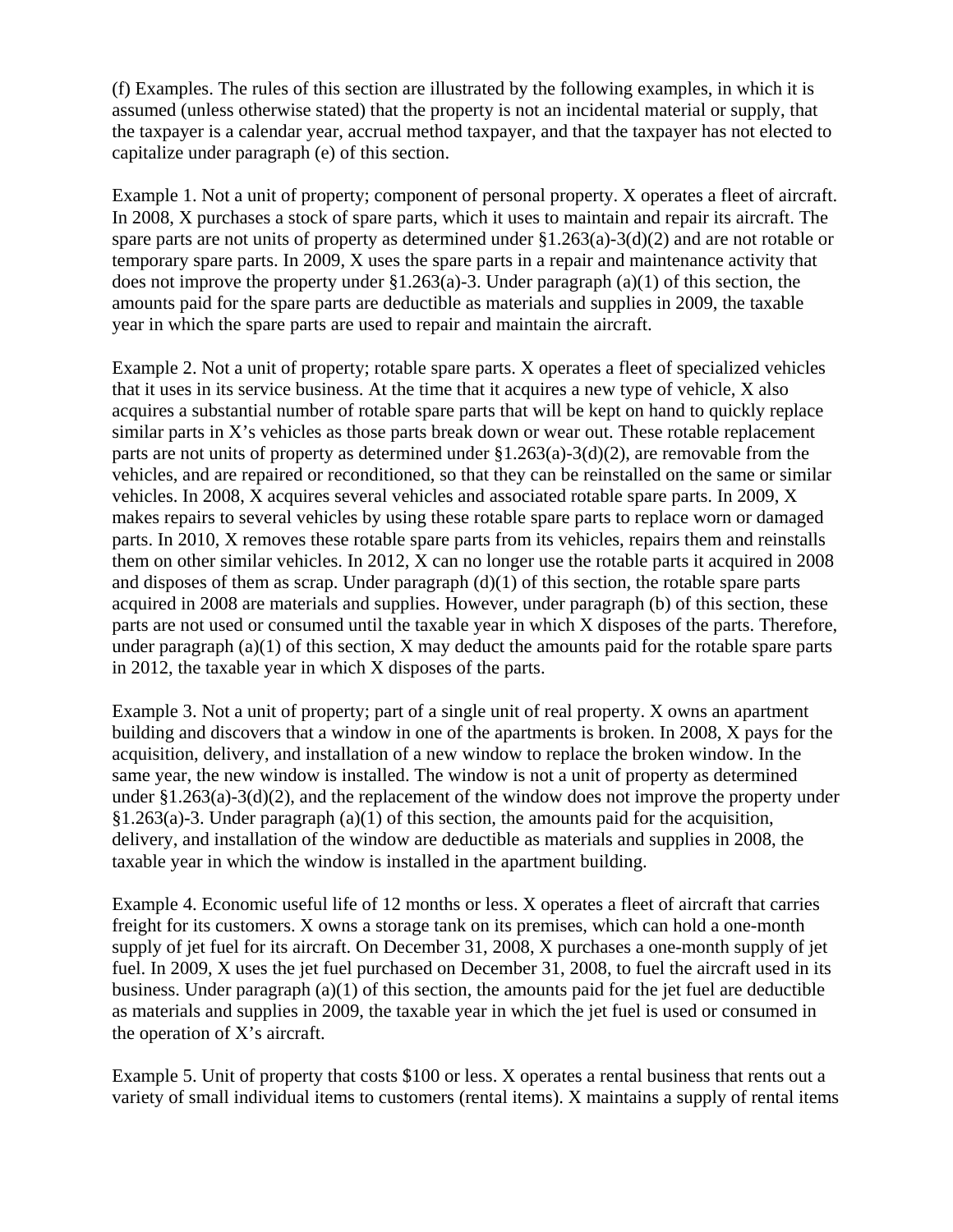on hand to replace worn or damaged items. In 2008, X purchases a large quantity of rental items to use in its rental business. Each of these rental items is a unit of property that costs \$100 or less. In 2009, X begins using all of the rental items purchased in 2008 by providing them to customers of its rental business. X does not sell or exchange these items on established retail markets at any time after the items are used in the rental business. Under paragraph (a)(1) of this section, the amounts paid for the rental items are deductible as materials and supplies in 2009, the taxable year in which the rental items are used in  $X$ 's business.

Example 6. Unit of property that costs \$100 or less. X provides billing services to its customers. In 2008, X incurs costs to purchase 50 facsimile machines to be used by its employees. Each facsimile machine is a unit of property that costs less than \$100. In 2008, X's employees begin using 35 of the facsimile machines, and X stores the remaining 15 machines for use in a later taxable year. Under paragraph  $(a)(1)$  of this section, the amounts paid for 35 of the facsimile machines are deductible as materials and supplies in 2008, the taxable year in which X uses those machines. The amounts paid for each of the remaining 15 machines are deductible in the taxable year in which each machine is used.

Example 7. Materials and supplies used in improvements; coordination with §1.263(a)-3. X owns various machines that are used in its business. In 2008, X purchases a supply of spare parts for its machines. The spare parts are not units of property as determined under  $\S1.263(a)-3(d)(2)$ and are not rotable or temporary spare parts. The spare parts may be used by X in the repair or maintenance of a machine under §1.162-4 or in the improvement of a machine under §1.263(a)- 3. In 2009, X uses all of these spare parts in an activity that improves the unit of property under  $\S1.263(a)$ -3. Under paragraph (d)(1)(i) of this section, the spare parts purchased by X in 2008 are materials and supplies. Under paragraph (a)(1) of this section, the amounts paid for the spare parts are otherwise deductible as materials and supplies in 2009, the taxable year in which X uses those parts. However, because these materials and supplies are used to improve X's property, X is required to capitalize the amounts paid for those spare parts under §1.263(a)-3. See also section 263A requiring taxpayers to capitalize the direct and allocable indirect costs of property produced or acquired for resale.

Example 8. Cost of producing materials and supplies; coordination with section 263A. X is a manufacturer that produces liquid waste as part of its operations. X determines that its current liquid waste disposal process is inadequate. To remedy the problem, in 2008, X constructs a leaching pit to provide a draining area for the liquid waste. The leaching pit has an economic useful life of less than 12 months, starting on the date that X begins to use the leaching pit as a draining area. At the end of this period, X's factory will be connected to the local sewer system. In 2009, X starts using the leaching pit in its operations. The amounts paid to construct the leaching pit (including the direct and allocable indirect costs of property produced under section  $263A$ ) are amounts paid for a material or supply under paragraph  $(d)(1)(ii)$  of this section. Under paragraph (a)(1) of this section, the amounts paid for the leaching pit are otherwise deductible as materials and supplies in 2009, the taxable year in which X uses the leaching pit. However, because the amounts paid to construct the leaching pit are incurred by reason of X's manufacturing operations, X is required to capitalize the amounts paid to construct the leaching pit to X's property produced. See  $$1.263A-1(e)(3)(ii)(E)$ .

Example 9. Costs of acquiring materials and supplies for production of property; coordination with section 263A. In 2008, X purchases jigs, dies, molds, and patterns for use in the manufacture of X's products. The economic useful life of each jig, die, mold, and pattern is 12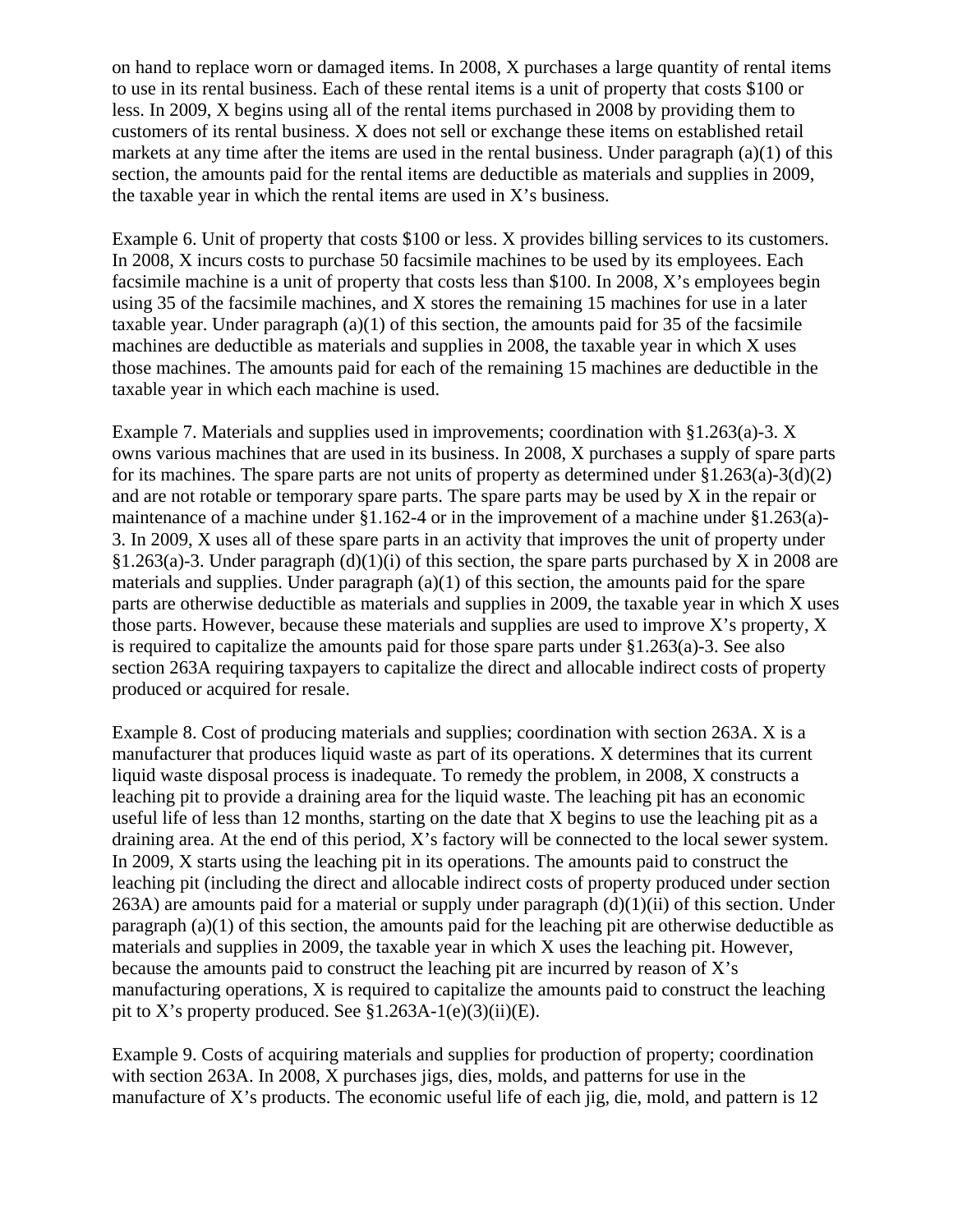months or less, beginning when each item is used in the manufacturing process. X begins using the purchased items in 2009 to manufacture its products. These items are materials and supplies under paragraph  $(d)(1)(ii)$  of this section. Under paragraph  $(a)(1)$  of this section, the amounts paid for the items are otherwise deductible as materials and supplies in 2009, the taxable year in which X uses those items. However, because the amounts paid for these materials and supplies directly benefit or are incurred by reason of the taxpayer's production activities, X is required to capitalize the amounts paid for these items to X's property produced. See  $§1.263A-1(e)(3)(ii)(E)$ .

Example 10. Election to capitalize. X operates a rental business that rents out a variety of items (rental items) to its customers, each of which is a separate unit of property as determined under §1.263(a)-3(d)(2). X does not sell or exchange these items on established retail markets at any time after the items are used in the rental business. In 2008, X incurs costs to purchase various rental items, all of which cost less than \$100 or have an economic useful life of less than 12 months, beginning when used or consumed. X begins using the rental items in its business in 2008. Under paragraph (a)(1) of this section, the amounts paid for each rental item purchased in 2008 are deductible as a material or supply in the taxable year in which the item is used. However, for administrative reasons, X would prefer to treat all of its rental items as capital expenditures subject to depreciation. Under paragraph (e) of this section, X may elect not to apply the rule contained in paragraph  $(a)(1)$  of this section to the rental items. X makes this election by capitalizing the amounts paid for each rental item in the taxable year the costs are incurred and by beginning to recover the costs of each item on its timely filed Federal income tax return for the taxable year that the item is placed in service by X for purposes of determining depreciation under the applicable Code and regulation provisions. See §1.263(a)-2(e) for the treatment of capital expenditures.

Example 11. Election to capitalize. X is an electric utility. In 2008, X acquires certain temporary spare parts, which it keeps on hand to avoid operational time loss in the event it must make emergency repairs to a unit of property that is subject to depreciation. These parts are not units of property as determined under  $\S1.263(a)-3(d)(2)$  and are not used to improve property under §1.263(a)-3(d)(1). These temporary spare parts are used until a new or repaired part can be installed, and then removed and stored for later emergency installation. Under paragraphs (a)(1) and (b) of this section, the amounts paid for the temporary spare parts are deductible as materials and supplies in the taxable year in which they are disposed of by the taxpayer. However, because it is unlikely that the temporary spare parts will be disposed of in the near future, X would prefer to treat the spare parts as capital expenditures subject to depreciation. Accordingly, X may elect under paragraph (e) of this section not to apply the rule contained in paragraph  $(a)(1)$  of this section to each of its temporary spare parts. X makes this election by capitalizing the amounts paid for each spare part in the taxable year the costs are incurred and by beginning to recover the costs of each part on its timely filed Federal income tax return for the taxable year that the part is placed in service by X for purposes of determining depreciation under the applicable Code and regulation provisions. See §1.263(a)-2(e) for the treatment of capital expenditures and section 263A requiring taxpayers to capitalize the direct and allocable indirect costs of property produced or acquired for resale.

Par. 3. Section 1.162-4 is revised to read as follows:

### §1.162-4 Repairs.

Amounts paid for repairs and maintenance to tangible property are deductible if the amounts paid are not required to be capitalized under §1.263(a)-3.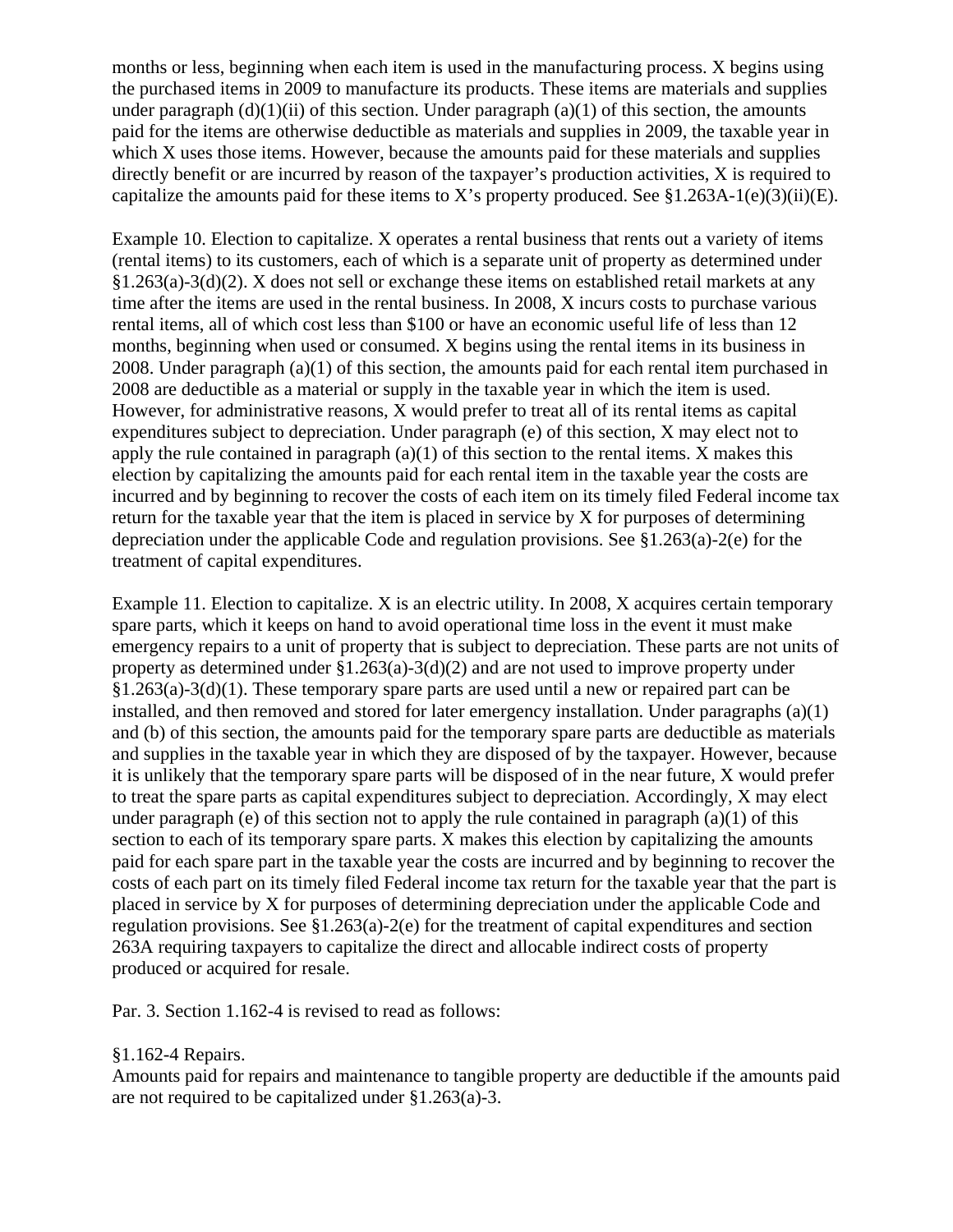§1.162-6 [Removed] Par. 4. Section 1.162-6 is removed.

Par. 5. Section 1.263(a)-0 is amended by revising the entries for  $\S$  $I.263(a)$ -1, 1.263(a)-2 and 1.263(a)-3 to read as follows:

§1.263(a)-0 Table of contents. \* \* \* \* \*

§1.263(a)-1 Capital expenditures; in general. (a) General rule for capital expenditures.

- (b) Coordination with section 263A.
- (c) Examples of capital expenditures.
- (d) Amounts paid to sell property.
- (1) In general.
- (2) Treatment of capitalized amount.
- (3) Examples.
- (e) Amount paid.
- (f) [Reserved]
- (g) Effective/applicability date.

§1.263(a)-2 Amounts paid to acquire or produce tangible property. (a) Overview.

- (b) Definitions.
- (1) Amount paid.
- (2) Personal property.
- (3) Real property.
- (4) Produce.
- (c) Coordination with other provisions of the Internal Revenue Code.
- (1) In general.
- (2) Materials and supplies.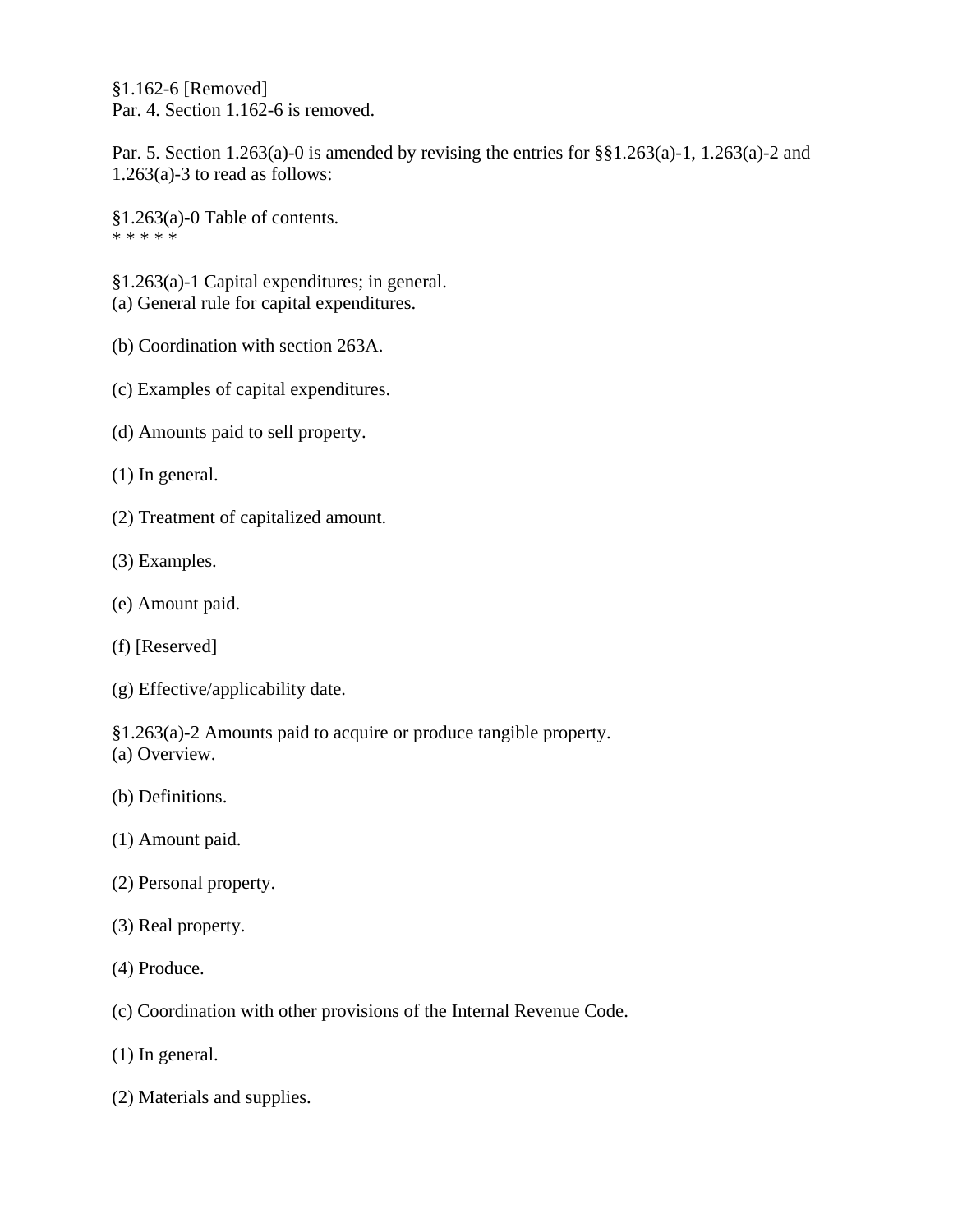- (d) Acquired or produced tangible property.
- (1) In general.
- (i) Requirement of capitalization.
- (ii) Examples.
- (2) Defense or perfection of title to property.
- (i) In general.
- (ii) Examples.
- (3) Transaction costs.
- (i) In general.
- (ii) Scope of facilitate.
- (A) In general.
- (B) Inherently facilitative amounts.
- (C) Special rule for acquisitions of real property.
- (D) Employee compensation and overhead costs.
- (1) In general.
- (2) Election to capitalize.
- (iii) Treatment of transaction costs.
- (iv) Examples.
- (4) De minimis rule.
- (i) In general.
- (ii) Exceptions to de minimis rule.
- (iii) Safe harbor.
- (iv) Additional rules.
- (v) Election to capitalize.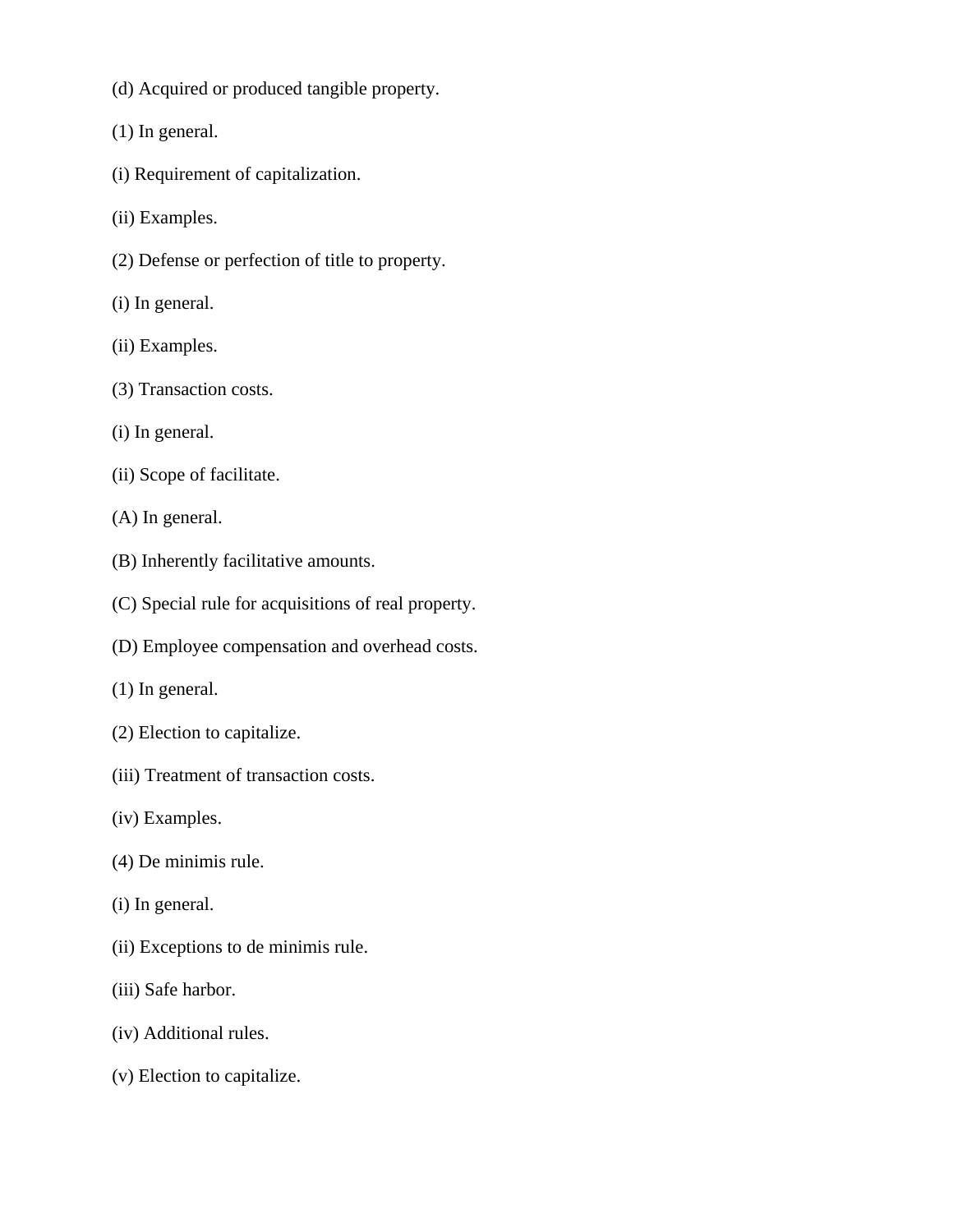- (vi) Definition of applicable financial statement.
- (vii) Examples.
- (e) Treatment of capital expenditures.
- (f) Recovery of capitalized amounts.
- (1) In general.
- (2) Examples.
- (g) [Reserved]
- (h) Effective/applicability date.
- §1.263(a)-3 Amounts paid to improve tangible property. (a) Overview.
- (b) Definitions.
- (1) Amount paid.
- (2) Personal property.
- (3) Real property.
- (4) Applicable financial statement.
- (c) Coordination with other provisions of the Internal Revenue Code.
- (1) In general.
- (2) Example.
- (d) Improved property.
- (1) Capitalization rule.
- (2) Determining the unit of property.
- (i) In general.
- (ii) Building and structural components.
- (iii) Property other than buildings.
- (A) In general.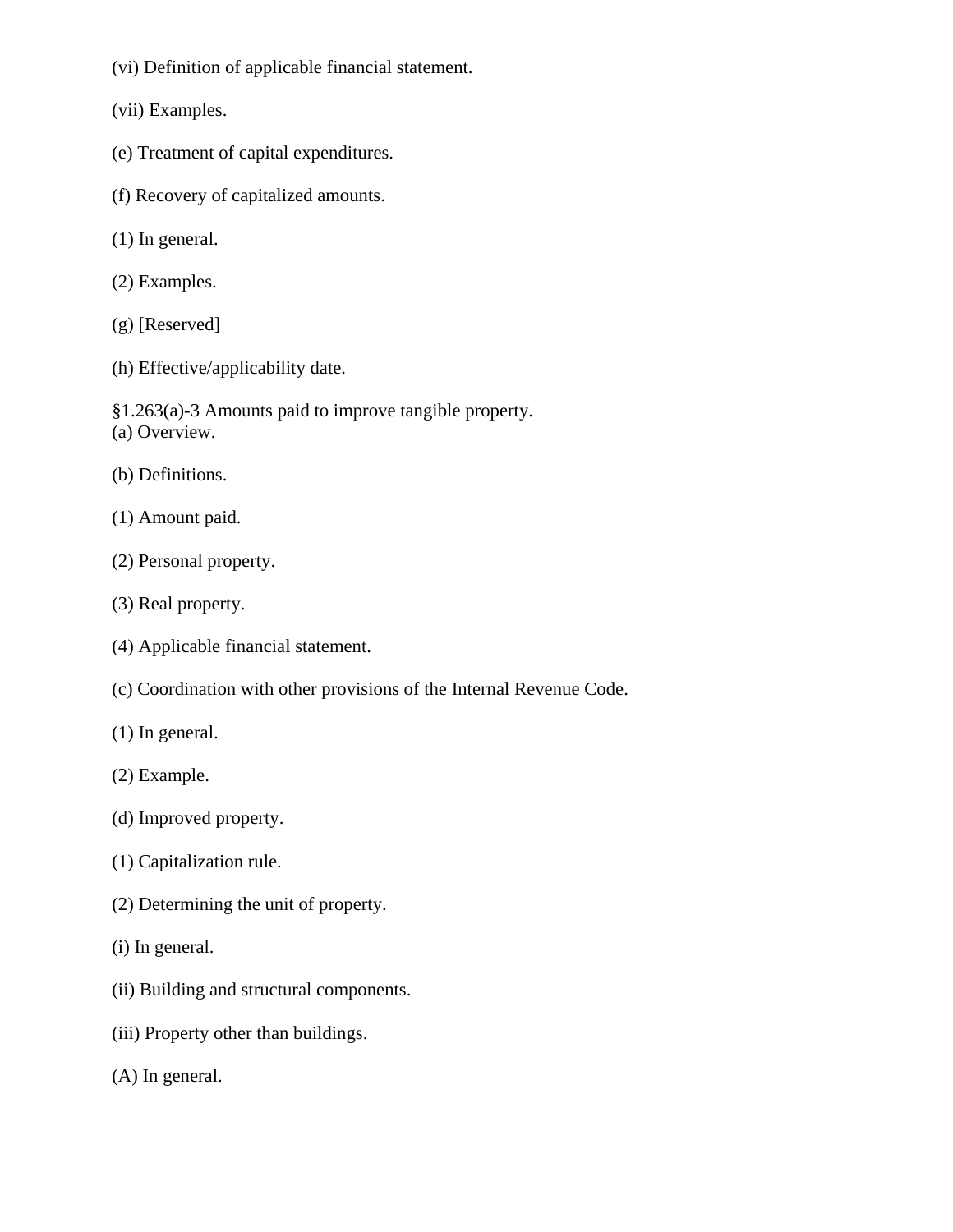(B) Plant property.

- (1) Definition.
- (2) Unit of property for plant property.
- (C) Network assets.
- (1) Definition.
- (2) [Reserved]
- (D) Additional rules.
- (iv) Examples.
- (3) Compliance with regulatory requirements.
- (4) Repairs and maintenance performed during an improvement.
- (i) In general.
- (ii) Exception for individuals.
- (5) Aggregate of related amounts.
- (e) Safe harbor for routine maintenance.
- (1) In general.
- (2) Exceptions.
- (3) Rotable or temporary spare parts.
- (4) Class life.
- (5) Examples.
- (f) Capitalization of betterments.
- (1) In general.
- (2) Application of general rule.
- (i) Facts and circumstances.
- (ii) Unavailability of replacement parts.
- (iii) Appropriate comparison.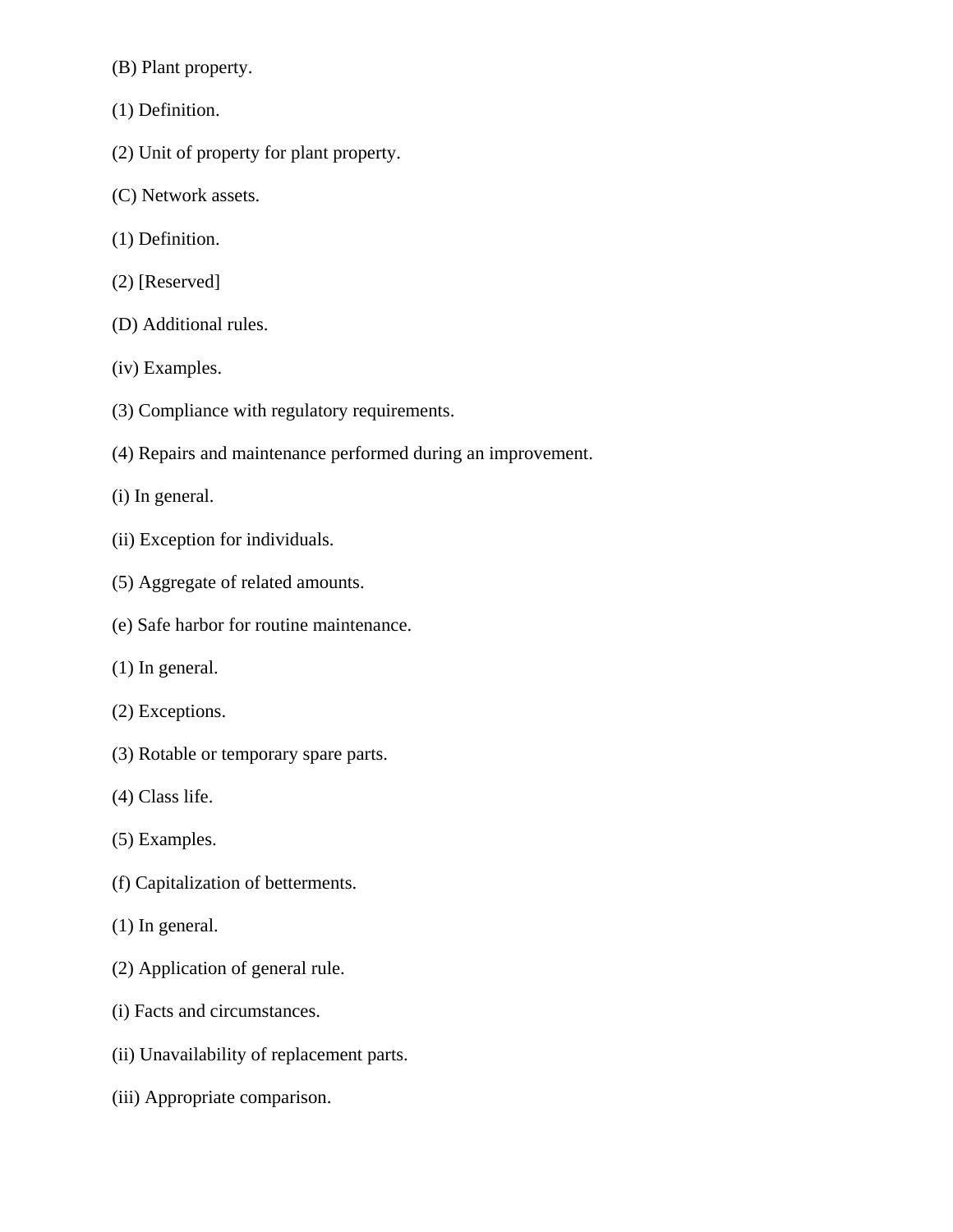(A) In general.

- (B) Normal wear and tear.
- (C) Particular event.
- (3) Examples.
- (g) Capitalization of restorations.
- (1) In general.
- (2) Rebuild to like-new condition.
- (i) In general.
- (A) Like-new condition.
- (B) Economic useful life.
- (ii) Exception.
- (3) Replacement of a major component or substantial structural part.
- (i) In general.
- (ii) Exception.
- (4) Examples.
- (h) Capitalization of amounts to adapt property to a new or different use.
- (1) In general.
- (2) Examples.
- (i) Optional regulatory accounting method.
- (1) In general.
- (2) Eligibility for regulatory accounting method.
- (3) Description of regulatory accounting method.
- (4) [Reserved]
- (5) Examples.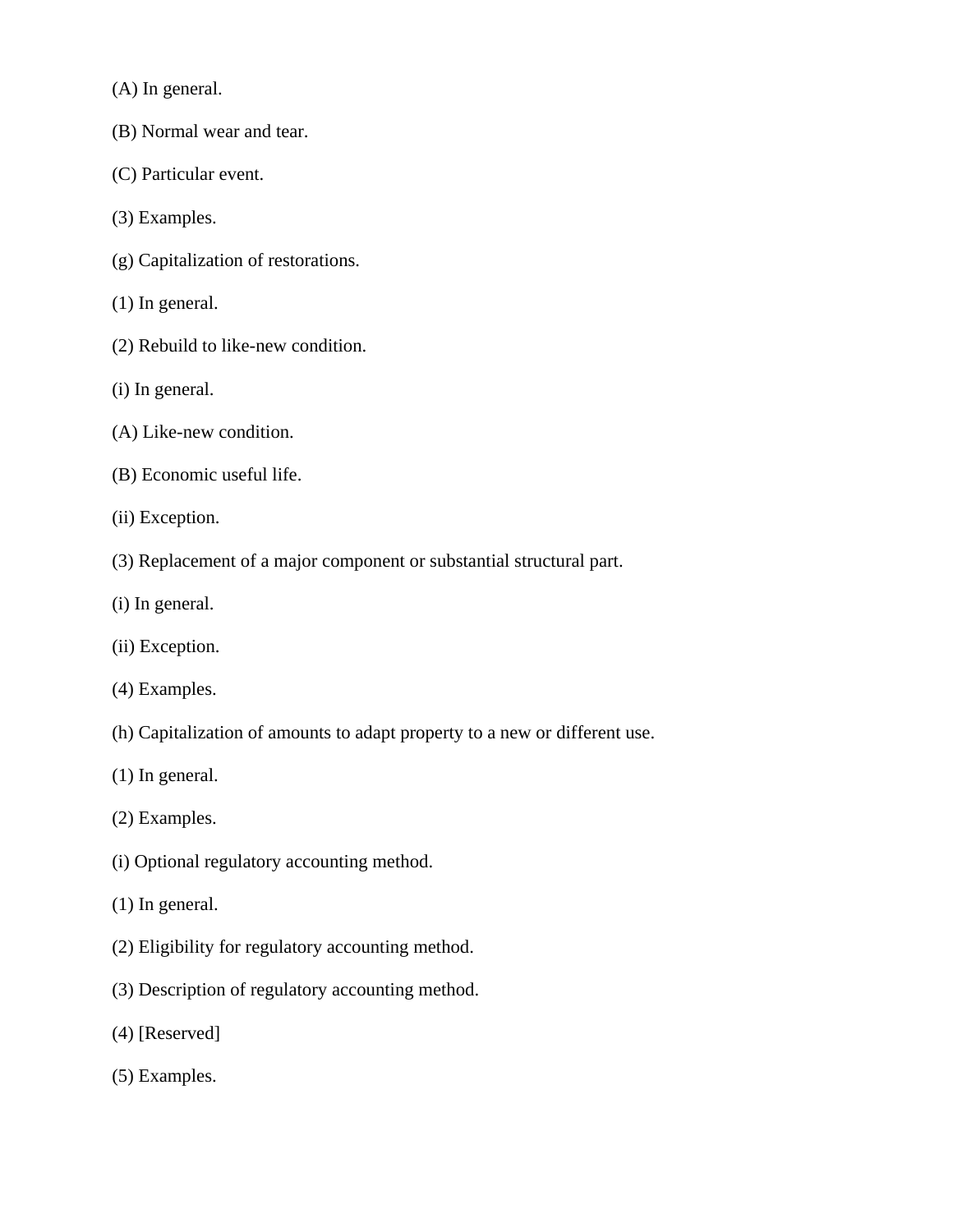(j) Repair allowance.

(k) Treatment of capital expenditures.

(l) Recovery of capitalized amounts.

(m) [Reserved]

(n) Effective/applicability date.

Par. 6. Section 1.263(a)-1 is revised to read as follows:

§1.263(a)-1 Capital expenditures; in general. (a) General rule for capital expenditures. Except as provided in chapter 1 of the Internal Revenue Code (Code), no deduction is allowed for—

(1) Any amount paid for new buildings or for permanent improvements or betterments made to increase the value of any property or estate, or

(2) Any amount paid in restoring property or in making good the exhaustion thereof for which an allowance is or has been made.

(b) Coordination with section 263A. Section 263(a) generally requires taxpayers to capitalize an amount paid to acquire, produce, or improve real or personal tangible property. Section 263A generally prescribes the direct and indirect costs that must be capitalized to property produced or improved by the taxpayer and property acquired for resale.

(c) Examples of capital expenditures. The following amounts paid are examples of capital expenditures:

(1) An amount paid to acquire or produce real or personal tangible property. See §1.263(a)-2.

(2) An amount paid to improve real or personal tangible property. See §1.263(a)-3.

(3) An amount paid to acquire or create intangibles. See §1.263(a)-4.

(4) An amount paid or incurred to facilitate an acquisition of a trade or business, a change in capital structure of a business entity, and certain other transactions. See §1.263(a)-5.

(5) An amount paid to acquire or create interests in land, such as easements, life estates, mineral interests, timber rights, zoning variances, or other interests in land.

(6) An amount assessed and paid under an agreement between bondholders or shareholders of a corporation to be used in a reorganization of the corporation or voluntary contributions by shareholders to the capital of the corporation for any corporate purpose. See section 118 and §1.118-1.

(7) An amount paid by a holding company to carry out a guaranty of dividends at a specified rate on the stock of a subsidiary corporation for the purpose of securing new capital for the subsidiary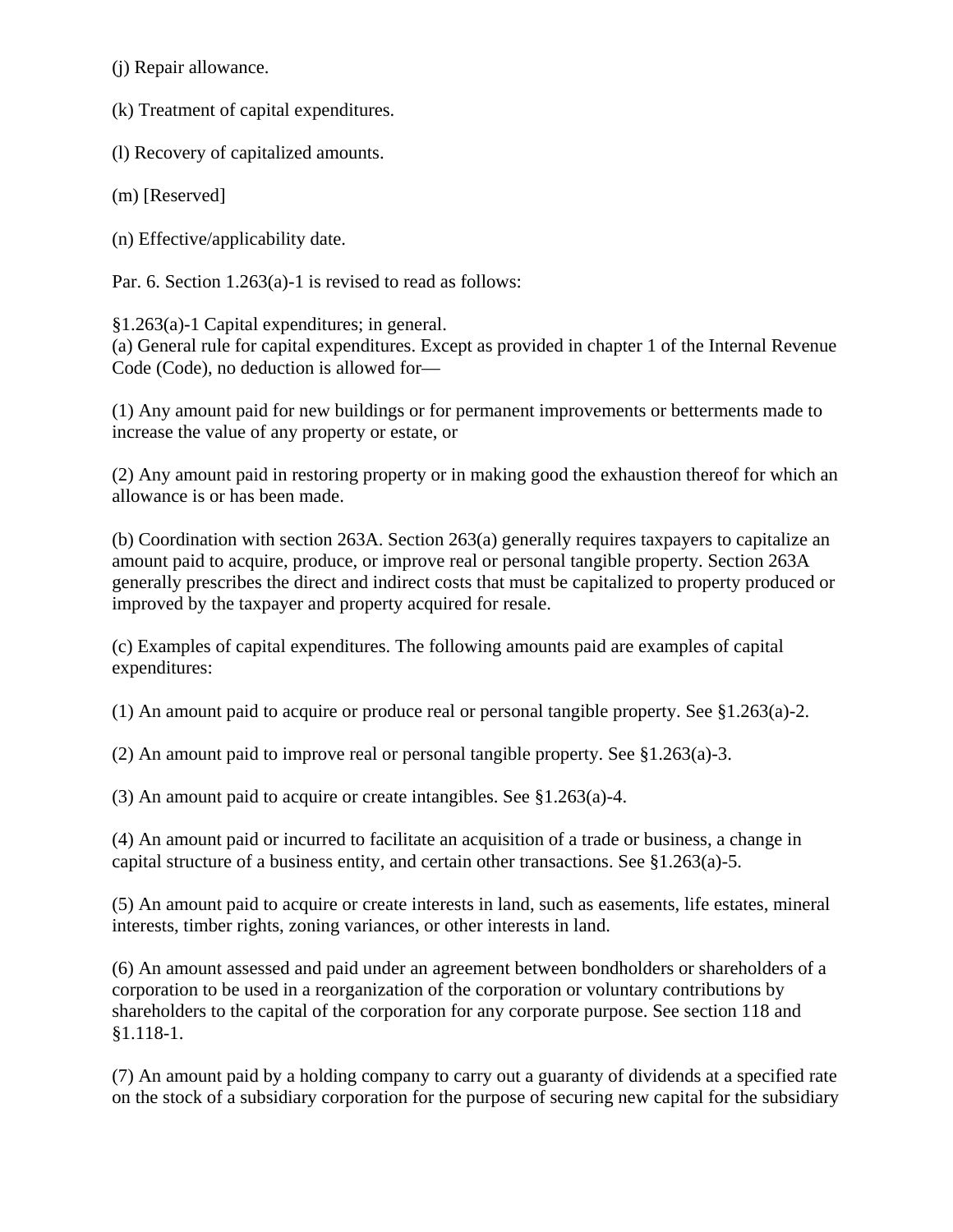and increasing the value of its stockholdings in the subsidiary. This amount must be added to the cost of the stock in the subsidiary.

(d) Amounts paid to sell property—(1) In general. Except in the case of dealers in property, commissions and other transaction costs paid to facilitate the sale of property generally must be capitalized. However, in the case of dealers in property, amounts paid to facilitate the sale of property are treated as ordinary and necessary business expenses. See §1.263(a)-5(g) for the treatment of amounts paid to facilitate the disposition of assets that constitute a trade or business.

(2) Treatment of capitalized amount. Amounts capitalized under paragraph (d)(1) of this section are treated as a reduction in the amount realized and generally are taken into account either in the taxable year in which the sale occurs or in the taxable year in which the sale is abandoned if a loss deduction is permissible. The capitalized amount is not added to the basis of the property and is not treated as an intangible under §1.263(a)-4.

(3) Examples. The following examples, which assume the sale is not an installment sale under section 453, illustrate the rules of this paragraph (d):

Example 1. Sales costs of real property. X owns a parcel of real estate. X sells the real estate and pays legal fees, recording fees, and sales commissions to facilitate the sale. X must capitalize the fees and commissions and, in the taxable year of the sale, offset the fees and commissions against the amount realized from the sale of the real estate.

Example 2. Sales costs of dealers. Assume the same facts as in Example 1, except that X is a dealer in real estate. The commissions and fees paid to facilitate the sale of the real estate are treated as ordinary and necessary business expenses under section 162.

Example 3. Sales costs of personal property used in a trade or business. X owns a truck for use in X's trade or business. X decides to sell the truck and on November 15, 2008, X pays for an appraisal to determine a reasonable asking price. On February 15, 2009, X sells the truck to Y. X is required to capitalize in 2008 the amount paid to appraise the truck and, in 2009, is required to offset the amount paid against the amount realized from the sale of the truck.

Example 4. Costs of abandoned sale of personal property used in a trade or business. Assume the same facts as in Example 3, except that, instead of selling the truck on February 15, 2009, X decides on that date not to sell the truck and takes the truck off the market. X is required to capitalize in 2008 the amount paid to appraise the truck. However, X may treat the amount paid to appraise the truck as a loss under section 165 in 2009 when the sale is abandoned.

Example 5. Sales costs of personal property not used in a trade or business. Assume the same facts as in Example 3, except that X does not use the truck in X's trade or business, but instead uses it for personal purposes. X decides to sell the truck and on November 15, 2008, X pays for an appraisal to determine a reasonable asking price. On February 15, 2009, X sells the truck to Y. X is required to capitalize in 2008 the amount paid to appraise the truck and, in 2009, is required to offset the amount paid against the amount realized from the sale of the truck.

Example 6. Costs of abandoned sale of personal property not used in a trade or business. Assume the same facts as in Example 5, except that, instead of selling the truck on February 15, 2009, X decides on that date not to sell the truck and takes the truck off the market. X is required to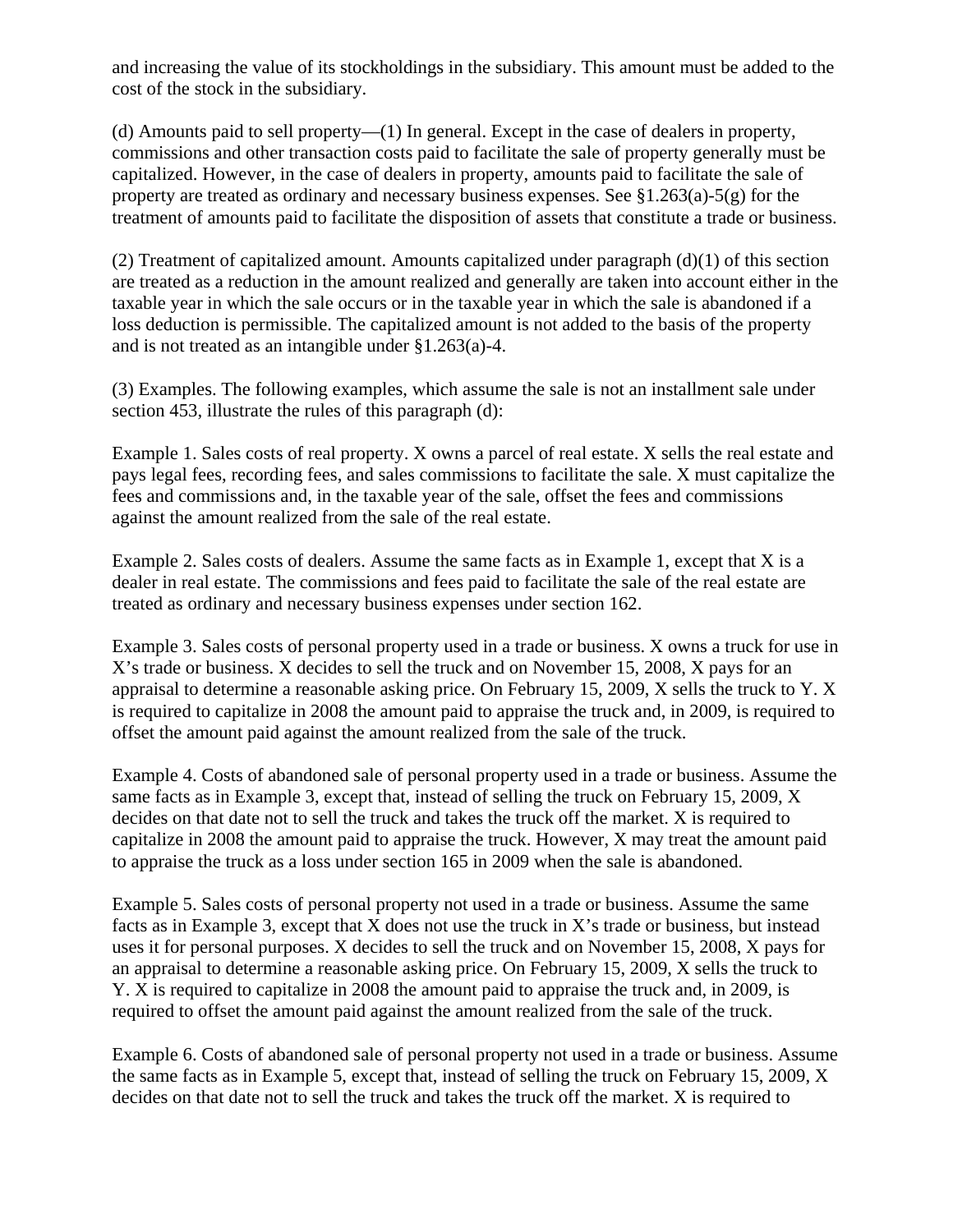capitalize in 2008 the amount paid to appraise the truck. Although the sale is abandoned in 2009, X may not treat the amount paid to appraise the truck as a loss under section 165 because the truck was not used in X's trade or business or in a transaction entered into for profit.

(e) Amount paid. In the case of a taxpayer using an accrual method of accounting, the terms amount paid and payment mean a liability incurred (within the meaning of  $\S1.446-1(c)(1)(ii)$ ). A liability may not be taken into account under this section prior to the taxable year during which the liability is incurred.

(f) [Reserved]

(g) Effective/applicability date. The rules in this section apply to taxable years beginning on or after the date of publication of the Treasury decision adopting these rules as final regulations in the Federal Register.

Par. 7. Section 1.263(a)-2 is revised to read as follows:

§1.263(a)-2 Amounts paid to acquire or produce tangible property.

(a) Overview. This section provides rules for applying section 263(a) to amounts paid to acquire or produce a unit of real or personal property. Paragraph (b) of this section contains definitions. Paragraph (c) of this section contains the rules for coordinating this section with other provisions of the Internal Revenue Code (Code). Paragraph (d) of this section provides the rules for determining the treatment of amounts paid to acquire or produce a unit of real or personal property, including amounts paid to defend or perfect title to real or personal property and amounts paid to facilitate the acquisition of property. Paragraph (d) also provides a de minimis rule.

(b) Definitions. For purposes of this section, the following definitions apply:

(1) Amount paid. In the case of a taxpayer using an accrual method of accounting, the terms amount paid and payment mean a liability incurred (within the meaning of  $\S1.446-1(c)(1)(ii)$ ). A liability may not be taken into account under this section prior to the taxable year during which the liability is incurred.

(2) Personal property means tangible personal property as defined in §1.48-1(c).

(3) Real property means land and improvements thereto, such as buildings or other inherently permanent structures (including items that are structural components of the buildings or structures) that are not personal property as defined in paragraph (b)(2) of this section. Any property that constitutes other tangible property under §1.48-1(d) is treated as real property for purposes of this section. Local law is not controlling in determining whether property is real property for purposes of this section.

(4) Produce means construct, build, install, manufacture, develop, create, raise, or grow. This definition is intended to have the same meaning as the definition used for purposes of section  $263A(g)(1)$  and  $\S1.263A-2(a)(1)(i)$ , except that improvements are excluded from the definition in this paragraph (b)(4) and are separately defined and addressed in §1.263(a)-3.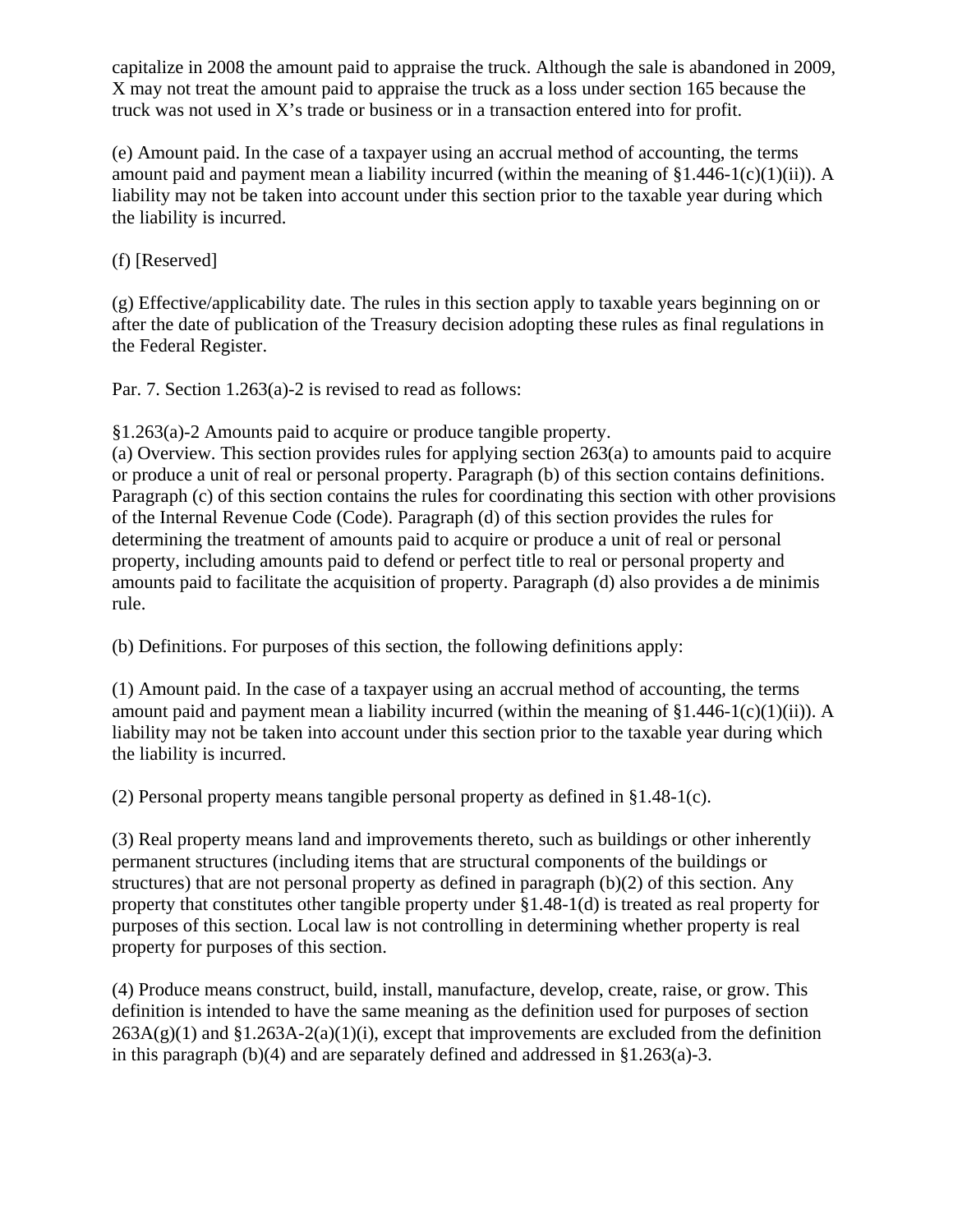(c) Coordination with other provisions of the Internal Revenue Code—(1) In general. Nothing in this section changes the treatment of any amount that is specifically provided for under any provision of the Code or regulations other than section 162(a) or section 212 and the regulations under those sections. For example, see section 263A requiring taxpayers to capitalize the direct and certain indirect costs of producing property or acquiring property for resale.

(2) Materials and supplies. Nothing in this section changes the treatment of amounts paid to acquire or produce property that is properly treated as materials and supplies under §1.162-3.

(d) Acquired or produced tangible property—(1) In general—(i) Requirement of capitalization. Except as provided in paragraph (d)(4) of this section (relating to the de minimis rule) and in  $§1.162-3(d)(1)(ii)$ , (iii), and (iv) (relating to certain materials and supplies), a taxpayer must capitalize amounts paid to acquire or produce a unit of real or personal property (as determined under  $\S 1.263(a)-3(d)(2)$ , including leasehold improvement property, land and land improvements, buildings, machinery and equipment, and furniture and fixtures. Amounts paid to acquire or produce a unit of real or personal property include the invoice price, transaction costs as determined under paragraph (d)(3) of this section, and costs for work performed prior to the date that the unit of property is placed in service by the taxpayer (without regard to any applicable convention under section 168(d)). A taxpayer also must capitalize amounts paid to acquire real or personal property for resale and to produce real or personal property. See section 263A for the costs required to be capitalized to property produced by the taxpayer or to property acquired for resale.

(ii) Examples. The rules of this section are illustrated by the following examples, in which it is assumed that the taxpayer does not apply the de minimis rule under paragraph (d)(4) of this section:

Example 1. Acquisition of personal property. In 2008, X purchases new cash registers for use in its retail store located in leased space in a shopping mall. Assume each cash register is a unit of property as determined under §1.263(a)-3(d)(2), and is not a material or supply under §1.162-3. X must capitalize under this paragraph (d)(1) the amount paid to purchase each cash register.

Example 2. Relocation of personal property. Assume the same facts as in Example 1, except that X's lease expires in 2009 and X decides to relocate its retail store to a different building. In addition to various other costs, X pays \$5,000 to move the cash registers. X is not required to capitalize under this paragraph  $(d)(1)$  the \$5,000 amount paid for moving the cash registers.

Example 3. Acquisition of personal property that is not a unit of property; coordination with §1.162-3. X operates a fleet of aircraft. In 2008, X purchases a stock of spare parts, which it uses to maintain and repair its aircraft. Assume that the spare parts are not units of property as determined under §1.263(a)-3(d)(2). X does not make elections under §1.162-3(e) to treat the materials and supplies as capital expenditures. In 2009, X uses the spare parts in a repair and maintenance activity that does not improve the property under  $\S 1.263(a)$ -3. Because the parts are not units of property, X is not required to capitalize the amounts paid for the parts under this paragraph  $(d)(1)$ . Rather, X must apply the rules in §1.162-3, governing the treatment of materials and supplies, to determine the treatment of these amounts.

Example 4. Acquisition of unit of personal property; coordination with §1.162-3. X operates a rental business that rents out a variety of small individual items to customers (rental items). X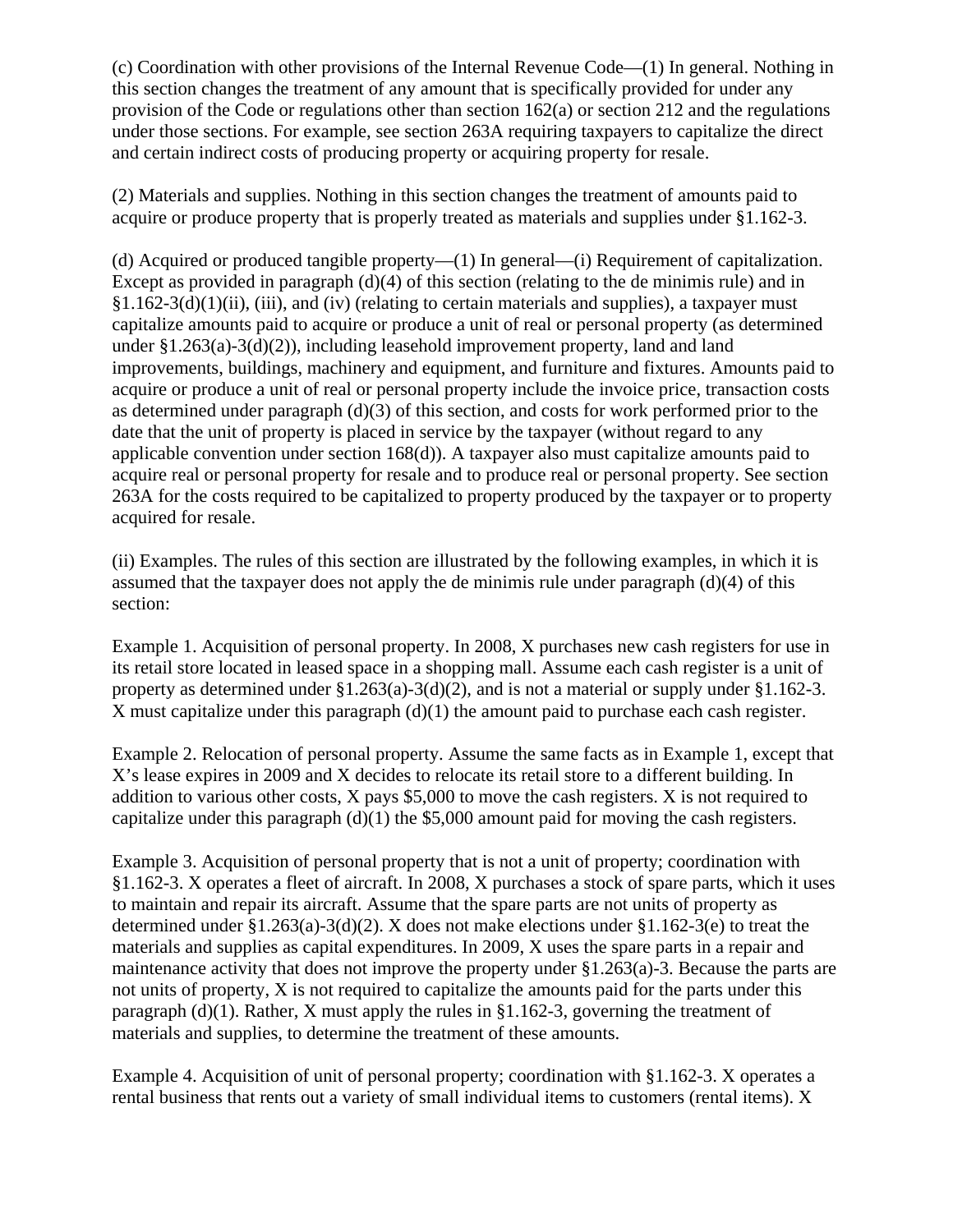maintains a supply of rental items on hand to replace worn or damaged items. In 2008, X purchases a large quantity of rental items to be used in its business. Assume that each of these items is a unit of property under  $\S1.263(a)-3(d)(2)$  and that several of these rental items are materials and supplies under the definition provided in §1.162-3(d). Therefore, X must apply the rules in §1.162-3 to determine the treatment of the amounts paid to acquire rental items that are materials and supplies. Under this paragraph  $(d)(1)$ , X must capitalize the amounts paid for the rental items that are units of property and do not otherwise qualify as materials and supplies under §1.162-3(d).

Example 5. Acquisition or production cost. X purchases or produces jigs, dies, molds, and patterns for use in the manufacture of X's products. Assume that each of these items is a unit of property as determined under  $\S1.263(a)-3(d)(2)$ , and is not a material and supply under  $\S1.162 3(d)$ . X is required to capitalize under this paragraph  $(d)(1)$  the amounts paid to produce or purchase the jigs, dies, molds, and patterns. See section 263A for the costs to be capitalized to property produced by X.

Example 6. Acquisition of land. X purchases a parcel of undeveloped real estate. X must capitalize under this paragraph  $(d)(1)$  the amount paid to acquire the real estate. See §1.263(a)-2(d)(3) for the treatment of amounts paid to facilitate the acquisition of real property.

Example 7. Acquisition of building. X purchases a building. X must capitalize under this paragraph (d)(1) the amount paid to acquire the building. See  $$1.263(a)-2(d)(3)$  for the treatment of amounts paid to facilitate the acquisition of real property.

Example 8. Acquisition of property for resale. X purchases goods for resale. X must capitalize under this paragraph  $(d)(1)$  the amounts paid to acquire the goods. See section 263A for the costs to be capitalized to property acquired for resale.

Example 9. Production of property for sale. X produces goods for sale. X must capitalize under this paragraph (d)(1) the amount paid to produce the goods. See section 263A for the costs to be capitalized to property produced by X.

Example 10. Production of building. X constructs a building. X must capitalize under this paragraph (d)(1) the amount paid to construct the building. See section 263A for the costs to be capitalized to real property produced by X.

Example 11. Acquisition of assets constituting a trade or business. Y owns tangible and intangible assets that constitute a trade or business. X purchases all the assets of Y in a taxable transaction. X must capitalize under this paragraph (d)(1) the amount paid for the tangible assets of Y. See §1.263(a)-4 for the treatment of amounts paid to acquire intangibles and §1.263(a)-5 for the treatment of amounts paid to facilitate the acquisition of assets that constitute a trade or business. See section 1060 for special allocation rules for certain asset acquisitions.

Example 12. Work performed prior to placing the property in service. In 2008, X purchases a building for use as a business office. The building is in a state of disrepair. Prior to placing the building in service, X incurs costs to repair cement steps, shore up parts of the first and second floors, replace electrical wiring, remove and replace old plumbing, and paint the outside and inside of the building. All the work was performed on the building or its structural components. In 2010, X places the building in service and begins using the building as its business office.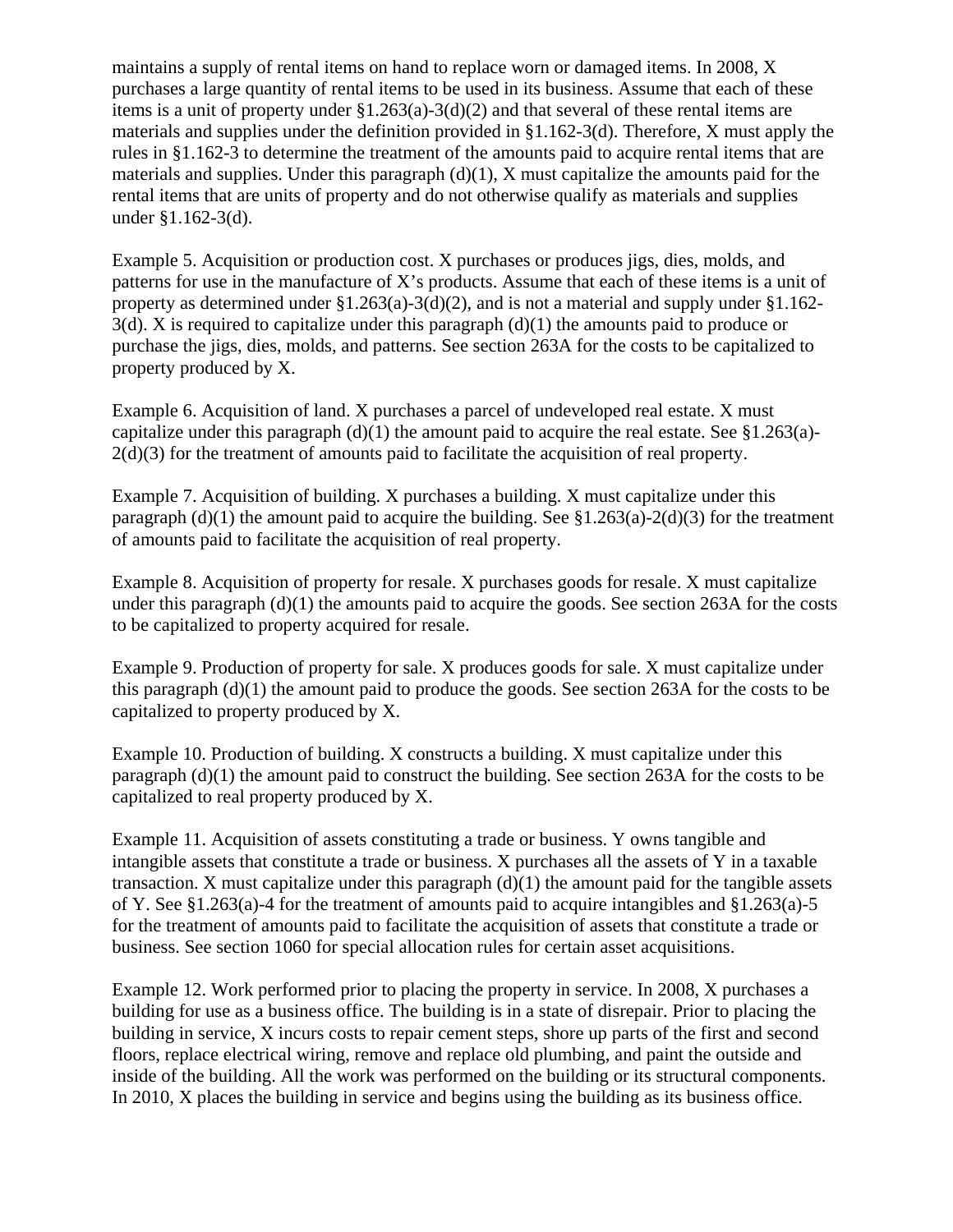Assume the building and its structural components is the unit of property. The amounts paid must be capitalized as costs of acquiring the building because they were for work performed prior to X's placing the building in service.

Example 13. Work performed prior to placing the property in service. In January 2008, X purchases a new machine for use in an existing production line of its manufacturing business. Assume that the machine is a unit of property under §1.263(a)-3(d)(2). After the machine is installed, X performs critical testing on the machine to ensure that it is operational. On November 1, 2008, the critical testing is complete and X places the machine in service on the production line. X continues to perform testing for quality control. The amounts paid for the installation and critical testing must be capitalized as costs of acquiring the machine because they were for work performed prior to X's placing the machine in service. However, amounts paid for quality control testing after the machine is placed in service by X are not required to be capitalized as a cost of acquiring the machine.

(2) Defense or perfection of title to property—(i) In general. Amounts paid to defend or perfect title to real or personal property are amounts paid to acquire or produce property within the meaning of this section and must be capitalized. See section 263A for the costs required to be capitalized to property produced by the taxpayer or to property acquired for resale.

(ii) Examples. The following examples illustrate the rule of this paragraph  $(d)(2)$ :

Example 1. Amounts paid to contest condemnation. X owns real property located in County. County files an eminent domain complaint condemning a portion of X's property to use as a roadway. X hires an attorney to contest the condemnation. Amounts paid by X to the attorney must be capitalized because they were to defend X's title to the property.

Example 2. Amounts paid to invalidate ordinance. X is in the business of quarrying and supplying for sale sand and stone in a certain municipality. Several years after X establishes its business, the municipality in which it is located passes an ordinance that prohibits the operation of X's business. X incurs attorney's fees in a successful prosecution of a suit to invalidate the municipal ordinance. X prosecutes the suit to preserve its business activities and not to defend X's title in the property. Therefore, attorney's fees paid by X are not required to be capitalized under this paragraph (d)(2). However, under section 263A, all indirect costs, including otherwise deductible costs, that directly benefit or are incurred by reason of the taxpayer's production activities must be capitalized to the property produced for sale. See §1.263A-1(e)(3)(i). Therefore, because the amounts paid to invalidate the ordinance are incurred by reason of X's production activities, the amounts paid must be capitalized under section 263A to the property produced for sale by X.

Example 3. Amounts paid to challenge building line. The board of public works of a municipality establishes a building line across X's business property, adversely affecting the value of the property. X incurs legal fees in unsuccessfully litigating the establishment of the building line. Amounts paid by X to the attorney must be capitalized because they were to defend X's title to the property.

(3) Transaction costs—(i) In general. A taxpayer must capitalize amounts paid to facilitate the acquisition or production of real or personal property. See section 263A for the costs required to be capitalized to property produced by the taxpayer or to property acquired for resale. See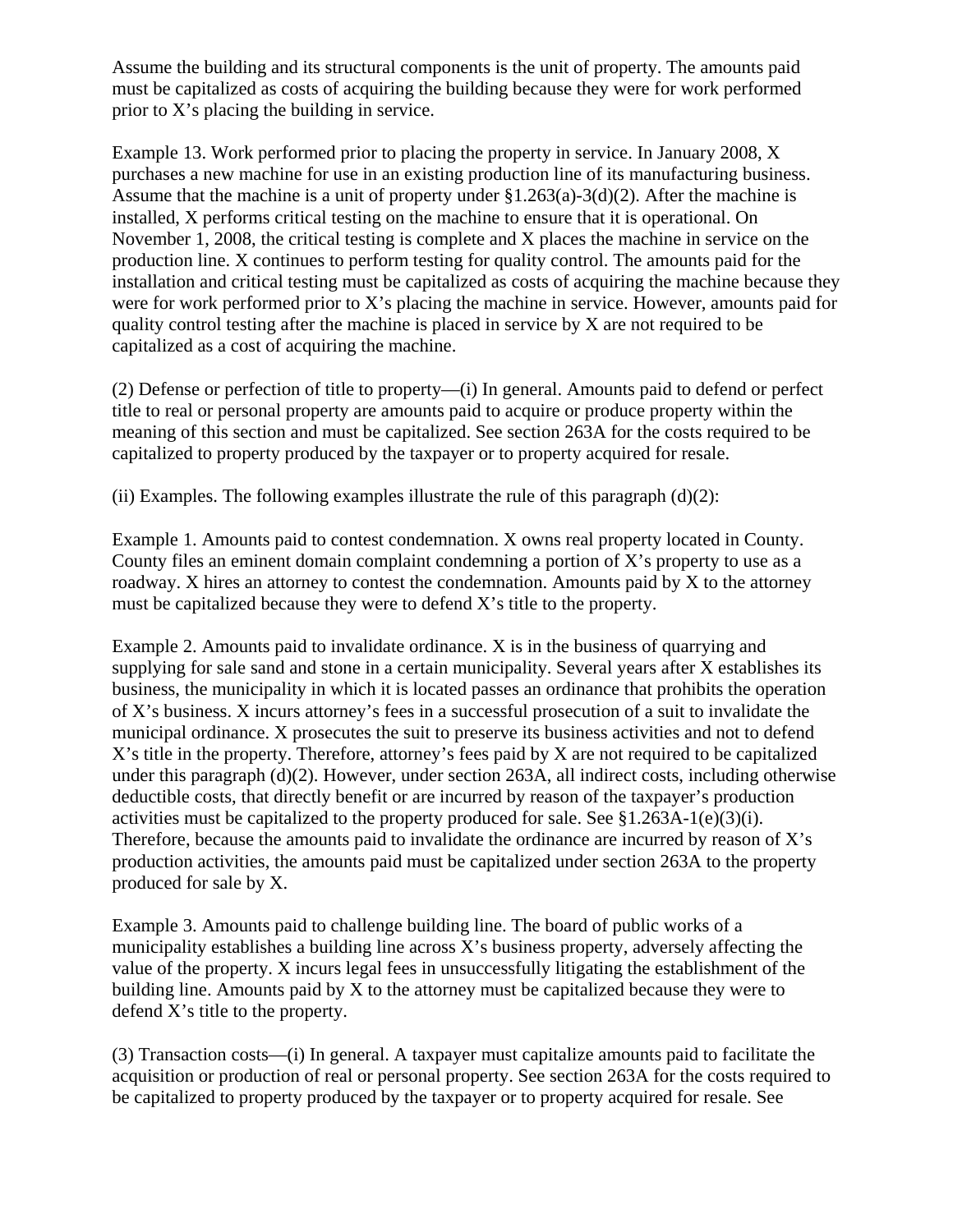§1.263(a)-5 for the treatment of amounts paid to facilitate the acquisition of assets that constitute a trade or business.

(ii) Scope of facilitate—(A) In general. Except as otherwise provided in this section, an amount is paid to facilitate the acquisition of real or personal property if the amount is paid in the process of investigating or otherwise pursuing the acquisition. Whether an amount is paid in the process of investigating or otherwise pursuing the acquisition is determined based on all of the facts and circumstances. In determining whether an amount is paid to facilitate an acquisition, the fact that the amount would (or would not) have been paid but for the acquisition is relevant, but is not determinative. These amounts include, but are not limited to, inherently facilitative amounts specified in paragraph  $(d)(3)(ii)(B)$  of this section.

(B) Inherently facilitative amounts. An amount paid in the process of investigating or otherwise pursuing the acquisition of real or personal property facilitates the acquisition if the amount is inherently facilitative. An amount is inherently facilitative if the amount is paid for—

(1) Transporting the property (for example, shipping fees and moving costs);

(2) Securing an appraisal or determining the value or price of property;

(3) Negotiating the terms or structure of the acquisition and obtaining tax advice on the acquisition;

(4) Application fees, bidding costs, or similar expenses;

(5) Preparing and reviewing the documents that effectuate the acquisition of the property (for example, preparing the bid, offer, sales contract, or purchase agreement);

(6) Examining and evaluating the title of property;

(7) Obtaining regulatory approval of the acquisition or securing permits related to the acquisition, including application fees;

(8) Conveying property between the parties, including sales and transfer taxes, and title registration costs;

(9) Finders' fees or brokers' commissions, including amounts paid that are contingent on the successful closing of the acquisition;

(10) Architectural, geological, engineering, environmental or inspection services pertaining to particular properties; and

(11) Services provided by a qualified intermediary or other facilitator of an exchange under section 1031.

(C) Special rule for acquisitions of real property. Except as provided in paragraph (d)(3)(ii)(B) of this section (relating to inherently facilitative amounts), an amount paid by the taxpayer in the process of investigating or otherwise pursuing the acquisition of real property does not facilitate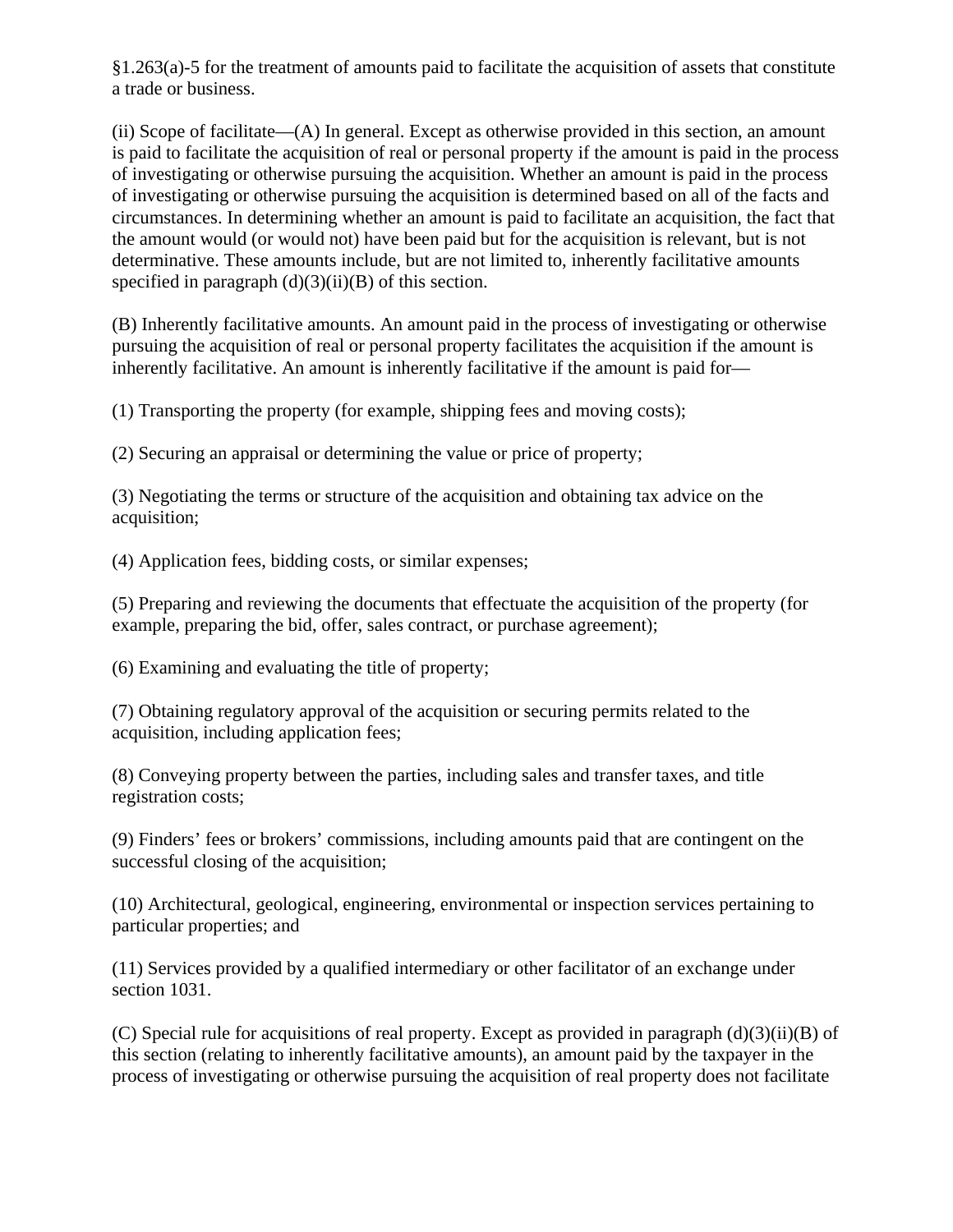the acquisition if it relates to activities performed in the process of determining whether to acquire real property and which real property to acquire.

(D) Employee compensation and overhead costs—(1) In general. For purposes of this paragraph (d)(3), amounts paid for employee compensation (within the meaning of  $\S1.263(a)-4(e)(4)(ii)$ ) and overhead are treated as amounts that do not facilitate the acquisition of real or personal property. See section 263A for the treatment of employee compensation and overhead costs required to be capitalized to property produced by the taxpayer or to property acquired for resale.

(2) Election to capitalize. A taxpayer may elect to treat amounts paid for employee compensation or overhead as amounts that facilitate the acquisition of property. The election is made separately for each acquisition and applies to employee compensation or overhead, or both. For example, a taxpayer may elect to treat overhead, but not employee compensation, as amounts that facilitate the acquisition of property. A taxpayer makes the election by treating the amounts to which the election applies as amounts that facilitate the acquisition in the taxpayer's timely filed original Federal income tax return (including extensions) for the taxable year during which the amounts are paid. In the case of an S corporation or partnership, the election is made by the S corporation or by the partnership, and not by the shareholders or partners. A taxpayer may revoke an election made under this paragraph  $(d)(3)(ii)(D)(2)$  with respect to each acquisition only by filing a request for a private letter ruling and obtaining the Commissioner's consent to revoke the election. An election may not be made or revoked through the filing of an application for change in accounting method or by an amended Federal income tax return.

(iii) Treatment of transaction costs. All amounts paid to facilitate the acquisition or production of real or personal property are capital expenditures. Inherently facilitative amounts allocable to real or personal property are capital expenditures related to such property even if the property is not eventually acquired or produced. Facilitative amounts allocable to real or personal property actually acquired or produced must be included in the basis of the property acquired or produced. See paragraph (f) of this section for the recovery of capitalized amounts.

(iv) Examples. The following examples illustrate the rules of this paragraph  $(d)(3)$ :

Example 1. Broker's fees to facilitate an acquisition. X decides to purchase a building in which to relocate its offices and hires a real estate broker to find a suitable building. X pays fees to the broker to find property for X to acquire. Under paragraph  $(d)(3)(i)$  of this section, X must capitalize the amounts paid to the broker because these costs are inherently facilitative of the acquisition of real property.

Example 2. Inspection and survey costs to facilitate an acquisition. X decides to purchase building A and pays amounts to third-party contractors for a termite inspection and an environmental survey of building A. Under paragraph (d)(3)(i) of this section, X must capitalize the amounts paid for the inspection and the survey of the building because these costs are inherently facilitative of the acquisition of real property.

Example 3. Moving costs to facilitate an acquisition. X purchases all the assets of Y and, in connection with the purchase, hires a transportation company to move storage tanks from Y's plant to X's plant. Under paragraph  $(d)(3)(i)$  of this section, X must capitalize the amount paid to move the storage tanks from Y's plant to X's plant because this cost is inherently facilitative to the acquisition of personal property.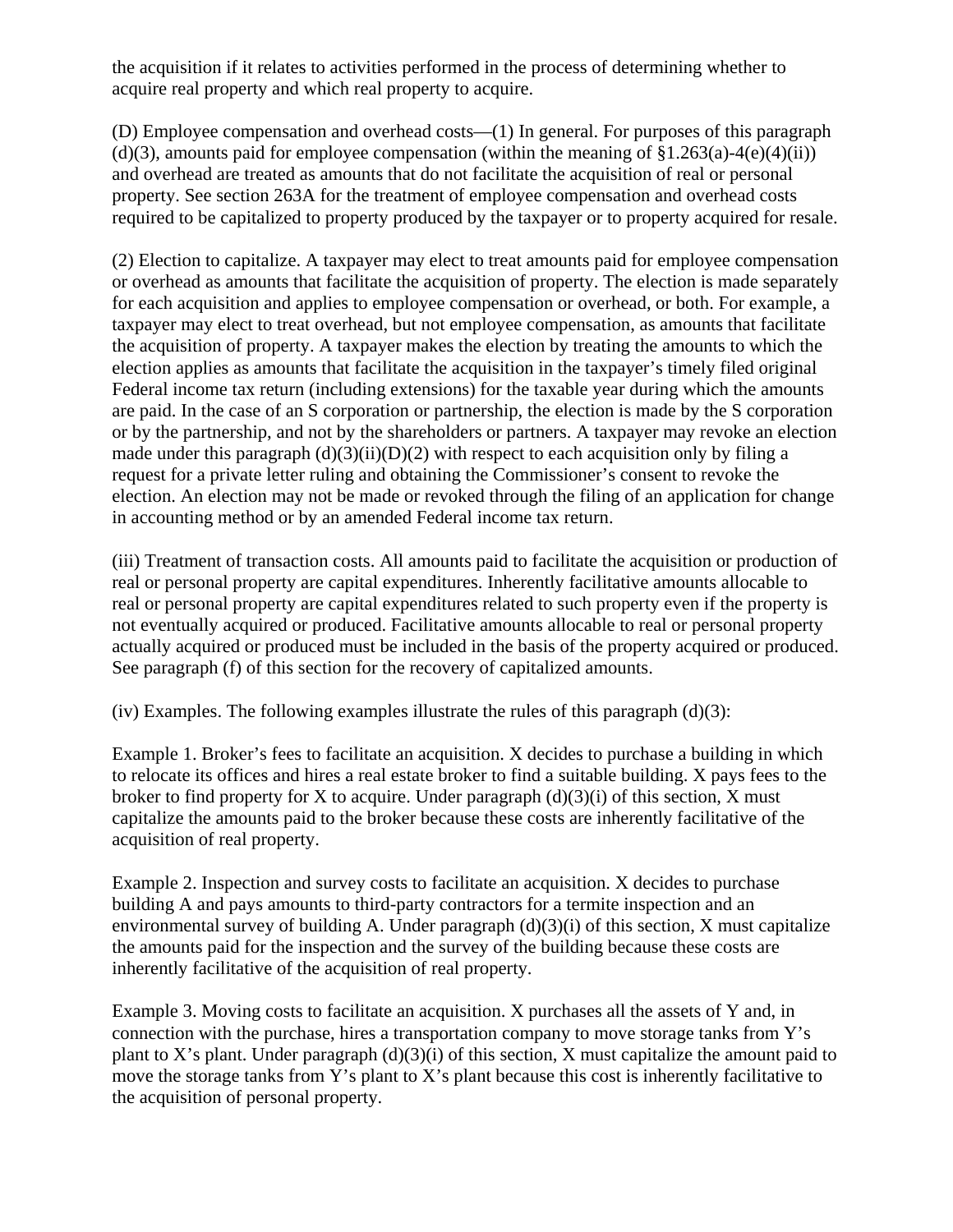Example 4. Scope of facilitate. X is in the business of providing legal services to clients. X is interested in acquiring a new conference table for its office. X hires and incurs fees for an interior designer to shop for, evaluate, and make recommendations to X regarding which new table to acquire. Under paragraph  $(d)(3)(i)$  of this section, X must capitalize the amounts paid to the interior designer to provide these services because they are paid in the process of investigating or otherwise pursuing the acquisition of personal property.

Example 5. Transaction costs allocable to other property. X, a retailer, wants to acquire land for the purpose of building a new distribution facility for its products. X considers various properties on highway A in state B. In evaluating the feasibility of several sites, X incurs fees for the services of an architect to advise and prepare preliminary plans for a facility that X is reasonably likely to construct at one of the sites. The architect's fees are not inherently facilitative to the acquisition of land, but are inherently facilitative to the acquisition of a building under paragraph  $(d)(3)(ii)(B)(10)$  of this section. In addition, these costs are allocable as construction costs of the building under section 263A. Therefore, X does not capitalize these fees as amounts to acquire the building under paragraph  $(d)(3)(ii)(B)$  of this section, but instead must capitalize these costs as indirect costs allocable to the production of property under section 263A.

Example 6. Special rule for acquisitions of real property. X owns several retail stores. X decides to examine the feasibility of opening a new store in City A. In October 2008, X hires and incurs costs for a development consulting firm to study City A and perform market surveys, evaluate zoning and environmental requirements, and make preliminary reports and recommendations as to areas that X should consider for purposes of locating a new store. In December 2008, X continues to consider whether to purchase real property in City A and which property to acquire. X hires, and incurs fees for, an appraiser to perform appraisals on two different sites to determine a fair offering price for each site. In March 2009, X decides to acquire one of these two sites for the location of its new store. At the same time, X determines not to acquire the other site. Under paragraph  $(d)(3)(ii)(C)$  of this section, X is not required to capitalize amounts paid to the development consultant in 2008 because the amounts relate to activities performed in the process of determining whether to acquire real property and which real property to acquire and the amounts are not inherently facilitative costs under paragraph  $(d)(3)(ii)(B)$  of this section. However, X must capitalize amounts paid to the appraiser in 2008 because the appraisal costs are inherently facilitative costs under paragraph  $(d)(3)(ii)(B)(2)$  of this section. In 2009, X must include the appraisal costs allocable to property acquired in the basis of the property acquired and may recover the appraisal costs allocable to the property not acquired in accordance with paragraph (f) of this section.

Example 7. Employee compensation and overhead. X, a freight carrier, maintains an acquisition department whose sole function is to arrange for the purchase of vehicles and aircraft from manufacturers or other parties to be used in its freight carrying business. As provided in paragraph  $(d)(3)(ii)(D)(1)$  of this section, X is not required to capitalize any portion of the compensation paid to employees in its acquisition department or any portion of its overhead allocable to its acquisition department. However, under paragraph  $(d)(3)(ii)(D)(2)$  of this section, X may elect to capitalize the compensation and overhead costs allocable to the acquisition of a vehicle or aircraft by treating these amounts as costs that facilitate the acquisition of that property in its timely filed original Federal income tax return for the year the amounts are paid.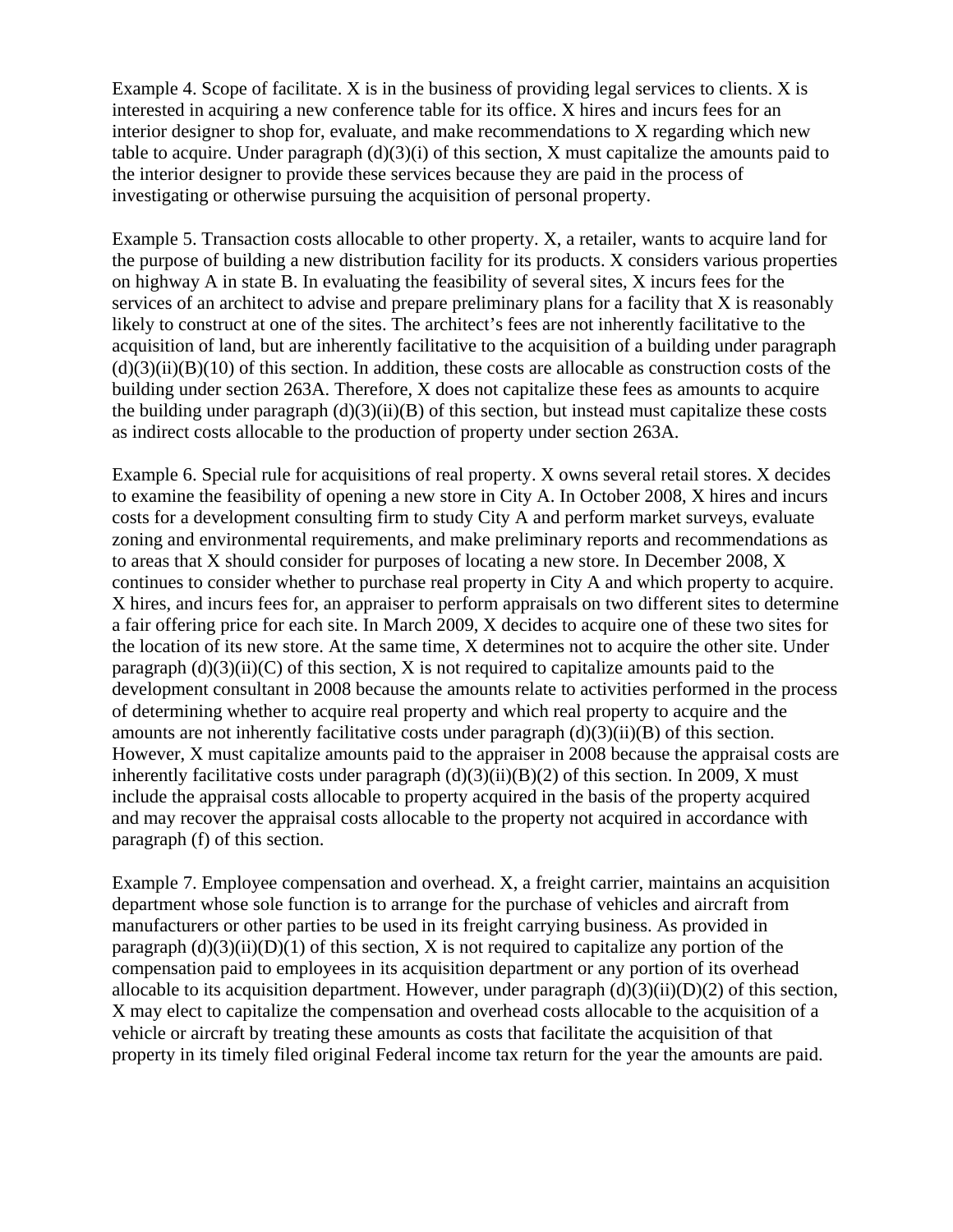(4) De minimis rule—(i) In general. Except as otherwise provided in this paragraph (d)(4), a taxpayer is not required to capitalize under paragraph (d) of this section amounts paid for the acquisition or production (including any amounts paid to facilitate the acquisition or production) of a unit of property (as determined under  $$1.263(a)-3(d)(2)$ ) if—

(A) The taxpayer has an applicable financial statement (as defined in  $\S1.263(a)-2(d)(4)(vi)$ ;

(B) The taxpayer has at the beginning of the taxable year, written accounting procedures treating as an expense for non-tax purposes the amounts paid for property costing less than a certain dollar amount;

(C) The taxpayer treats the amounts paid during the taxable year as an expense on its applicable financial statement in accordance with its written accounting procedures; and

(D) The total aggregate of amounts paid and not capitalized under paragraphs (d)(4)(i)(A), (B), and (C) of this section for the taxable year do not distort the taxpayer's income for the taxable year.

(ii) Exceptions to de minimis rule. The de minimis rule in paragraph  $(d)(4)(i)$  of this section does not apply to the following:

(A) Amounts paid to improve property under §1.263(a)-3.

(B) Amounts paid for property that is or is intended to be included in property produced or acquired for resale.

(C) Amounts paid for land.

(iii) Safe harbor. The total aggregate amount that is not required to be capitalized under the de minimis rule of paragraphs  $(d)(4)(i)(A)$ ,  $(B)$  and  $(C)$  of this section for the taxable year is deemed to not distort the taxpayer's income under paragraph  $(d)(4)(i)(D)$  of this section if this amount, added to the amount the taxpayer deducts in the taxable year as materials and supplies under the definition provided under  $\S1.162-3(d)(1)(iii)$  (relating to certain property costing \$100 or less), is less than or equal to the lesser of—

(A) 0.1 percent of the taxpayer's gross receipts for the taxable year; or

(B) 2 percent of the taxpayer's total depreciation and amortization expense for the taxable year as determined in its applicable financial statement.

(iv) Additional rules. Property to which a taxpayer applies the de minimis rule contained in paragraph (d)(4) of this section is not treated upon sale or disposition as a capital asset under section 1221 or as property used in the trade or business under section 1231. Property to which a taxpayer applies the de minimis rule contained in paragraph  $(d)(4)$  of this section is not a material or supply under §1.162-3. The cost of property to which a taxpayer properly applies the de minimis rule contained in paragraph (d)(4) of this section is not required to be capitalized under section 263A to a separate unit of property, but may be required to be capitalized as a cost of other property if incurred by reason of the production of the other property. See, for example,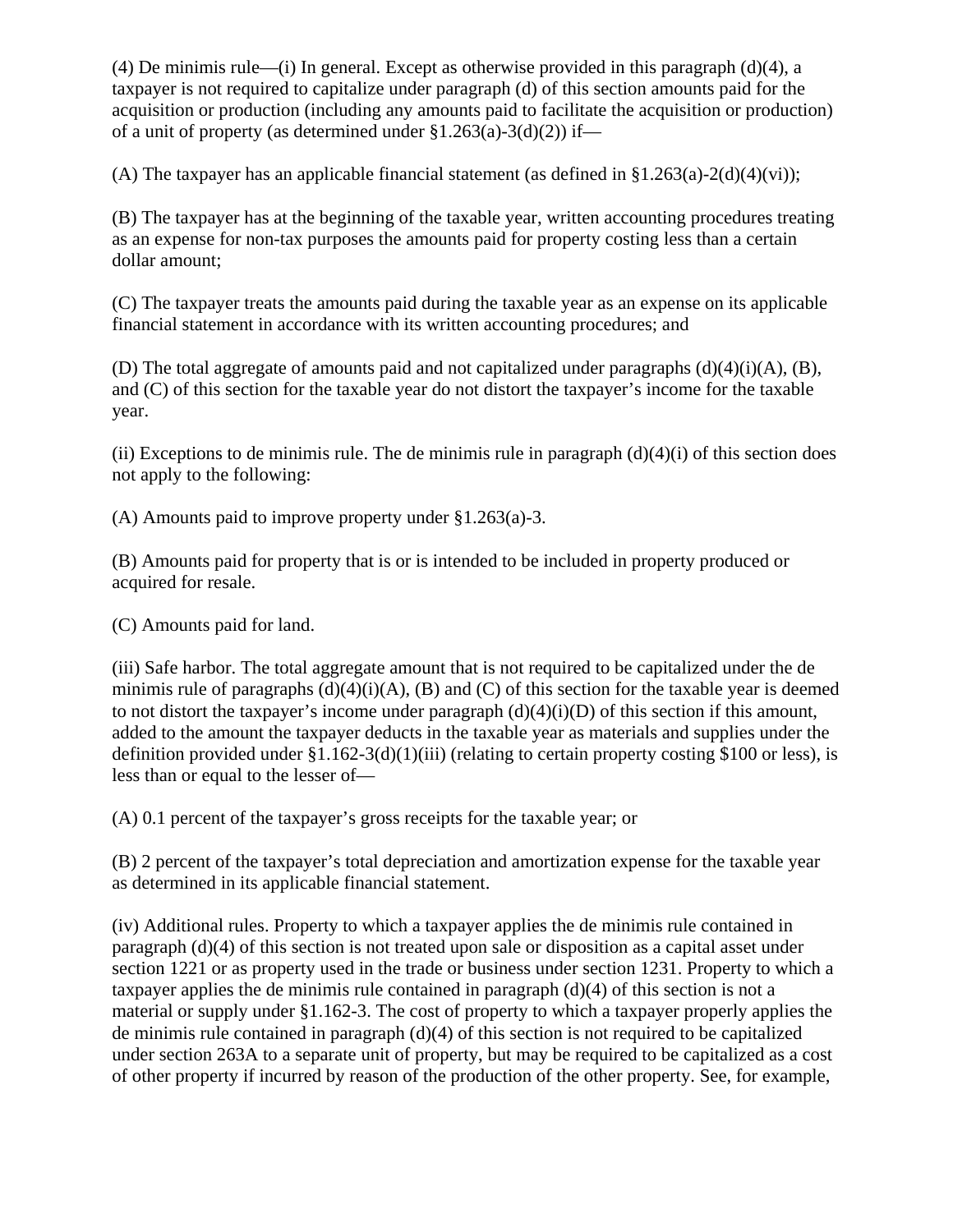§1.263A-1(e)(3)(ii)(O) requiring taxpayers to capitalize repair and maintenance costs allocable to property produced or acquired for resale.

(v) Election to capitalize. A taxpayer may elect not to apply the de minimis rule contained in paragraph (d)(4)(i) of this section. An election made under this paragraph (d)(4)(v) applies to any unit of property during the taxable year to which paragraphs  $(d)(4)(i)(A)$ ,  $(B)$ , and  $(C)$  of this section would apply (but for the election under this paragraph  $(d)(4)(v)$ ). A taxpayer makes the election by treating the amount paid as a capital expenditure in its timely filed original Federal income tax return (including extensions) for the taxable year in which the amount is paid. In the case of an S corporation or partnership, the election is made by the S corporation or by the partnership, and not by the shareholders or partners. A taxpayer may revoke an election made under this paragraph  $(d)(4)(v)$  with respect to a unit of property only by filing a request for a private letter ruling and obtaining the Commissioner's consent to revoke the election. An election may not be made or revoked through the filing of an application for change in accounting method or by an amended Federal income tax return.

(vi) Definition of applicable financial statement. For purposes of this paragraph (d)(4), the taxpayer's applicable financial statement is the taxpayer's financial statement listed in paragraphs  $(d)(4)(vi)(A)$  through  $(C)$  of this section that has the highest priority (including within paragraph  $(d)(4)(vi)(B)$  of this section). The financial statements are, in descending priority—

(A) A financial statement required to be filed with the Securities and Exchange Commission (SEC) (the 10-K or the Annual Statement to Shareholders);

(B) A certified audited financial statement that is accompanied by the report of an independent CPA (or in the case of a foreign entity, by the report of a similarly qualified independent professional), that is used for—

(1) Credit purposes;

(2) Reporting to shareholders, partners, or similar persons; or

(3) Any other substantial non-tax purpose; or

(C) A financial statement (other than a tax return) required to be provided to the Federal or a state government or any Federal or state agencies (other than the SEC or the Internal Revenue Service).

(vii) Examples. The following examples illustrate the rule of this paragraph (d)(4):

Example 1. De minimis rule. X purchases 10 printers at \$200 each for a total cost of \$2000. Assume that each printer is a unit of property under  $\S 1.263(a) - 3(d)(2)$ . X has an applicable financial statement. X has a written policy at the beginning of the taxable year to expense amounts paid for property costing less than \$500. X treats the amounts paid for the printers as an expense on its applicable financial statement. Assuming the total aggregate amounts not capitalized under the de minimis rule for the taxable year do not distort the taxpayer's income, X is not required to capitalize the amounts paid for the printers.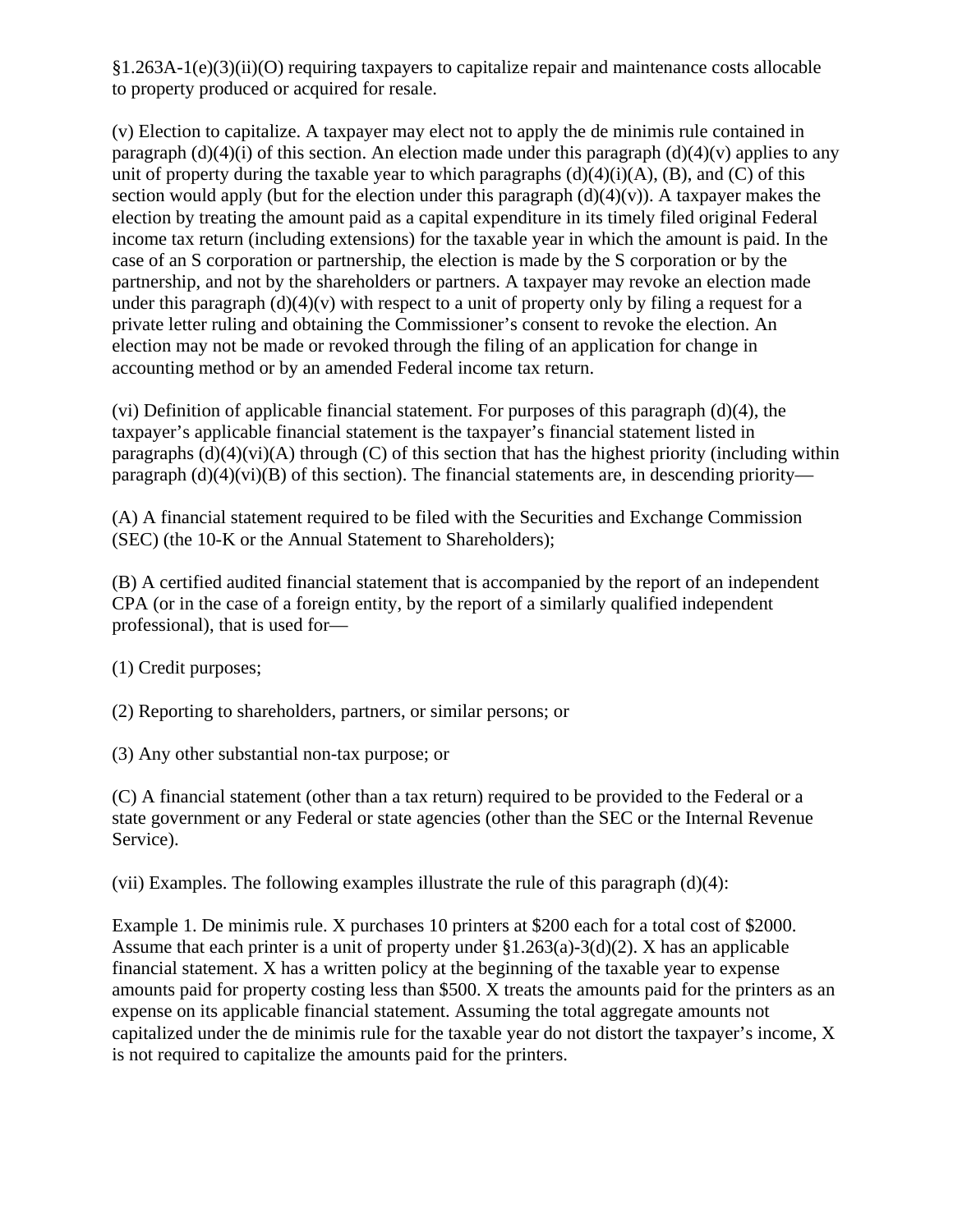Example 2. De minimis rule safe harbor not met. X is a member of an affiliated group that files a consolidated return. In 2008, X purchases 300 computers at \$400 each for a total cost of \$120,000. Assume that each computer is a unit of property under  $$1.263(a)-3(d)(2)$ . X has a written policy at the beginning of the taxable year to expense amounts paid for property costing less than \$500. X treats the amounts paid for the computers as an expense on its applicable financial statement. In addition, in 2008 X purchases 300 desk chairs for \$50 each for a total cost of \$15,000. X intends to deduct the amounts paid for the desk chairs when used or consumed as non-incidental materials and supplies under  $\S1.162-3(a)(1)$  and  $\S1.162-3(d)(1)(iii)$  because they are units of property costing less than \$100. For its 2008 taxable year, X has gross receipts of \$125,000,000 and reports \$7,000,000 of depreciation and amortization on its applicable financial statement. Thus, in order to meet the de minimis rule safe harbor for 2008, the sum of the amounts not required to be capitalized under the de minimis rule for 2008 (\$120,000) plus the amounts X intends to deduct as materials and supplies under §1.162-3(a)(1) and §1.162-  $3(d)(1)(iii)$  for 2008 (\$15,000), must be less than or equal to \$125,000 (0.1% of X's total gross receipts of \$125,000,000), which is less than \$140,000 (2% of X's total deprecation and amortization of \$7,000,000). Because \$135,000 (\$120,000 + \$15,000) exceeds \$125,000, X will not meet the de minimis rule safe harbor for its 2008 taxable year. As a result, to apply the de minimis rule to the \$120,000 paid to acquire the computers, X will have to otherwise establish that this amount does not distort the taxpayer's income in 2008.

Example 3. De minimis rule safe harbor met. Assume the same facts as in Example 2, except X makes an election under paragraph  $(d)(4)(v)$  of this section to capitalize the \$10,000 paid to acquire 25 of the 300 computers at \$400 each. In this case, X is not required to capitalize the  $$110,000$  paid to acquire the remaining 275 computers under paragraph (d)(4)(i) because this amount, when added to the \$15,000 that X intends to deduct in 2008 as materials and supplies under  $\S1.162-3(a)(1)$  and  $\S1.162-3(d)(1)(iii)$ , does not exceed the de minimis rule safe harbor of \$125,000 for 2008.

Example 4. De minimis rule safe harbor; election to capitalize. Assume the same facts as in Example 2, except X does not otherwise establish that the deduction of amounts in excess of the \$125,000 safe harbor do not distort X's income in 2008. Rather, X makes an election under §1.162-3(e) to capitalize \$10,000 paid to acquire 200 of the 300 desk chairs at \$50 each. In this case, X is not required to capitalize the \$120,000 paid to acquire the 300 computers under paragraph  $(d)(4)(i)$  of this section because this amount, when added to the \$5000 (the remaining 100 desk chairs at \$50 each) that X intends to deduct in 2008 as materials and supplies under  $\S1.162-3(a)(1)$  and  $\S1.162-3(d)(1)(iii)$ , does not exceed the de minimis rule safe harbor of \$125,000 for 2008.

(e) Treatment of capital expenditures. Amounts required to be capitalized under this section are capital expenditures and must be taken into account through a charge to capital account or basis, or in the case of property that is inventory in the hands of a taxpayer, through inclusion in inventory costs. See section 263A for the treatment of amounts referred to in this section as well as other amounts paid in connection with the production of real property and personal property, including films, sound recordings, video tapes, books, or similar properties.

(f) Recovery of capitalized amounts—(1) In general. Amounts that are capitalized under this section are recovered through depreciation, cost of goods sold, or by an adjustment to basis at the time the property is placed in service, sold, used, or otherwise disposed of by the taxpayer. Cost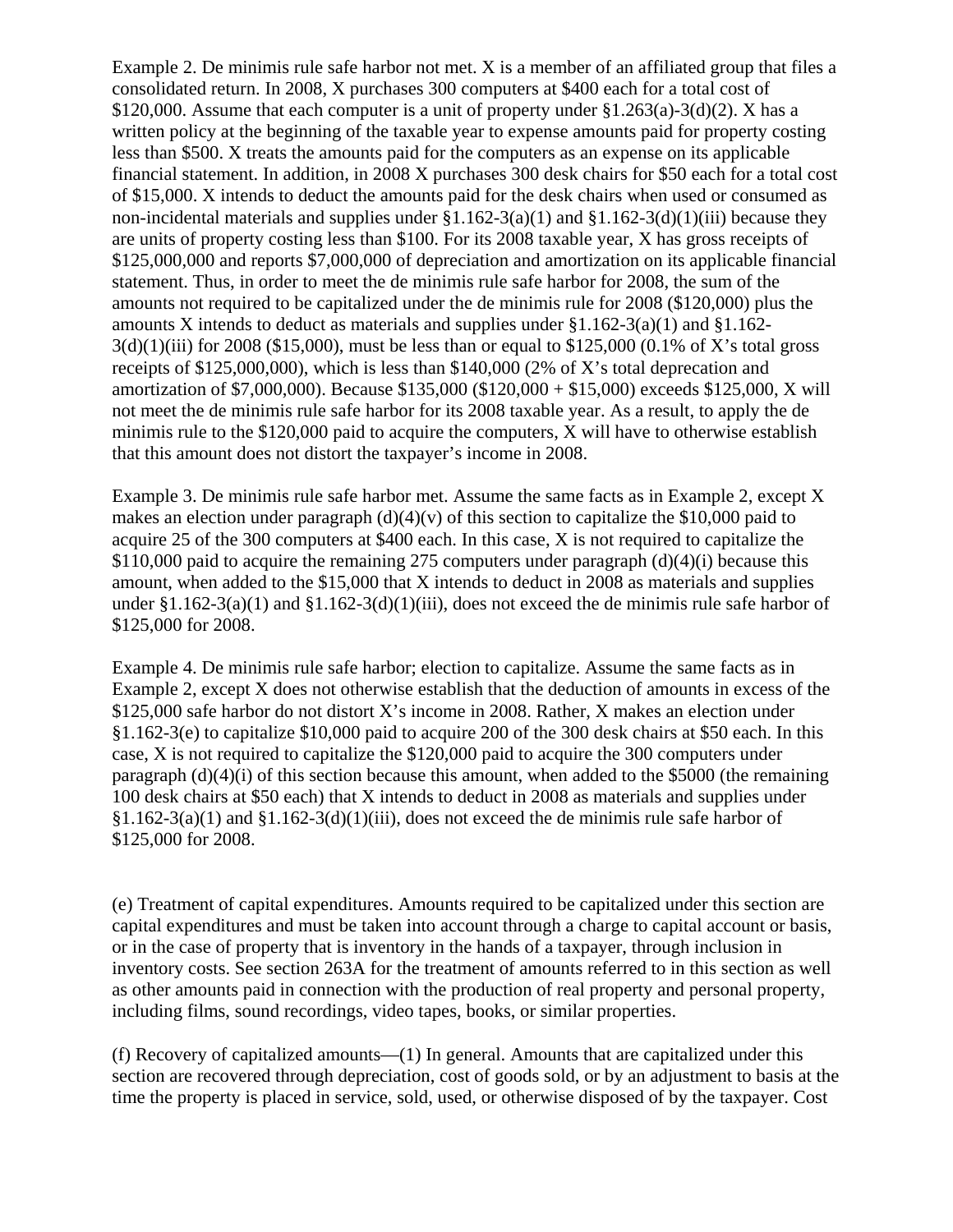recovery is determined by the applicable Code and regulation provisions relating to the use, sale, or disposition of property.

(2) Examples. The following examples illustrate the rule of this paragraph ( $f$ )(1). Assume that X does not apply the de minimis rule under paragraph (d)(4) of this section.

Example 1. Recovery when property placed in service. X owns a 10-unit apartment building. The refrigerator in one of the apartments stops functioning and X purchases a new refrigerator to replace the old one. X pays for the acquisition, delivery, and installation of the new refrigerator to replace the old refrigerator. Assume that the refrigerator is the unit of property, as determined under §1.263(a)-3(d)(2), and is not a material or supply under §1.162-3. Under paragraph (d) of this section, X is required to capitalize the amounts paid for the acquisition, delivery, and installation of the refrigerator. Under this paragraph (f), the capitalized amounts are recovered through depreciation when the refrigerator is placed in service by X.

Example 2. Recovery when property used in the production of property. X operates a plant where it manufactures widgets. X purchases a tractor/loader to move raw materials into and around the plant for use in the manufacturing process. Assume that the tractor/loader is a unit of property, as determined under §1.263(a)-3(d)(2), and is not a material or supply under §1.162-3. Under paragraph (d) of this section, X is required to capitalize the amounts paid to acquire the tractor/loader. Under this paragraph (f), the capitalized amounts are recovered through depreciation when the tractor/loader is placed in service by X. However, because the tractor/loader is used in the production of property, under section 263A the cost recovery (that is, the depreciation) on the capitalized amounts must be capitalized to  $X$ 's property produced, and consequently, recovered through cost of goods sold. See §1.263A-1(e)(3)(ii)(I).

(g) [Reserved]

(h) Effective/applicability date. The rules in this section apply to taxable years beginning on or after the date of publication of the Treasury decision adopting these rules as final regulations in the Federal Register.

Par. 8. Section 1.263(a)-3 is revised to read as follows:

§1.263(a)-3 Amounts paid to improve tangible property.

(a) Overview. This section provides rules for applying section 263(a) to amounts paid to improve tangible property. Paragraph (b) of this section provides definitions. Paragraph (c) of this section provides rules for coordinating this section with other provisions of the Internal Revenue Code (Code). Paragraph (d) of this section provides rules for determining the treatment of amounts paid to improve tangible property, including rules for determining the appropriate unit of property. Paragraph (e) of this section provides a safe harbor for routine maintenance costs. Paragraph (f) of this section provides rules for determining whether amounts paid result in betterments to the unit of property. Paragraph (g) of this section provides rules for determining whether amounts paid restore the unit of property. Paragraph (h) of this section provides rules for amounts paid to adapt the unit of property to a new or different use. Paragraph (i) of this section provides an optional regulatory accounting method safe harbor. Paragraph (j) of this section provides an optional repair allowance. Paragraphs (k) through (m) of this section provide additional rules related to these provisions. Paragraph (n) of this section provides the applicability date of the rules in this section.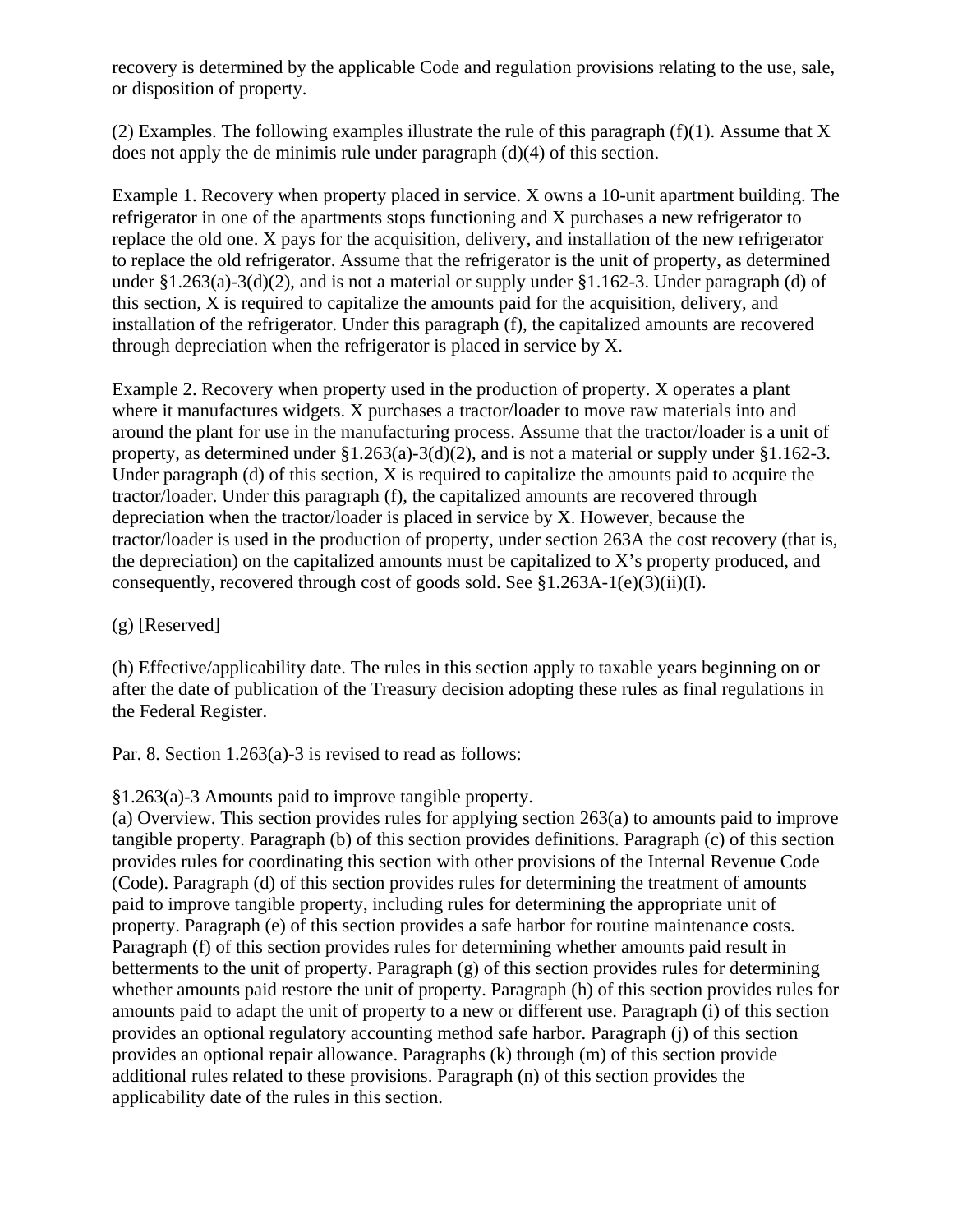(b) Definitions. For purposes of this section, the following definitions apply:

(1) Amount paid. In the case of a taxpayer using an accrual method of accounting, the terms amounts paid and payment mean a liability incurred (within the meaning of  $\S1.446-1(c)(1)(ii)$ ). A liability may not be taken into account under this section prior to the taxable year during which the liability is incurred.

(2) Personal property means tangible personal property as defined in §1.48-1(c).

(3) Real property means land and improvements thereto, such as buildings or other inherently permanent structures (including items that are structural components of the buildings or structures) that are not personal property as defined in paragraph (b)(2) of this section. Any property that constitutes other tangible property under §1.48-1(d) is also treated as real property for purposes of this section. Local law is not controlling in determining whether property is real property for purposes of this section.

(4) Applicable financial statement. The applicable financial statement is the taxpayer's financial statement listed in paragraphs  $(b)(4)(i)$  through (iii) of this section that has the highest priority (including within paragraph  $(b)(4)(ii)$  of this section). The financial statements are, in descending priority—

(i) A financial statement required to be filed with the Securities and Exchange Commission (SEC) (the 10-K or the Annual Statement to Shareholders);

(ii) A certified audited financial statement that is accompanied by the report of an independent CPA (or in the case of a foreign entity, by the report of a similarly qualified independent professional), that is used for—

(A) Credit purposes;

(B) Reporting to shareholders, partners, or similar persons; or

(C) Any other substantial non-tax purpose; or

(iii) A financial statement (other than a tax return) required to be provided to the Federal or a state government or any Federal or state agencies (other than the SEC or the Internal Revenue Service).

(c) Coordination with other provisions of the Internal Revenue Code—(1) In general. Nothing in this section changes the treatment of any amount that is specifically provided for under any provision of the Code or regulations (other than section 162(a) or section 212 and the regulations under those sections). See, for example, §1.263A-1(e)(3), requiring taxpayers to capitalize costs that directly benefit or are incurred by reason of the performance of production or resale activities, including repair and maintenance costs allocable to property produced or acquired for resale.

(2) Example. The following example illustrates the rules of this paragraph (c):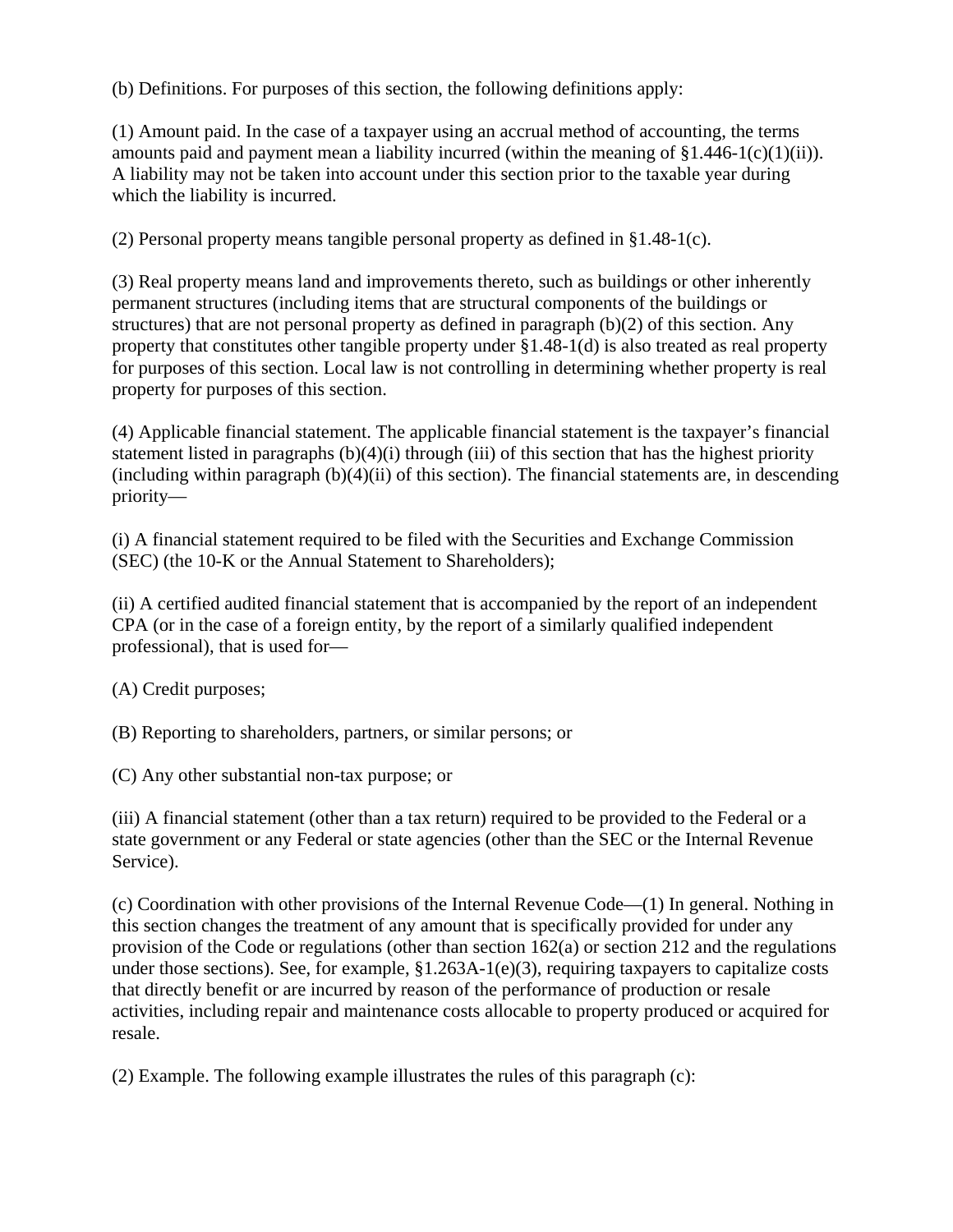Example. Railroad rolling stock. X is a railroad that properly treats amounts paid for the rehabilitation of railroad rolling stock as deductible expenses under section 263(d). X is not required to capitalize the amounts paid because nothing in this section changes the treatment of amounts specifically provided for under section 263(d).

(d) Improved property—(1) Capitalization rule. Except as provided in the optional regulatory accounting method in paragraph (i) of this section or under any repair allowance method published in accordance with paragraph (j) of this section, a taxpayer must capitalize the aggregate of related amounts paid to improve a unit of property, whether the improvements are made by the taxpayer or by a third party, and whether the taxpayer is an owner or lessee of the property. For purposes of this section, a unit of property includes units of property for which the acquisition or production costs were deducted as materials and supplies under §1.162-3(a)(1) or under the de minimis rule in §1.263(a)-2(d)(4). See section 263A for the costs required to be capitalized to property produced by the taxpayer or to property acquired for resale; section 1016 for adding capitalized amounts to the basis of the unit of property; and section 168 for the treatment of additions or improvements for depreciation purposes. For purposes of this section, a unit of property is improved if the amounts paid for activities performed after the property is placed in service by the taxpayer—

(i) Result in a betterment to the unit of property (see paragraph (f) of this section); or

(ii) Restore the unit of property (see paragraph (g) of this section); or

(iii) Adapt the unit of property to a new or different use (see paragraph (h) of this section).

(2) Determining the appropriate unit of property—(i) In general. The unit of property rules in this paragraph (d)(2) apply only for purposes of section  $263(a)$  and  $\S$  $I.263(a)$ -1, 1.263(a)-2, 1.263(a)-3, and 1.162-3(d). In general, the unit of property determination is based upon the functional interdependence standard provided in paragraph  $(d)(2)(iii)(A)$  of this section. However, special rules are provided for buildings (see paragraph (d)(2)(ii) of this section), plant property (see paragraph  $(d)(2)(iii)(B)$  of this section), and network assets (see paragraph  $(d)(2)(iii)(C)$  of this section). Additional rules are provided if a taxpayer has assigned different financial statement economic useful lives or MACRS classes or depreciation methods to components of property (see paragraph  $(d)(2)(iii)(D)$  of this section). Property that is aggregated and subject to a general asset account election or accounted for in a multiple asset account (that is, pooled) may not be treated as a single unit of property. In addition, an improvement to a unit of property as determined under this section, other than a leasehold improvement, is not a unit of property separate from the unit of property improved.

(ii) Buildings and structural components. In the case of a building (as defined in  $\S 1.48-1(e)(1)$ ), the building and its structural components (as defined in  $\S1.48-1(e)(2)$ ) are a single unit of property. In the case of a leasehold improvement made by a lessee and that is section 1250 property, the leasehold improvement is a separate unit of property. In the case of a taxpayer that owns or occupies an individual unit in a building with multiple units (such as a condominium or cooperative), the unit of property is the individual unit owned and/or occupied by the taxpayer.

 $(iii)$  Property other than buildings— $(A)$  In general. Except as provided in paragraphs  $(d)(2)(iii)(B)$ ,  $(C)$  and  $(D)$  of this section, in the case of real or personal property other than property described in paragraph  $(d)(2)(ii)$  of this section, all the components that are functionally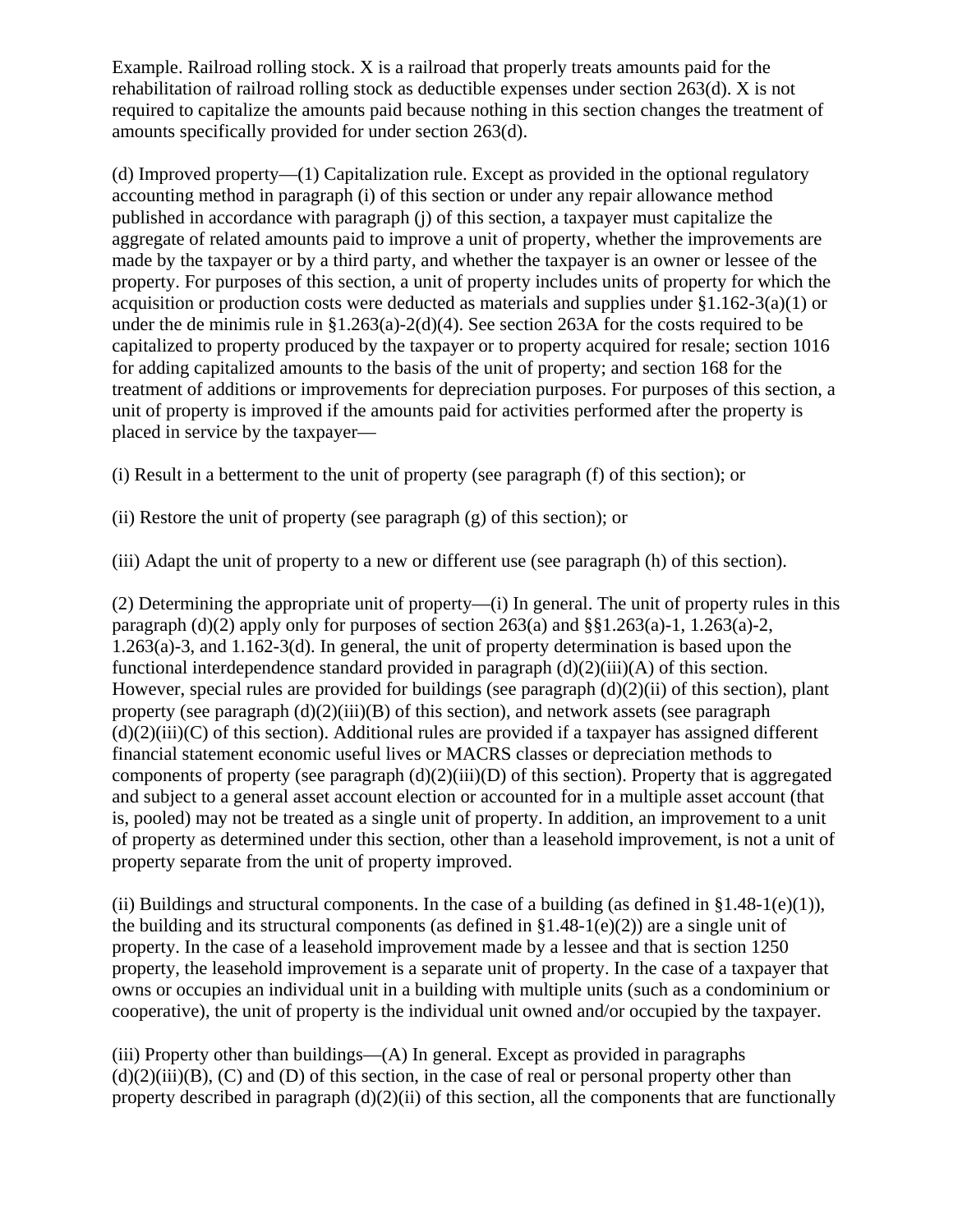interdependent comprise a single unit of property. Components of property are functionally interdependent if the placing in service of one component by the taxpayer is dependent on the placing in service of the other component by the taxpayer.

(B) Plant property—(1) Definition. For purposes of this paragraph (d)(2) of this section, the term plant property means functionally interdependent machinery or equipment, other than network assets, used to perform an industrial process, such as manufacturing, generation, warehousing, distribution, automated materials handling in service industries, or other similar activities.

(2) Unit of property for plant property. In the case of plant property, a unit of property is comprised of each component (or group of components) within the unit of property determined under the general rule of paragraph  $(d)(2)(iii)(A)$  of this section that performs a discrete and major function or operation within the functionally interdependent machinery or equipment.

(C) Network assets—(1) Definition. For purposes of this paragraph  $(d)(2)$ , the term network assets means railroad track, oil and gas pipelines, water and sewage pipelines, power transmission and distribution lines, and telephone and cable lines that are owned or leased by taxpayers in each of those respective industries. The term includes, for example, trunk and feeder lines, pole lines, and buried conduit. It does not include property that would be included as a structural component of a building under paragraph  $(d)(2)(ii)$  of this section, nor does it include separate property that is adjacent to, but not part of a network asset, such as bridges, culverts, or tunnels.

# (2) [Reserved]

(D) Additional rules. Notwithstanding the unit of property determination under paragraphs  $(d)(2)(iii)(A)$ ,  $(B)$ , and  $(C)$  of this section, a component (or a group of components) of a unit property must be treated as a separate unit of property if—

(1) At the time the unit of property (as determined under paragraphs  $(d)(2)(iii)(A)$ ,  $(B)$ , and  $(C)$ of this section) is placed in service by the taxpayer (without regard to subsequent improvements), the taxpayer has recorded on its books and records for financial or regulatory accounting purposes an economic useful life for the component that is different from the economic useful life of the unit of property of which the component is a part; or

(2) The taxpayer has properly treated the component as being within a different class of property under section 168(e) (MACRS classes) than the class of the unit of property of which the component is a part or, the taxpayer, at the time the component was placed in service by the taxpayer, has properly depreciated the component using a different depreciation method under section 167 or section 168 than the depreciation method of the unit of property of which the component is a part.

(iv) Examples. The rules of this paragraph (d)(2) are illustrated by the following examples, in which it is assumed that the taxpayer has not made a general asset account election with regard to property or accounted for property in a multiple asset account.

Example 1. Buildings and structural components; plant property. X owns a building containing various types of manufacturing equipment that are not structural components of the building. Because the property is a building, as defined in  $\S1.48-1(e)(1)$ , the unit of property for the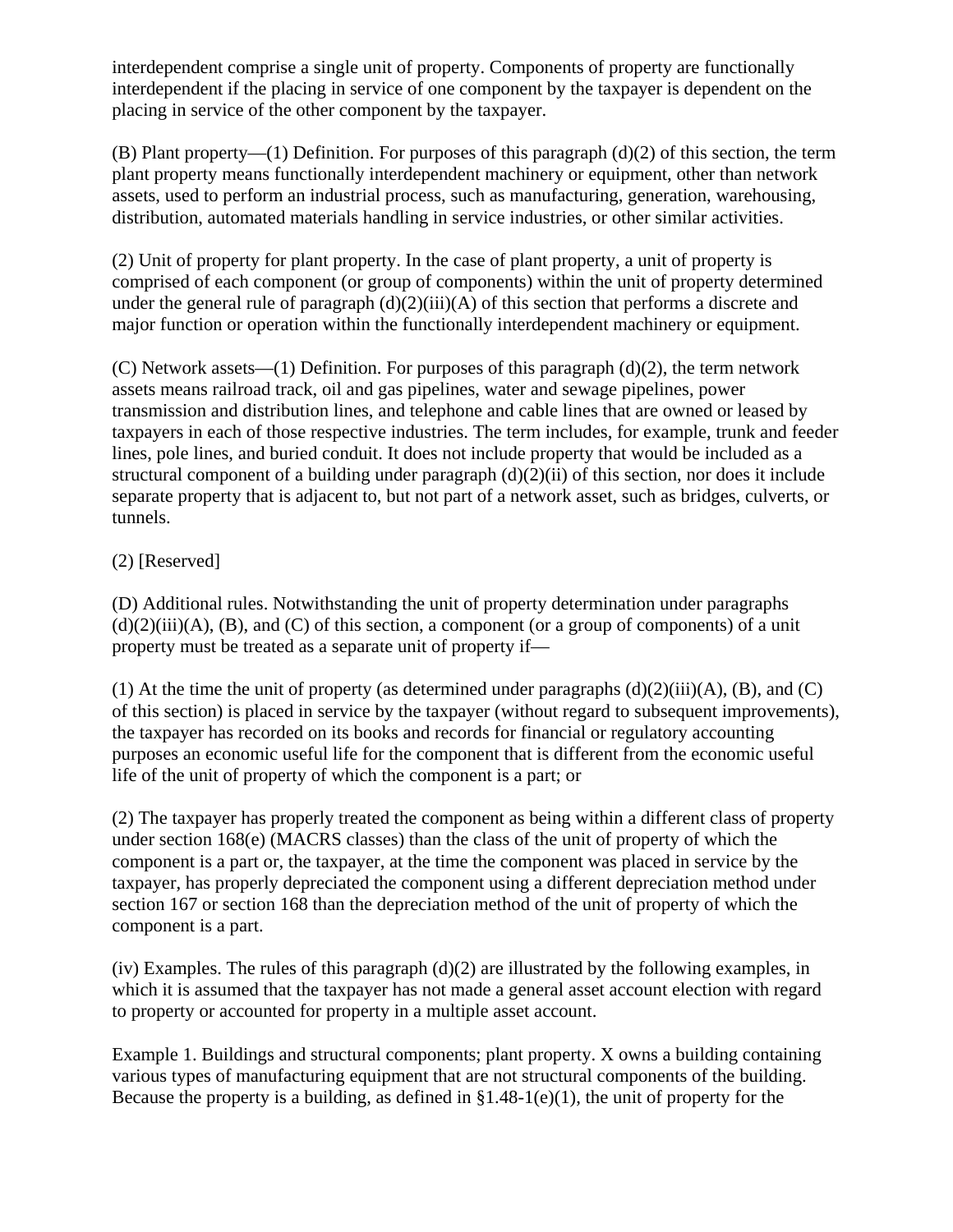building must be determined under paragraph (d)(2)(ii) of this section. Under the rules of that paragraph, X must treat the building and all its structural components as a single unit of property. In addition, because the manufacturing equipment contained within the building constitutes property other than a building, the units of property for the manufacturing equipment are initially determined under the general rule in paragraph  $(d)(2)(iii)(A)$  of this section and are therefore comprised of all the components that are functionally interdependent. Moreover, because the manufacturing equipment is plant property, under paragraph  $(d)(2)(iii)(B)$  of this section, the units of property under the general rule are further divided into smaller units of property by determining the components (or groups of components) that perform discrete and major functions within the plant. Finally, X must apply the additional rules in paragraph  $(d)(2)(iii)(D)$ of this section to determine whether any of the units of property determined under paragraphs  $(d)(2)(iii)(A)$  and  $(B)$  of this section contain components that must be treated as separate units of property.

Example 2. Buildings and structural components; property other than plants. X, a manufacturer, owns a building adjacent to its manufacturing facility that contains office space and related facilities for X's employees that manage and administer X's manufacturing operations. The office building contains equipment, such as desks, chairs, computers, telephones, and bookshelves, that are not structural components of the building. Because the office building is a building, as defined in  $\S 1.48-1(e)(1)$ , the unit of property for the building must be determined under paragraph  $(d)(2)(ii)$  of this section. Under the rules of that paragraph, X must treat the office building and all its structural components as a single unit of property. In addition, because the equipment contained within the office building constitutes property other than a building, the units of property for the office equipment are initially determined under the general rule in paragraph  $(d)(2)(iii)$ (A) of this section and are comprised of the groups of components that are functionally interdependent. X then must apply the additional rules in paragraph  $(d)(2)(iii)(D)$  of this section to determine whether any of the units of property determined under paragraph  $(d)(2)(iii)$ (A) of this section contain components that must be treated as separate units of property.

Example 3. Plant property; discrete and major function. X is an electric utility company that operates a power plant to generate electricity. The power plant includes a structure that is not a building under §1.48-1(e)(1), four pulverizers that grind coal, one boiler that produces steam, one turbine that converts the steam into mechanical energy, and one generator that converts mechanical energy into electrical energy. In addition, the turbine contains a series of blades that cause the turbine to rotate when affected by the steam. When X placed the plant into service, X recorded all the components of the plant as having the same economic useful life on its books and records for financial and regulatory accounting purposes. X also treated all the components of the plant as being within the same class of property under section 168(e) and has depreciated all the components using the same depreciation methods. Because the plant is composed of real and personal tangible property other than a building, the unit of property for the generating equipment is initially determined under the general rule in paragraph  $(d)(2)(iii)(A)$  of this section and is comprised of all the components that are functionally interdependent. Under this rule, the initial unit of property is the entire plant because the components of the plant are functionally interdependent. However, because the power plant is plant property under paragraph  $(d)(2)(iii)(B)$  of this section, the initial unit of property is further divided into smaller units of property by determining the components (or groups of components) that perform discrete and major functions within the plant. Under this paragraph, X must treat the structure, the boiler, the turbine, and the generator each as a separate unit of property, and each of the four pulverizers as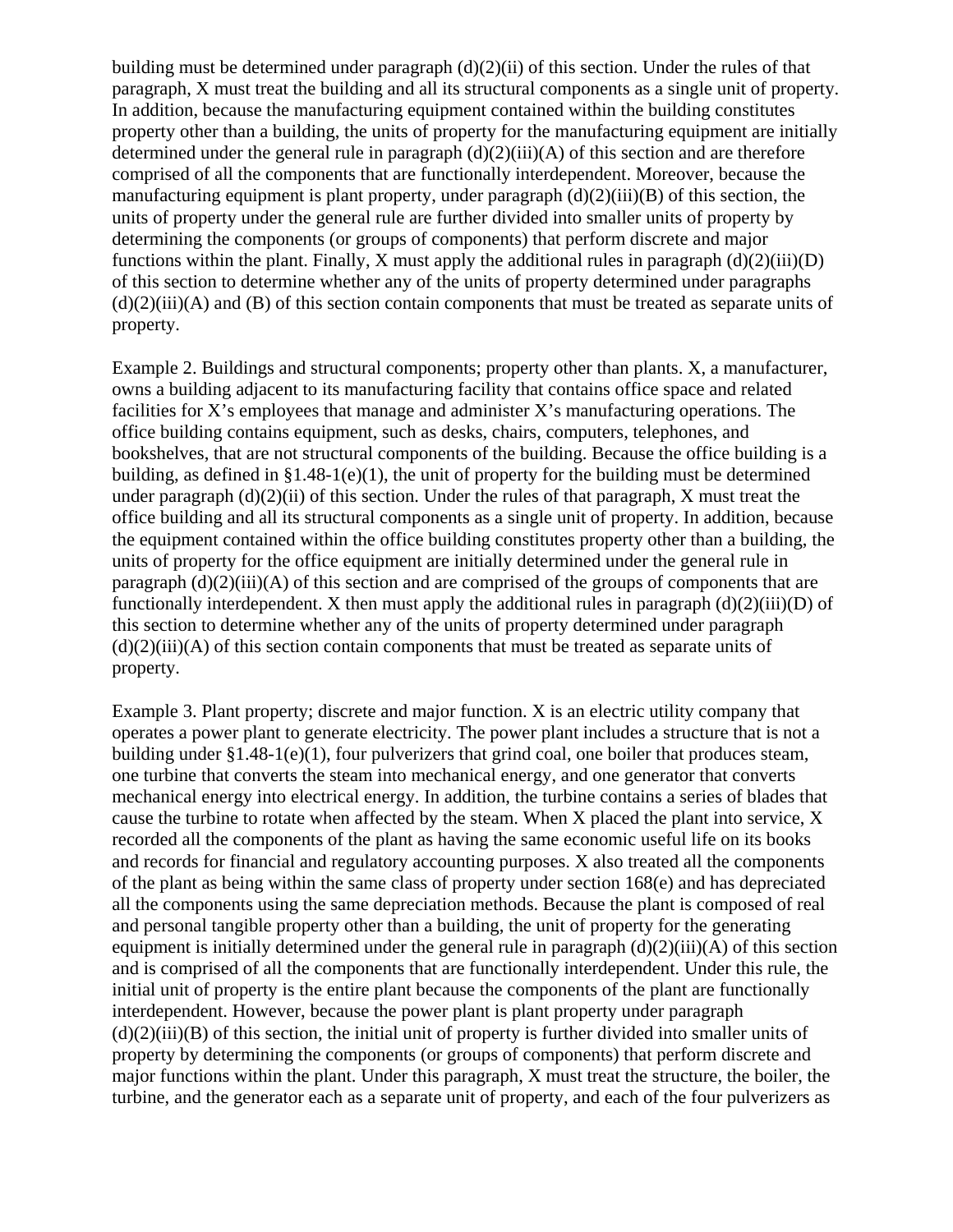a separate unit of property because each of these components performs a discrete and major function within the power plant. X is not required to treat components, such as the turbine blades, as separate units of property because each of these components does not perform a discrete and major function within the plant.

Example 4. Plant property; discrete and major function. X is engaged in a uniform and linen rental business that operates a plant to treat and launder items used in its business. Within the plant, X utilizes an assembly line-like process that incorporates many different machines and equipment to launder and prepare the items to be returned to customers. X utilizes two laundering lines in its plant, each of which can operate independently. One line is used for uniforms and another line is used for linens. Both lines incorporate several sorters, boilers, washers, dryers, ironers, folders, and waste water treatment systems. Because the laundering equipment contained within the plant is personal property, the unit of property for the laundering equipment is initially determined under the general rule in paragraph  $(d)(2)(iii)(A)$  of this section and is comprised of all the components that are functionally interdependent. Under this rule, the initial units of property are each laundering line because each line is functionally independent and is comprised of components that are functionally interdependent. However, because each line is comprised of plant property under paragraph  $(d)(2)(iii)(B)$  of this section, the initial units of property are further divided into smaller units of property by determining the components (or groups of components) that perform discrete and major functions within the line. Under paragraph  $(d)(2)(iii)$  of this section, X must treat each sorter, boiler, washer, dryer, ironer, folder, and waste water treatment system in each line as a separate unit of property because each of these components performs a discrete and major function within the line. Finally, X must apply the additional rules in paragraph  $(d)(2)(iii)(D)$  of this section to determine whether any of the units of property determined under paragraph  $(d)(2)(iii)(B)$  of this section contain components that must be treated as separate units of property.

Example 5. Plant property; industrial process. X operates a restaurant that prepares and serves food to retail customers. Within its restaurant, X has a large piece of equipment that uses an assembly line-like process to prepare and cook tortillas that X serves to its customers. Because the tortilla-making equipment is personal property, the unit of property for the equipment is initially determined under the general rule in paragraph  $(d)(2)(iii)(A)$  of this section and is comprised of all the components that are functionally interdependent. Under this rule, the initial unit of property is the entire tortilla-making equipment because the various components of the equipment are functionally interdependent. Although the equipment is used to perform a manufacturing process, the equipment is not being used in an industrial process, as it performs a small-scale function as part of X's retail restaurant operations. Therefore, the equipment is not plant property under paragraph  $(d)(2)(iii)(B)$  of this section. Finally, X must apply the additional rules in paragraph  $(d)(2)(iii)(D)$  of this section to determine whether the equipment contains components that must be treated as separate units of property.

Example 6. Personal property. X owns locomotives that it uses in its railroad business. Each locomotive consists of various components, such as an engine, generators, batteries and trucks. X acquired a locomotive with all its components and recorded all the components as having the same economic useful life on its books and records for financial and regulatory accounting. X also treated all the components of the locomotive as being within the same class of property under section 168(e) and has depreciated all the components using the same depreciation methods. Because X's locomotive is property other than a building, the initial unit of property is determined under paragraph  $(d)(2)(iii)(A)$  of this section. Under this paragraph, the locomotive is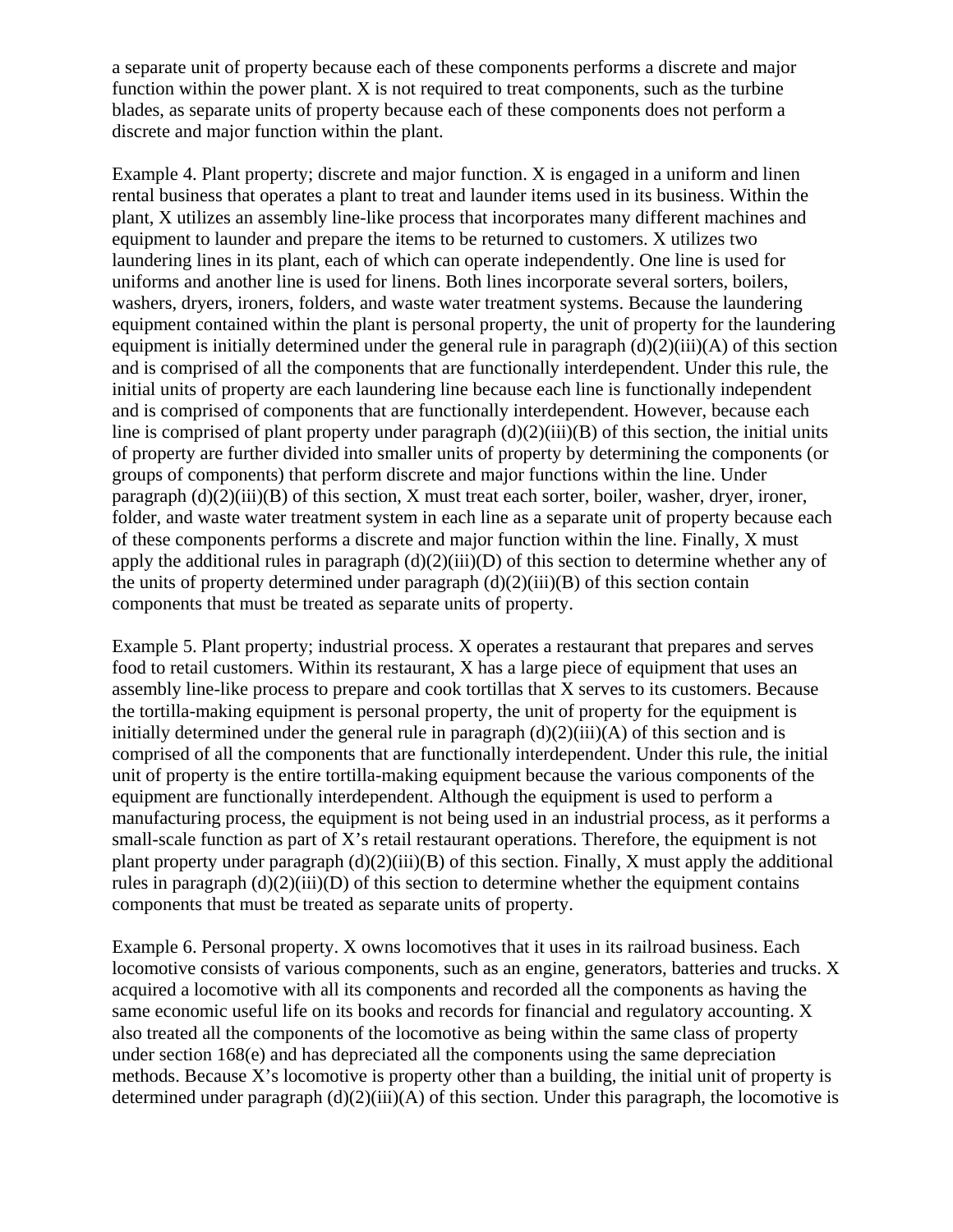a single unit of property because it consists entirely of components that are functionally interdependent. Because the additional rules under paragraph  $(d)(2)(iii)(D)$  of this section do not apply under these facts, the locomotive is a single unit of property.

Example 7. Personal property. X is engaged in the business of transporting freight throughout the United States. To conduct its business, X owns a fleet of tractors and trailers. Each tractor and trailer is comprised of various components, including tires. X purchases a truck trailer with all of its components, including 16 tires. At the time the trailer was placed in service by X, X treated the trailer and the tires as being within the same class of property under section 168(e) and has depreciated all the components using the same depreciation methods. However, on its books and records for financial accounting purposes, X recorded economic useful lives for the tires that were different from the economic useful life that it recorded for the trailer. Because X's trailer is property other than a building, the initial units of property for the trailer are determined under the general rule in paragraph  $(d)(2)(iii)(A)$  of this section and are comprised of all the components that are functionally interdependent. Under this rule, the truck trailer, including its 16 tires, is a single unit of property because the trailer and the tires are functionally interdependent (that is, the placing in service of the tires is dependent upon the placing in service of the trailer). X then must apply the additional rules in paragraph  $(d)(2)(iii)(D)$  of this section to determine whether the initial unit of property determined under paragraph  $(d)(2)(iii)(A)$  of this section contains components that must be treated as separate units of property. Under paragraph  $(d)(2)(iii)(D)(1)$ of this section, because X recorded on its books and records economic useful lives for the tires that are different from the economic useful lives that it recorded for the trailer, the tires must be treated as separate units of property.

Example 8. Personal property. X provides legal services to customers. X purchased a laptop computer and a printer to be used by its employees in providing services. When X placed the computer and printer into service, X recorded both items and all their components as having the same economic useful life on its books and records for financial accounting purposes. X also treated the computer and printer and all their components as being within the same class of property under section 168(e) and has depreciated all the components using the same depreciation methods. Because the computer and printer are property other than a building, the initial units of property are determined under the general rule in paragraph  $(d)(2)(iii)(A)$  of this section and are comprised of the components that are functionally interdependent. Under this paragraph  $(d)(2)(iii)$ (A), the computer and the printer are separate units of property because the computer and the printer are not components that are functionally interdependent (that is, the placing in service of the computer is not dependent on the placing in service of the printer). The additional rules in paragraph  $(d)(2)(iii)(D)$  of this section do not apply under these facts. Accordingly, the computer and the printer each constitute separate units of property.

(3) Compliance with regulatory requirements. For purposes of this section, a Federal, state, or local regulator's requirement that a taxpayer perform certain repairs or maintenance on a unit of property to continue operating the property is not relevant in determining whether the amount paid improves the unit of property.

(4) Repairs and maintenance performed during an improvement—(i) In general. A taxpayer must capitalize all the direct costs of an improvement and all the indirect costs (including otherwise deductible repair costs) that directly benefit or are incurred by reason of an improvement in accordance with the rules under section 263A. Repairs and maintenance that do not directly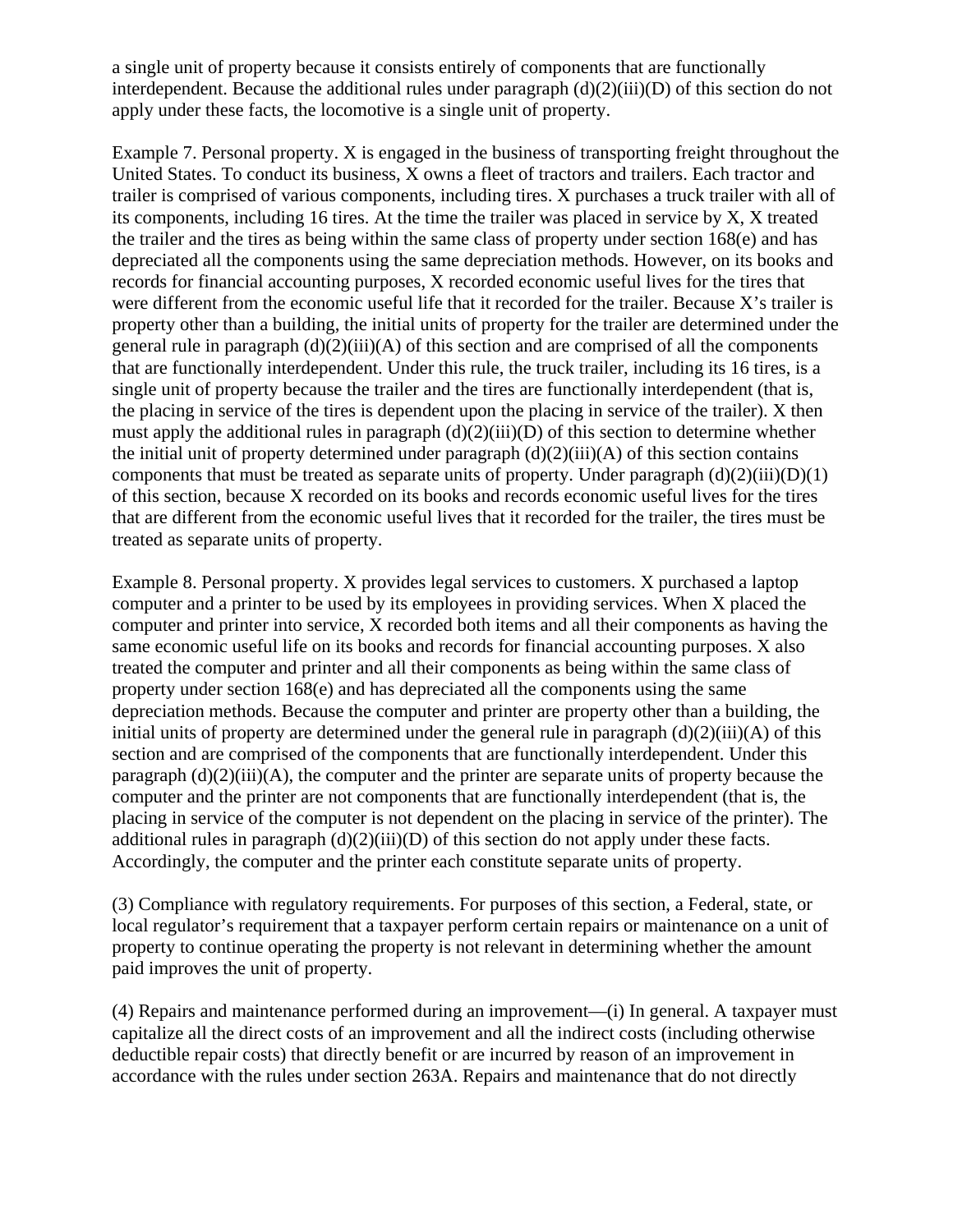benefit or are not incurred by reason of an improvement are not required to be capitalized under section 263(a), regardless of whether they are made at the same time as an improvement.

(ii) Exception for individuals' residences. A taxpayer who is an individual may capitalize amounts paid for repairs and maintenance that are made at the same time as substantial capital improvements to property not used in the taxpayer's trade or business or for the production of income if the repairs are done as part of a remodeling of the taxpayer's residence.

(5) Aggregate of related amounts. For purposes of paragraph  $(d)(1)$  of this section, the aggregate of related amounts paid to improve a unit of property may be incurred over a period of more than one taxable year. Whether amounts are related to the same improvement depends on the facts and circumstances of the activities being performed and whether the costs are incurred by reason of a single improvement or directly benefit a single improvement.

(e) Safe harbor for routine maintenance—(1) In general. An amount paid for routine maintenance performed on a unit of property is deemed to not improve that unit of property. Routine maintenance is the recurring activities that a taxpayer expects to perform as a result of the taxpayer's use of the unit of property to keep the unit of property in its ordinarily efficient operating condition. Routine maintenance activities include, for example, the inspection, cleaning, and testing of the unit of property, and the replacement of parts of the unit of property with comparable and commercially available and reasonable replacement parts. The activities are routine only if, at the time the unit of property is placed in service by the taxpayer, the taxpayer reasonably expects to perform the activities more than once during the class life (as defined in paragraph (e)(4) of this section) of the unit of property. Among the factors to be considered in determining whether a taxpayer is performing routine maintenance are the recurring nature of the activity, industry practice, manufacturers' recommendations, the taxpayer's experience, and the taxpayer's treatment of the activity on its applicable financial statement (as defined in paragraph (b)(4) of this section). With respect to a taxpayer that is a lessor of a unit of property, the taxpayer's use of the unit of property includes the lessee's use of the unit of property.

(2) Exceptions. Routine maintenance does not include the following—

(i) Amounts paid for the replacement of a component of a unit of property if the taxpayer has properly deducted a loss for that component (other than a casualty loss under §1.165-7);

(ii) Amounts paid for the replacement of a component of a unit of property if the taxpayer has properly taken into account the adjusted basis of the component in realizing gain or loss resulting from the sale or exchange of the component;

(iii) Amounts paid for the repair of damage to a unit of property for which the taxpayer has taken a basis adjustment as a result of a casualty loss under section 165 or relating to a casualty event described in section 165; and

(iv) Amounts paid to return a unit of property to its former ordinarily efficient operating condition, if the property has deteriorated to a state of disrepair and is no longer functional for its intended use.

(3) Rotable or temporary spare parts. For purposes of paragraph (e)(1) of this section, amounts paid for routine maintenance include routine maintenance performed on (and with regard to)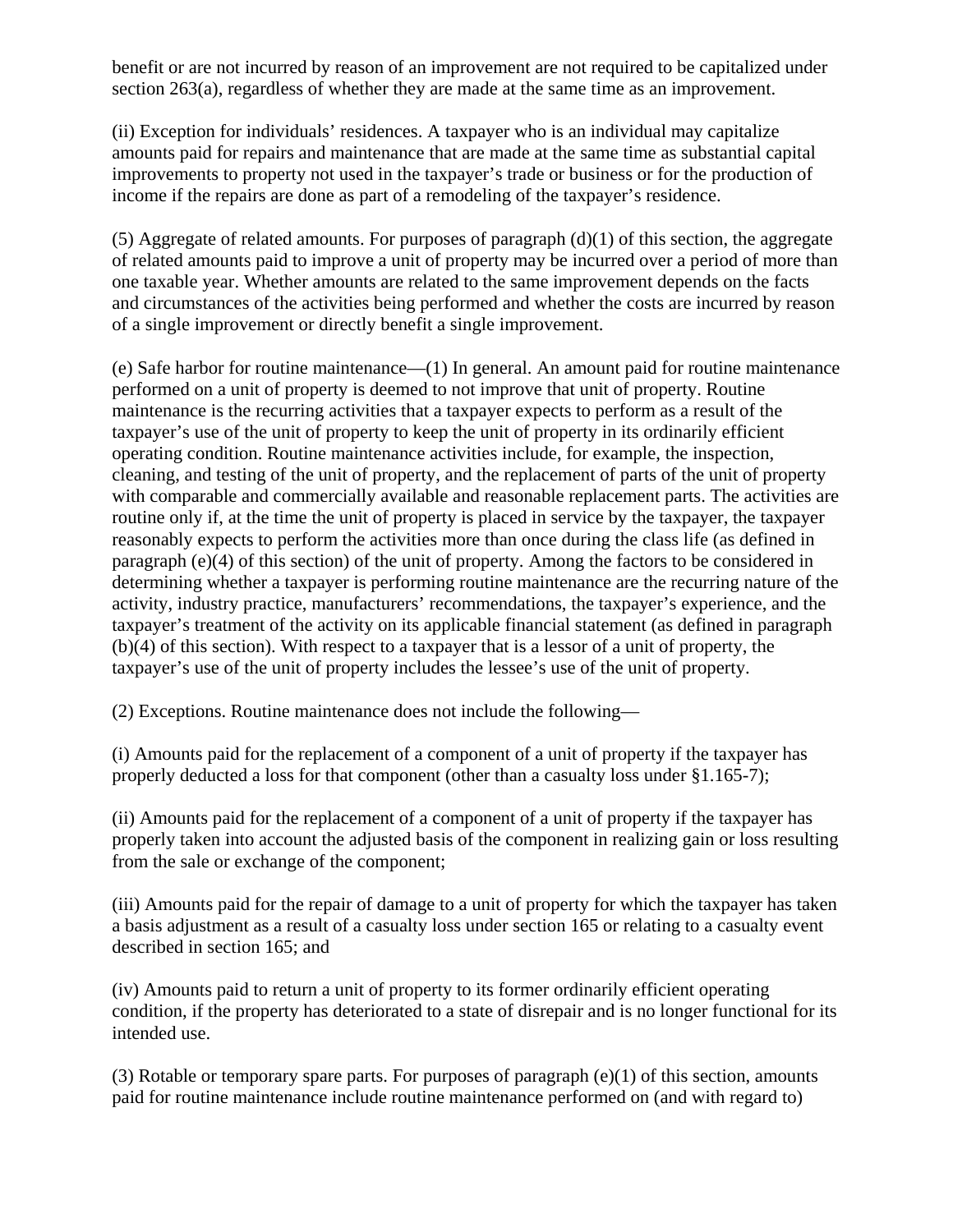rotable and temporary spare parts. But see §1.162-3(b), which provides that rotable and temporary spare parts are used or consumed by the taxpayer in the taxable year in which the taxpayer disposes of the part.

(4) Class life. The class life of a unit of property is the recovery period prescribed for the property under section  $168(g)(2)$  and (3) for purposes of the alternative depreciation system, regardless of whether the property is depreciated under section 168(g). For purposes of determining class life under this paragraph (e), section  $168(g)(3)(A)$  (relating to tax-exempt use property subject to lease) does not apply.

(5) Examples. The following examples illustrate the rules of this paragraph (e).

Example 1. Routine maintenance on rotable component. (i) X is a commercial airline engaged in the business of transporting passengers and freight throughout the United States and abroad. To conduct its business, X owns or leases various types of aircraft. As a condition of maintaining its airworthiness certification for these aircraft, X is required by the Federal Aviation Administration (FAA) to establish and adhere to a continuous maintenance program for each aircraft within its fleet. These programs, which are designed by X and the aircraft's manufacturer and approved by the FAA, are incorporated into each aircraft's maintenance manual. The maintenance manuals require a variety of periodic maintenance visits at various intervals. One type of maintenance visit is an engine shop visit (ESV), which X expects to perform on its aircraft engines approximately every 4 years in order to keep its aircraft in its ordinarily efficient operating condition. In 2004, X purchased a new aircraft and four new engines to use in that aircraft and later, in other aircraft in its fleet. The aircraft engines are rotable spare parts because they are removable from the aircraft, and repaired and reinstalled on other aircraft or stored for later installation on other aircraft. See §1.162-3(b) (treatment of materials and supplies). In 2008, X performs its first ESV on the aircraft engines. The ESV includes disassembly, cleaning, inspection, repair, replacement, reassembly, and testing of the engine and its component parts. During the ESV, the engine is removed from the aircraft and shipped to an outside vendor who performs the ESV. If inspection or testing discloses a discrepancy in a part's conformity to the specifications in X's maintenance program, the part is repaired, or if necessary, replaced with a comparable and commercially available and reasonable replacement part. After the ESVs, the engines are returned to X to be reinstalled on another aircraft or stored for later installation. Assume the unit of property for X's aircraft is the entire aircraft, including the aircraft engines, and that the class life for X's aircraft is 12 years. Assume that none of the exceptions set out in paragraph (e)(2) of this section applies to the costs of performing the ESVs.

(ii) Because the ESVs involve the recurring activities that X expects to perform as a result of its use of the aircraft to keep the aircraft in ordinarily efficient operating condition, and consist of maintenance activities that X expects to perform more than once during the 12 year class life of the aircraft, X's ESVs are within the routine maintenance safe harbor under paragraph (e) of this section. Accordingly, the amounts paid by X for the ESVs are deemed not to improve the aircraft and are not required to be capitalized under paragraph (d)(1) of this section. For the treatment of costs to acquire the engines, see §1.162-3.

Example 2. Routine maintenance after economic useful life. Assume the same facts as in Example 1, except that X incurs costs to perform an ESV on one of its aircraft engines in 2024, after the end of the economic useful life that X anticipated for the aircraft. Because this ESV involves the same routine maintenance activities that were performed on aircraft engines in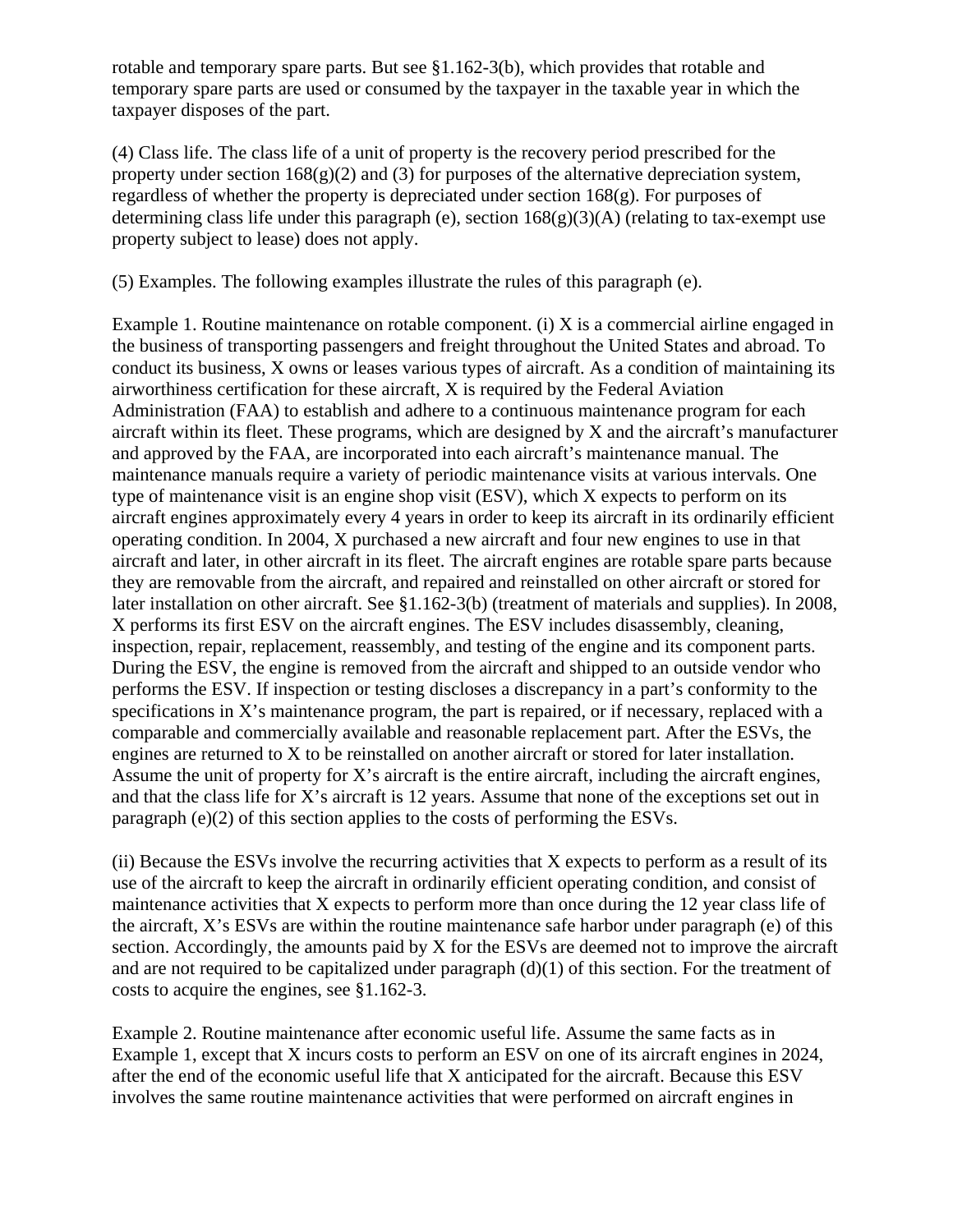Example 1, this ESV also is within the routine maintenance safe harbor under paragraph (e) of this section. Accordingly, the amounts paid by X for this ESV, even though performed after the economic useful life of the aircraft, are deemed not to improve the aircraft and are not required to be capitalized under paragraph  $(d)(1)$  of this section.

Example 3. Routine maintenance resulting from prior owner's use. (i) In January 2008, X purchases a used machine for use its manufacturing operations. Assume that the machine is the unit of property and has a class life of 10 years. The machine is fully operational at the time it is purchased by X and is immediately placed in service in X's business. At the time it is placed in service by X, X expects to perform manufacturer recommended scheduled maintenance on the machine approximately every three years. The scheduled maintenance includes the cleaning and oiling of the machine, the inspection of parts for defects, and the replacement of minor items such as springs, bearings, and seals with comparable and commercially available and reasonable replacement parts. At the time the machine is purchased, it is approaching the end of a three-year scheduled maintenance period. As a result, in February 2008, X incurs costs to perform the manufacturer recommended scheduled maintenance. Assume that none of the exceptions set out in paragraph (e)(2) of this section apply to the amounts paid for the scheduled maintenance.

(ii) The majority of the costs incurred by X do not qualify under the routine maintenance safe harbor in paragraph (e) of this section because the costs were primarily incurred as a result of the prior owner's use of the property and not  $X$ 's use. The condition of the machine at the time that it was placed in service by X was that of a machine nearing the end of a scheduled maintenance period. Accordingly, the amounts paid by X for the scheduled maintenance resulting from the prior owner's use of the property must be capitalized if those amounts result in a betterment under paragraph (f) of this section, including the amelioration of a material condition or defect, or otherwise result in an improvement under paragraph  $(d)(1)$  of this section. See also section 263A requiring taxpayers to capitalize the direct and allocable share of indirect costs of property produced or acquired for resale.

Example 4. Routine maintenance resulting from new owner's use. Assume the same facts as in Example 3, except that after X incurs costs for the maintenance in 2008, X continues to operate the machine in its manufacturing business. In 2011, X incurs costs to perform the next scheduled manufacturer recommended maintenance on the machine. Assume that the scheduled maintenance activities performed are the same as those performed in Example 3 and that none of the exceptions set out in paragraph (e)(2) of this section apply to the amounts paid for the scheduled maintenance. Because the scheduled maintenance performed in 2011 involves the recurring activities that X performs as a result of its use of the machine, keeps the machine in an ordinarily efficient operating condition, and consists of maintenance activities that X expects to perform more than once during the 10 year class life of the machine, X's scheduled maintenance costs are within the routine maintenance safe harbor under paragraph (e) of this section. Accordingly, the amounts paid by X for the scheduled maintenance in 2011 are deemed not to improve the machine and are not required to be capitalized under paragraph  $(d)(1)$  of this section. However, because the amounts paid for the scheduled maintenance are incurred by reason of  $X$ 's manufacturing operations, X is required to capitalize the amounts paid for the maintenance to products produced by X. See  $$1.263A-1(e)(3)(ii)$ .

Example 5. Routine maintenance; replacement of substantial structural part. X is in the business of producing commercial products for sale. As part of the production process, X places raw materials into lined containers in which a chemical reaction is used to convert raw materials into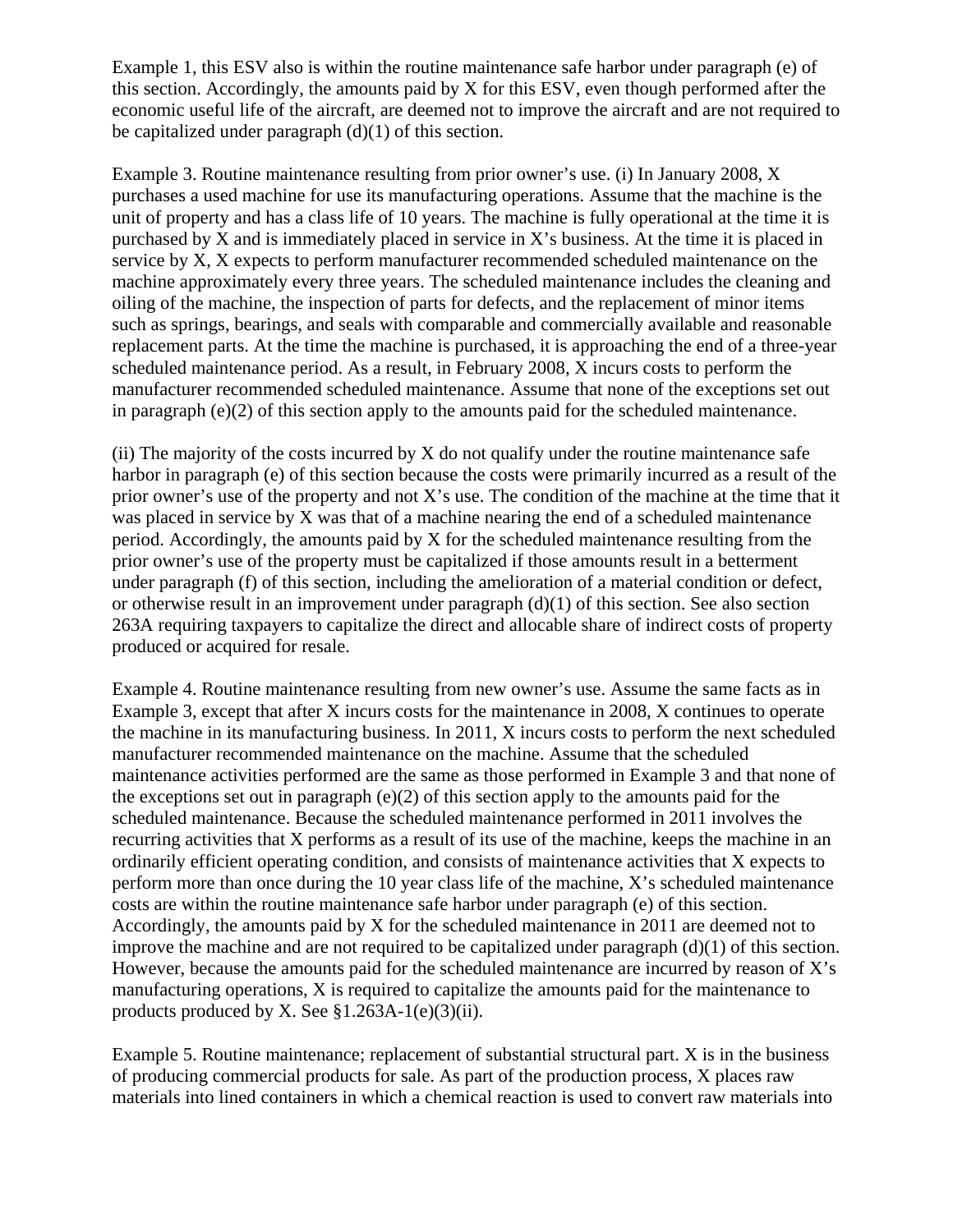the finished product. The lining is a substantial structural part of the container, and comprises 60% of the total physical structure of the container. Assume that each container, including its lining, is the unit of property and that a container has a class life of 12 years. At the time that X placed the container into service, X was aware that approximately every three years, X would be required to replace the lining in the container with comparable and commercially available and reasonable replacement materials. At the end of that period, the container will continue to function, but will become less efficient and the replacement of the lining will be necessary to keep the container in an ordinarily efficient operating condition. In 2003, X acquired 10 new containers and placed them into service. In 2006, 2009, 2011, and 2014, X pays amounts to replace the containers' linings with comparable and commercially available and reasonable replacement parts. Assume that none of the exceptions set out in paragraph (e)(2) of this section apply to the amounts paid for the replacement linings. Because the replacement of the linings involves recurring activities that X expects to perform as a result of its use of the containers to keep the containers in their ordinarily efficient operating condition, and consists of maintenance activities that X expects to perform more than once during the 12 year class lives of the containers, X's lining replacement costs are within the routine maintenance safe harbor under paragraph (e) of this section. Accordingly, the amounts paid by X for the replacement of the container linings are deemed not to improve the containers and are not required to be capitalized under paragraph (d)(1) of this section. However, because the amounts paid to replace the container linings are incurred by reason of X's manufacturing operations, X is required to capitalize the amounts paid for the replacements to products produced by X. See §1.263A- $1(e)(3)(ii)$ .

Example 6. Routine maintenance once during class life. X is a Class I railroad that owns a fleet of freight cars. Assume that a freight car, including all its components, is a unit of property and has a class life of 14 years. At the time that X places a freight car into service, X expects to perform cyclical reconditioning to the car every 8 to 10 years in order to keep the freight car in ordinarily efficient operating condition. During this reconditioning, X incurs costs to disassemble, inspect, and recondition and/or replace components of the freight car with comparable and commercially available and reasonable replacement parts. Ten years after the freight car is placed in service by X, X incurs costs to perform a cyclical reconditioning on the car. Because X expects to perform the reconditioning only once during the 14 year class life of the freight car, the costs incurred for reconditioning do not qualify for the routine maintenance safe harbor under paragraph (e) of this section. Accordingly, X must capitalize the amounts paid for the reconditioning of the freight car if these amounts result in an improvement under paragraph  $(d)(1)$  of this section.

Example 7. Routine maintenance on non-rotable part. X is a towboat operator that owns and leases a fleet of towboats. Each towboat is equipped with two diesel-powered engines. Assume that each towboat, including its engines, is the unit of property and that a towboat has a class life of 18 years. At the time that  $X$  places its towboats into service,  $X$  is aware that approximately every three to four years, X will need to perform scheduled maintenance on the two towboat engines to keep the engines in their ordinarily efficient operating condition. This maintenance is completed while the engines are attached to the towboat and involves the cleaning and inspecting of the engines to determine which parts are within acceptable operating tolerances and can continue to be used, which parts must be reconditioned to be brought back to acceptable tolerances, and which parts must be replaced. Engine parts replaced during these procedures are replaced with comparable and commercially available and reasonable replacement parts. Assume the towboat engines are not rotable spare parts under §1.162-3(b). In 2005, X acquired a new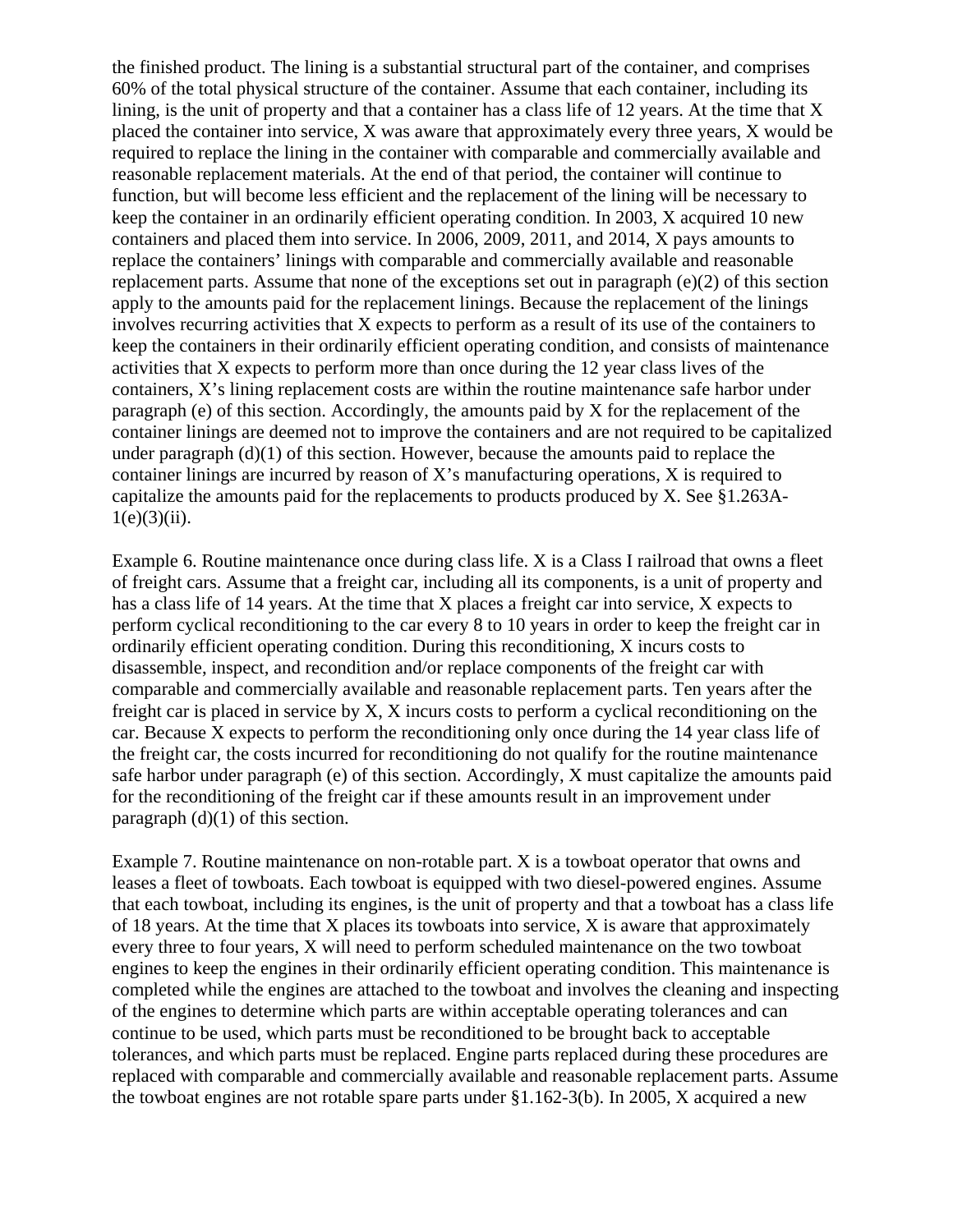towboat, including its two engines, and placed the towboat into service. In 2009, X incurs amounts to perform scheduled maintenance on both engines in the towboat. Assume that none of the exceptions set out in paragraph  $(e)(2)$  of this section apply to the scheduled maintenance costs. The scheduled maintenance involves recurring activities that X expects to perform more than once during the 18 year class life of the towboat. Because this maintenance results from X's use of the towboat, and is performed to keep the towboat in an ordinarily efficient operating condition, the scheduled maintenance on X's towboat is within the routine maintenance safe harbor under paragraph (e) of this section. Accordingly, the amounts paid by X for the scheduled maintenance to its towboat engines in 2009 are deemed not to improve the towboat and are not required to be capitalized under paragraph  $(d)(1)$  of this section.

Example 8. Routine maintenance with betterments. Assume the same facts as Example 7, except that in 2013, X's towboat engines are due for another scheduled maintenance visit. At this time X decides to upgrade the engines to increase their horsepower and propulsion, which would permit the towboats to tow heavier loads. Accordingly, in 2013 X incurs costs to perform many of the same activities that it would perform during the typical scheduled maintenance activities such as cleaning, inspecting, reconditioning, and replacing minor parts, but at the same time, X incurs costs to upgrade certain engine parts to increase the towing capacity of the boats in excess of the capacity when the boats were placed in service by X. Both the scheduled maintenance procedures and the replacement of parts with new and upgraded parts are necessary to increase the horsepower of the engines and the towing capacity of the boat. Thus, the work done on the engines encompasses more than the recurring activities that X expected to perform as a result of its use of the towboats and did more than keep the towboat in its ordinarily efficient operating condition. In addition, the scheduled maintenance procedures directly benefit and are incurred by reason of the upgrades. Therefore, the amounts paid by X in 2013 for the maintenance and upgrade of the engines do not qualify for the routine maintenance safe harbor described under paragraph (e) of this section. These amounts must be capitalized if they result in a betterment under paragraph (f) of this section, including a material increase in the capacity of the towboat, or otherwise result in an improvement under paragraph (d)(1) of this section. See also section 263A requiring taxpayers to capitalize all the direct costs of an improvement to property and all the indirect costs that directly benefit or are incurred by reason of an improvement to property.

Example 9. Exceptions to routine maintenance. X owns and operates a farming and cattle ranch with an irrigation system that provides water for crops. Assume that each canal in the irrigation system is a single unit of property and has a class life of 20 years. When X placed the canals into service, X expected to have to perform major maintenance on the canals every 3 years to keep the canals in their ordinarily efficient operating condition. This maintenance included draining the canals, and then cleaning, inspecting, repairing, reconditioning or replacing parts of the canal with comparable and commercially available and reasonable replacement parts. X placed the canals into service in 2005 and did not perform any maintenance on the canals until 2010. At that time, the canals had fallen into a state of disrepair and no longer functioned for irrigation. In 2010, X paid amounts to drain the canals, and do extensive cleaning, repairing, reconditioning and replacing parts of the canals with comparable and commercially available and reasonable replacement parts. Although the work performed on X's canals was similar to the activities that X expected to perform, but did not perform, every three years, the costs of these activities do not fall within the routine maintenance safe harbor. Specifically, under paragraph  $(e)(2)(iv)$  of this section, routine maintenance does not include amounts paid to return a unit of property to its former ordinarily efficient operating condition if the property has deteriorated to a state of disrepair and is no longer functional for its intended use. Accordingly, amounts paid by X for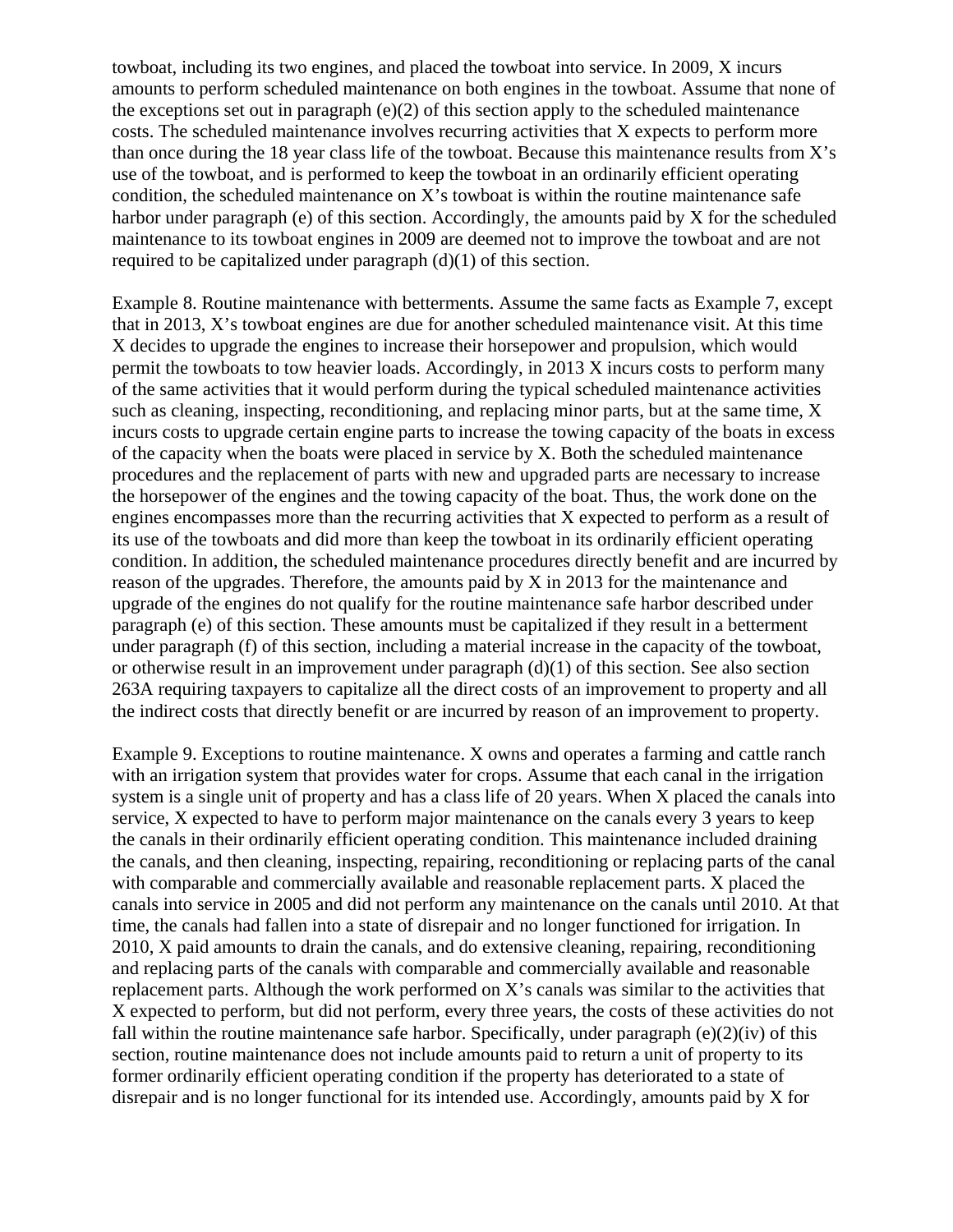work performed on the canals in 2010 must be capitalized if they result in improvements under paragraph (d)(1) of this section (for example, restorations under paragraph (g) of this section).

(f) Capitalization of betterments—(1) In general. A taxpayer must capitalize amounts paid that result in the betterment of a unit of property. An amount paid results in the betterment of a unit of property only if it—

(i) Ameliorates a material condition or defect that either existed prior to the taxpayer's acquisition of the unit of property or arose during the production of the unit of property, whether or not the taxpayer was aware of the condition or defect at the time of acquisition or production;

(ii) Results in a material addition (including a physical enlargement, expansion, or extension) to the unit of property; or

(iii) Results in a material increase in capacity (including additional cubic or square space), productivity, efficiency, strength, or quality of the unit of property or the output of the unit of property.

(2) Application of general rule—(i) Facts and circumstances. To determine whether an amount paid results in a betterment described in paragraph  $(f)(1)$  of this section, it is appropriate to consider all the facts and circumstances including, but not limited to, the purpose of the expenditure, the physical nature of the work performed, the effect of the expenditure on the unit of property, and the taxpayer's treatment of the expenditure on its applicable financial statement (as defined in paragraph (b)(4) of this section).

(ii) Unavailability of replacement parts. If a taxpayer needs to replace part of a unit of property that cannot practicably be replaced with the same type of part (for example, because of technological advancements or product enhancements), the replacement of the part with an improved but comparable part does not, by itself, result in a betterment to the unit of property.

(iii) Appropriate comparison—(A) In general. In cases in which a particular event necessitates an expenditure, the determination of whether an expenditure results in a betterment of the unit of property is made by comparing the condition of the property immediately after the expenditure with the condition of the property immediately prior to the circumstances necessitating the expenditure.

(B) Normal wear and tear. If the expenditure is made to correct the effects of normal wear and tear to the unit of property (including the amelioration of a condition or defect that existed prior to the taxpayer's acquisition of the unit of property resulting from normal wear and tear), the condition of the property immediately prior to the circumstances necessitating the expenditure is the condition of the property after the last time the taxpayer corrected the effects of normal wear and tear (whether the amounts paid were for maintenance or improvements) or, if the taxpayer has not previously corrected the effects of normal wear and tear, the condition of the property when placed in service by the taxpayer.

(C) Particular event. If the expenditure is made as a result of a particular event, the condition of the property immediately prior to the circumstances necessitating the expenditure is the condition of the property immediately prior to the particular event.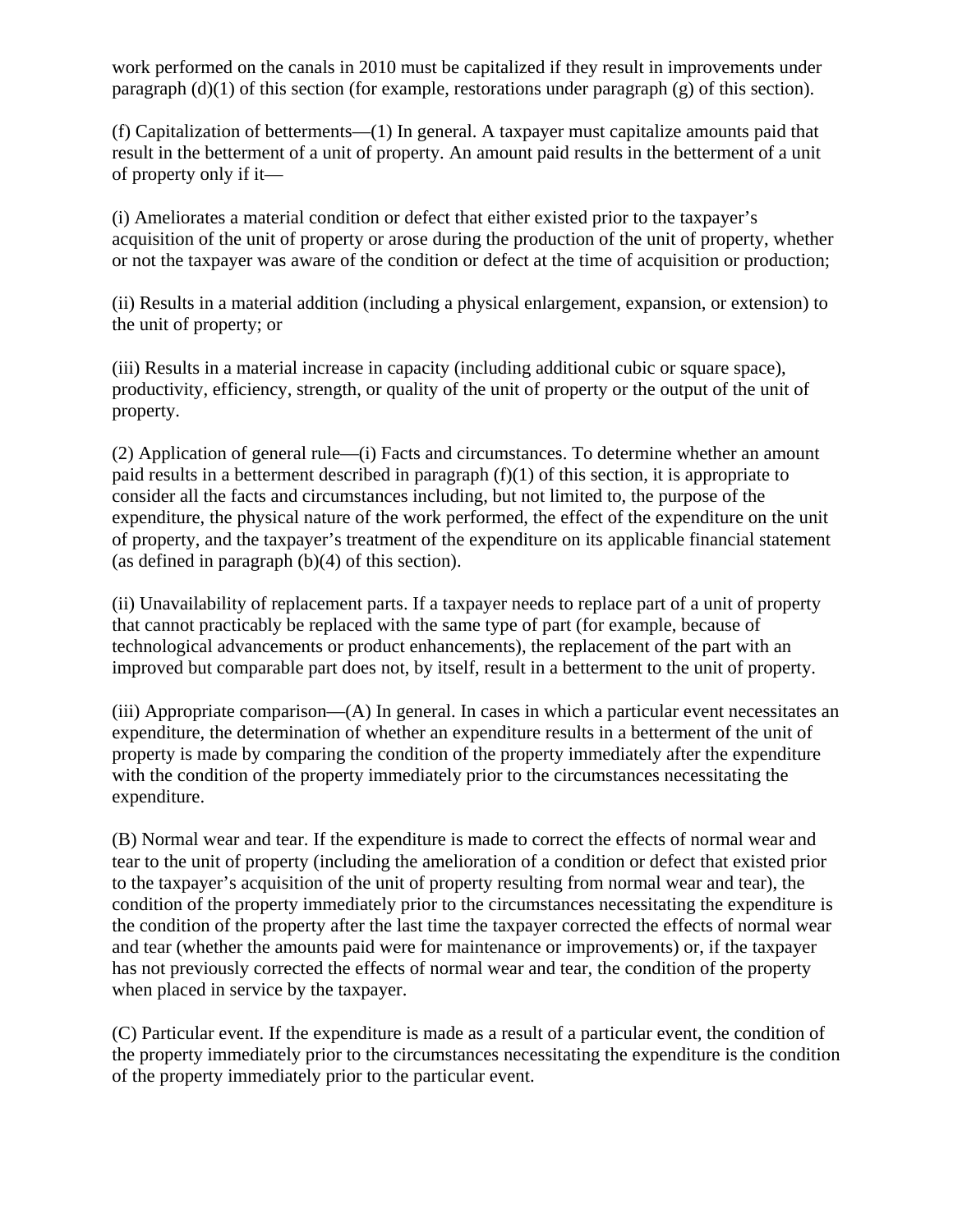(3) Examples. The following examples illustrate solely the rules of this paragraph (f). Even if capitalization is not required in an example under this paragraph (f), the amounts paid in the example may be subject to capitalization under a different provision of this section.

Example 1. Amelioration of pre-existing material condition or defect. In 2008, X purchases a store located on a parcel of land that contained underground gasoline storage tanks left by prior occupants. Assume that the parcel of land is the unit of property. The tanks had leaked, causing soil contamination. X is not aware of the contamination at the time of purchase. In 2009, X discovers the contamination and incurs costs to remediate the soil. The remediation costs incurred by X result in a betterment to the land under paragraph  $(f)(1)(i)$  of this section because the costs were incurred to ameliorate a material condition or defect that existed prior to the taxpayer's acquisition of the land.

Example 2. Not amelioration of pre-existing condition or defect. X owned a building that was constructed with insulation that contained asbestos. The health dangers of asbestos were not widely known when the building was constructed. In 2008, X determined that certain areas of asbestos-containing insulation had begun to deteriorate and could eventually pose a health risk to employees. Therefore, X decided to remove the asbestos-containing insulation from the building and replace it with new insulation that was safer to employees, but no more efficient or effective than the asbestos insulation. Assume the building and its structural components (including the asbestos insulation) is the unit of property. The amounts paid to remove and replace the asbestos insulation are not required to be capitalized as a betterment under paragraphs  $(f)(1)(i)$  and  $(f)(2)(i)$  of this section because the asbestos, although later determined to be unsafe under certain circumstances, was not an inherent and material defect to the property. In addition, the removal and replacement of the asbestos did not result in any material additions to the building or material increases in capacity, productivity, efficiency, strength or quality of the building or the output of the building under paragraphs  $(f)(1)(ii)$  and  $(f)(1)(iii)$  of this section.

Example 3. Not amelioration of pre-existing material condition or defect. (i) In January 2008, X purchases a used machine for use in its manufacturing operations. Assume that the machine is a unit of property and it has a class life of 10 years. The machine is fully operational at the time it is purchased by X and is immediately placed in service in X's business. At the time it is placed in service by X, X expects to perform manufacturer recommended scheduled maintenance on the machine every three years. The scheduled maintenance includes the cleaning and oiling of the machine, the inspection of parts for defects, and the replacement of minor items such as springs, bearings, and seals with comparable and commercially available and reasonable replacement parts. The scheduled maintenance does not result in any material additions or material increases in capacity, productivity, efficiency, strength or quality of the machine or the output of the machine. At the time the machine is purchased, it is approaching the end of a three-year scheduled maintenance period. As a result, in February 2008, X incurs costs to perform the manufacturer recommended scheduled maintenance to keep the machine in its ordinarily efficient operating condition.

(ii) The majority of the costs incurred by  $X$  do not qualify under the routine maintenance safe harbor in paragraph (e) of this section because the costs were primarily incurred as a result of the prior owner's use of the property and not the taxpayer's use. The condition of the machine at the time that it was placed in service by X was that of a machine nearing the end of a scheduled maintenance period.Accordingly, the amounts paid by X for the scheduled maintenance resulting from the prior owner's use of the property ameliorate conditions or defects that existed prior to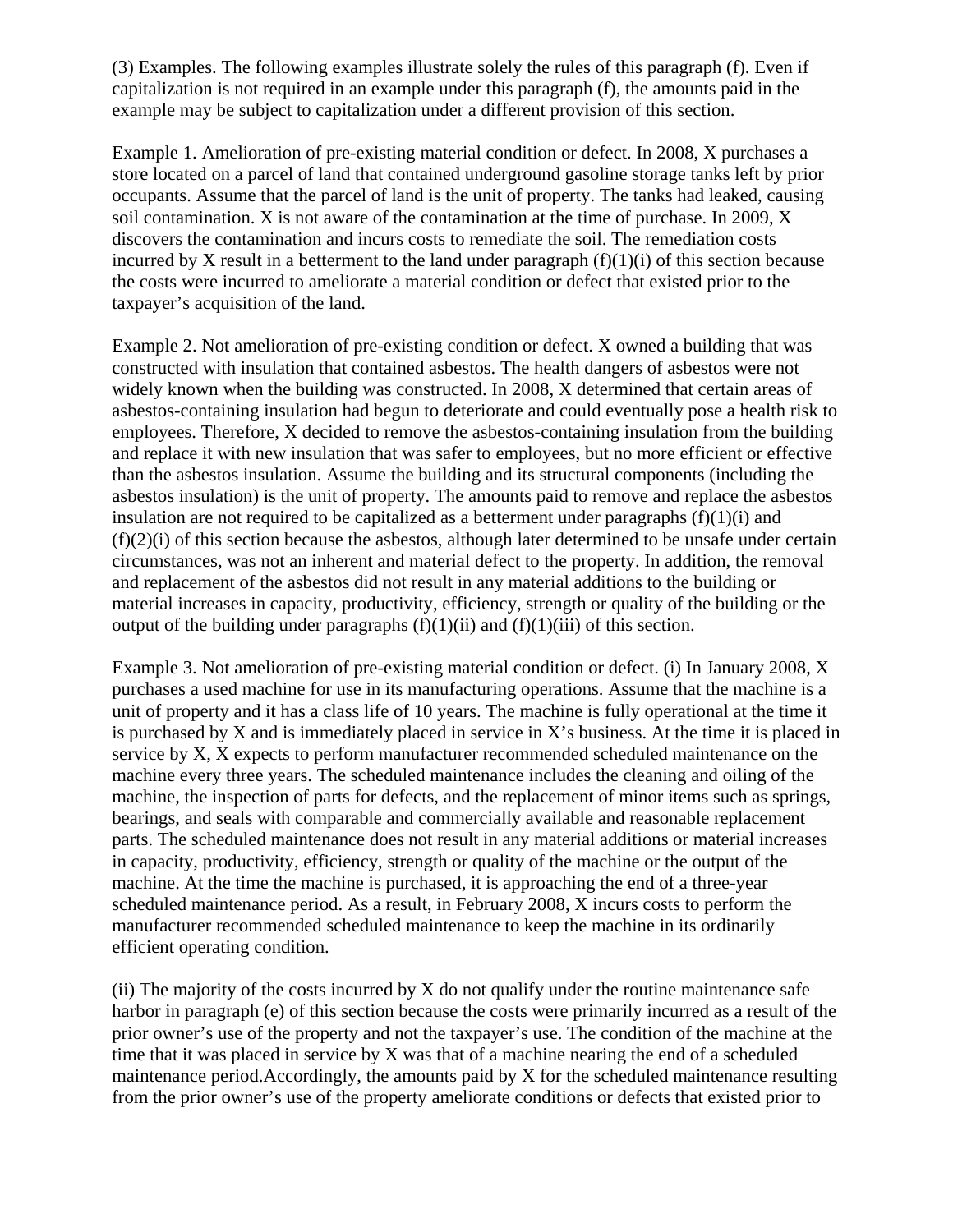X's ownership of the machine. Nevertheless, considering the facts and circumstances under paragraph (f)(2)(i) of this section, including the purpose and minor nature of the work performed, those amounts do not ameliorate a material condition or defect under paragraph  $(f)(1)(i)$  of this section and accordingly do not result in a betterment that must be capitalized under this paragraph (f).

Example 4. Not amelioration of pre-existing material condition or defect. In 2008, X purchases a used ice resurfacing machine for use in the operation of its ice skating rink. To comply with local regulations, X is required to routinely monitor the air quality in the ice skating rink. One week after X places the machine into service, during a routine air quality check, X discovers that the operation of the machine is adversely affecting the air quality in the skating rink. As a result, X incurs costs to inspect and retune the machine, which includes replacing minor components of the engine, which had worn out prior to X's acquisition of the machine. Assume the resurfacing machine, including the engine, is the unit of property. The routine maintenance safe harbor in paragraph (e) of this section does not apply to the amounts paid because the activities performed do more than return the machine to the condition that existed at the time it was placed in service by X. The amounts paid by X to inspect, retune, and replace minor components of the ice resurfacing machine ameliorated a condition or defect that existed prior to X's acquisition of the equipment. Nevertheless, considering the facts and circumstances under paragraph (f)(2)(i) of this section, including the purpose and minor nature of the work performed, these amounts do not ameliorate a material condition or defect under paragraph  $(f)(1)(i)$  of this section, result in a material addition to the machine under paragraph  $(f)(1)(ii)$  of this section, or result in a material increase in the capacity, productivity, efficiency, strength or quality of the machine or the output of the machine. Accordingly, the amounts paid by X to inspect, retune, and replace minor components of the machine do not result in a betterment that must be capitalized under this paragraph (f).

Example 5. Amelioration of material condition or defect; increase in quality. (i) In January 2009, X acquires a building for use in its business of providing assisted living services. Before and after the purchase, the building functions as an assisted living facility. However, at the time of the purchase,  $X$  is aware that the building is in a condition that is below the standards that  $X$ requires for facilities used in its business. Beginning in 2009 and over the next two years, while X continues to use the building as an assisted living facility, X incurs costs for repairs, maintenance, and the acquisition of new property to bring the facility into the high-quality condition for which X's facilities are known. The work includes repainting; replacing flooring materials, windows, and tiling and fixtures in bathrooms; replacing window treatments, furniture, and cabinets; and repairing or replacing roofing materials, heating and cooling systems. On its applicable financial statements, X capitalizes the costs of the repairs, maintenance, and acquisitions over the remaining economic useful life recorded for the building. Assume that the building, including its structural components, is a single unit of property and that each section 1245 property is a separate unit of property.

(ii) Considering the facts and circumstances under paragraph  $(f)(2)(i)$  of this section, including the purpose of the expenditures, the effect of the expenditures on the building, and the treatment of the expenditures in X's applicable financial statements, the amounts paid by X for repairs and maintenance to the building and its structural components ameliorated material conditions and defects that existed prior to X's acquisition of the building. In addition, these amounts materially increased the quality of the building as compared to the condition of the building when it was placed in service by X. Accordingly, the amounts paid by X for repairs and maintenance to the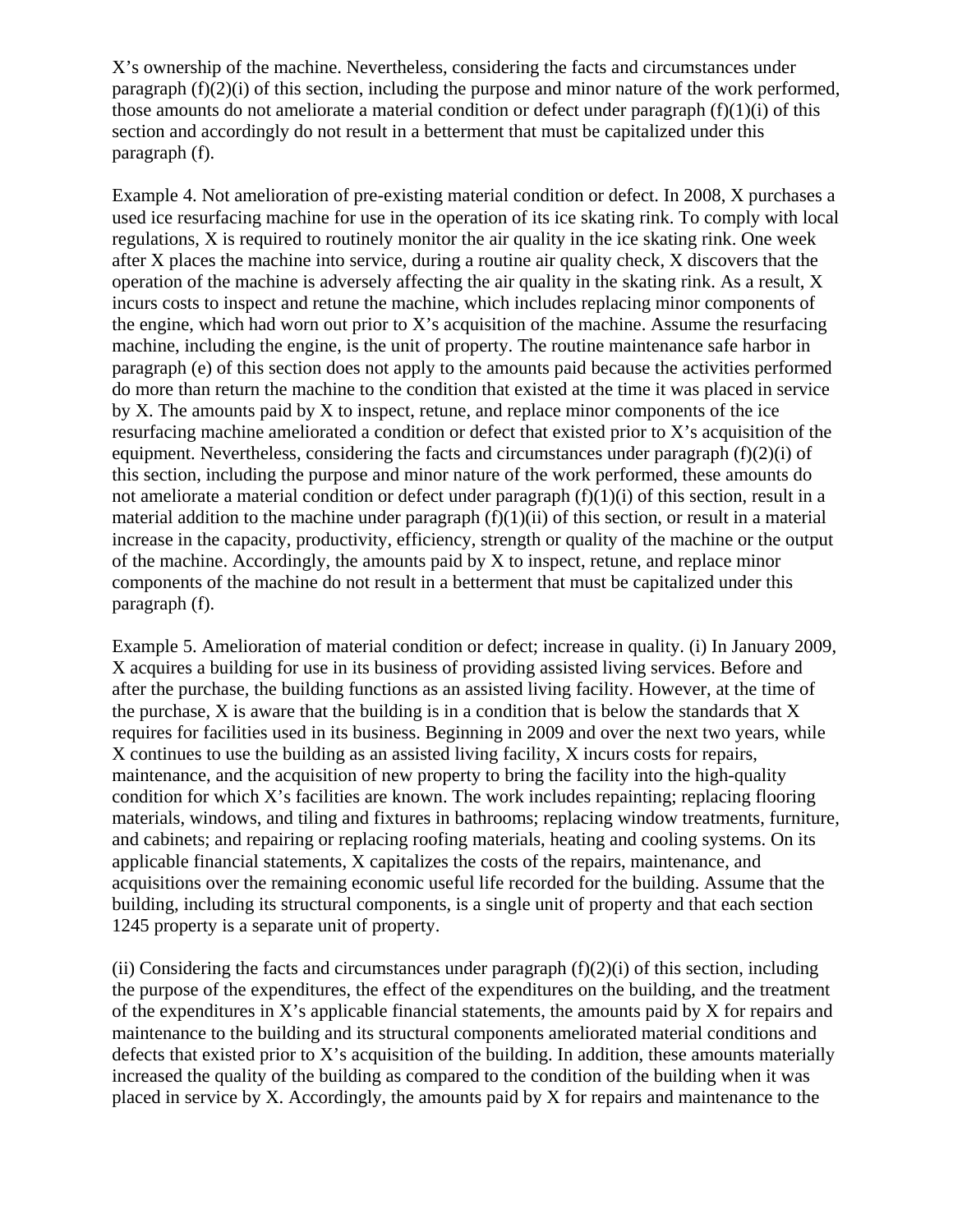building and its structural components (that is, repainting, replacing windows, replacing bathroom fixtures, repairing and replacing roofing materials and heating and cooling systems) result in betterments that must be capitalized under this paragraph (f). Moreover, X is required to capitalize the amounts paid to acquire and install each section 1245 property, including the flooring materials, tiling, each window treatment, each item of furniture, and each cabinet, in accordance with §1.263(a)-2(d).

Example 6. Not a betterment. (i) X owns a nationwide chain of retail stores that sell a wide variety of items. To remain competitive in the industry, X periodically changes the layout and appearance of its stores. These changes include the reconfiguration of the stores to provide better exposure of the merchandise and cosmetic alterations to keep the store modern and attractive to customers. The work is not undertaken for the purpose of repairing damaged property but rather to renew the appearance of the property. X incurs costs to update 50 stores during the taxable year. In its applicable financial statement, X capitalizes all the costs of the updates over a 5 year period until which X anticipates it would have to update again. Assume that each store building, including its structural components, is a unit of property and that each section 1245 property within the store is a separate unit of property. Also assume that the work performed did not ameliorate any material conditions or defects that existed when X acquired the store buildings or result in any material additions to the store buildings.

(ii) Considering the facts and circumstances under paragraph  $(f)(2)(i)$  of this section, including the purpose of the expenditure, the nature of the work performed, and the treatment of the work on X's applicable financial statements, the amounts paid by X for updates to its store buildings (including their structural components) do not result in material increases in capacity, productivity, efficiency, strength or quality of the store buildings. Accordingly, the amounts paid by X for the updates on the store buildings (including their structural components) do not result in betterments that must be capitalized under this paragraph (f). However, X is required to capitalize the amounts paid to acquire and install each section 1245 property in accordance with  $§1.263(a)-2(d).$ 

Example 7. Betterment; regulatory requirement. X owns a hotel in City that includes five foot high unreinforced terra cotta and concrete parapets with overhanging cornices around the entire roof perimeter. The parapets and cornices are in good condition. In 2008, City passes an ordinance setting higher safety standards for parapets and cornices because of the hazardous conditions caused by earthquakes. To comply with the ordinance, X replaces the old parapets and cornices with new ones made of glass fiber reinforced concrete, which makes them lighter and stronger than the original ones. They are attached to the hotel using welded connections instead of wire supports, making them more resistant to damage from lateral movement. Assume the hotel building and its structural components are the unit of property. The event necessitating the expenditure was the 2008 City ordinance. Prior to the ordinance, the old parapets and cornices were in good condition, but were determined by City to create a potential hazard. After the expenditure, the new parapets and cornices materially increased the structural soundness (that is, the strength) of the hotel building. Therefore, the amounts paid by X to replace the parapets and cornices must be capitalized because they resulted in a betterment to the hotel. City's requirement that X correct the potential hazard to continue operating the hotel is not relevant in determining whether the amount paid improved the hotel. See paragraph (d)(3) of this section.

Example 8. Not a betterment; regulatory requirement. X owns a meat processing plant. In 2008, X discovers that oil was seeping through the concrete walls of the plant, creating a fire hazard.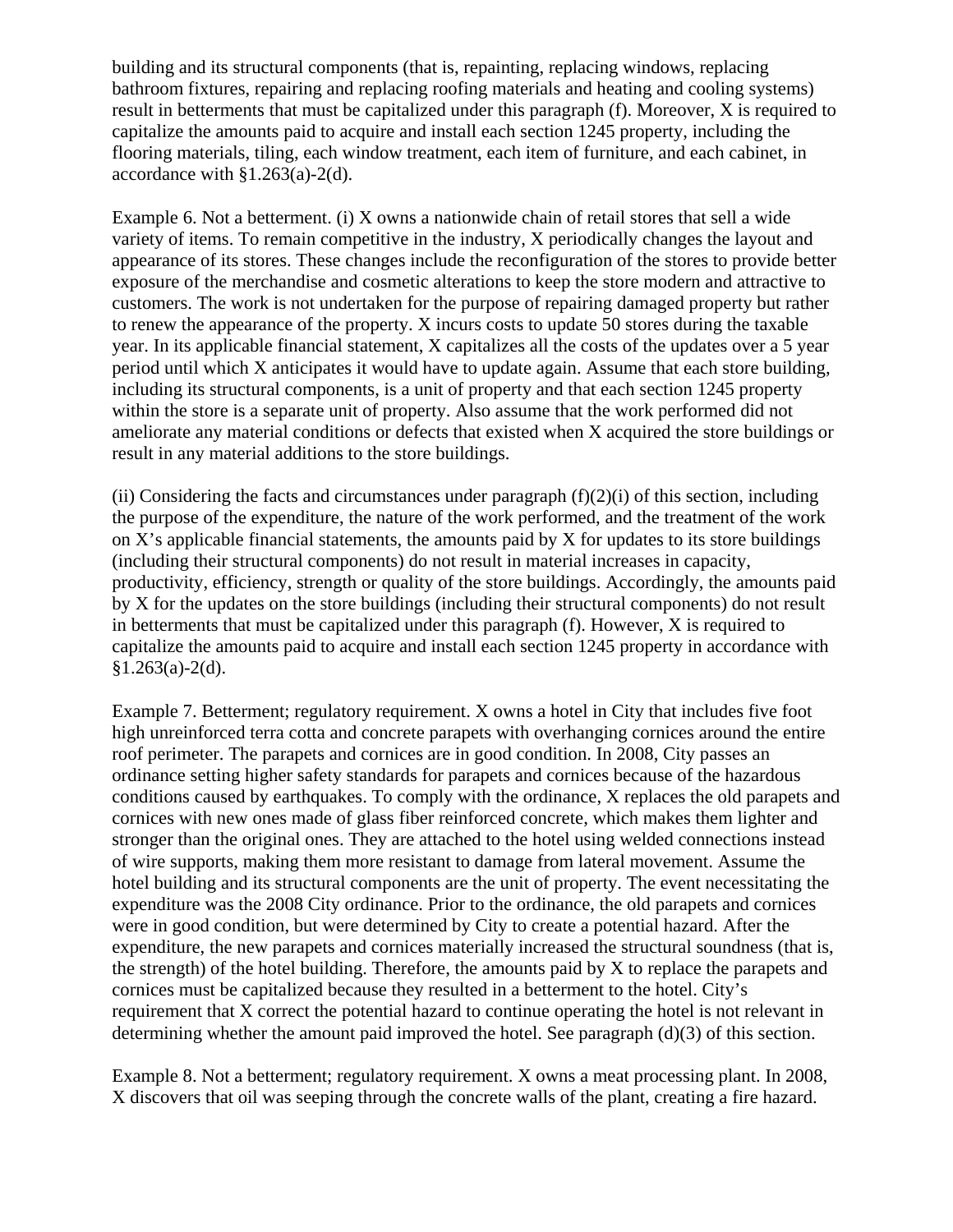Federal meat inspectors advise X that it must correct the seepage problem or shut down its plant. To correct the problem, X incurs costs to add a concrete lining to the walls from the floor to a height of about four feet and also to add concrete to the floor of the plant. Assume the plant building and its structural components are the unit of property. The event necessitating the expenditure was the seepage of the oil. Prior to the seepage, the plant did not leak and was functioning for its intended use. The expenditure did not result in a material addition or material increase in capacity, productivity, efficiency, strength or quality of the plant or its output compared to the condition of the plant prior to the seepage of the oil. Therefore, the amounts paid by X to correct the seepage do not result in a betterment to the plant. X is not required to capitalize as an improvement under this paragraph (f) amounts paid to correct the seepage problem. The Federal meat inspectors' requirement that X correct the seepage to continue operating the plant is not relevant in determining whether the amount paid improved the plant. See paragraph (d)(3) of this section.

Example 9. Not a betterment; replacement with same part. X owns a small retail shop. In 2008, a storm damages the roof of X's shop by displacing numerous wooden shingles. X decides to replace all the wooden shingles on the roof and hires a contractor to replace all the shingles on the roof with new wooden shingles. Assume the shop building and its structural components are the unit of property. The event necessitating the expenditure was the storm. Prior to the storm, the retail shop was functioning for its intended use. The expenditure did not result in a material addition, or material increase in the capacity, productivity, efficiency, strength or quality of the shop or the output of the shop compared to the condition of the shop prior to the storm. Therefore, the amounts paid by X to reshingle the roof with wooden shingles do not result in betterment to the shop building. X is not required to capitalize as an improvement under this paragraph (f) amounts paid to replace the shingles.

Example 10. Not a betterment; replacement with comparable part. Assume the same facts as in Example 9, except that wooden shingles are not available on the market. X decides to replace all the wooden shingles with comparable asphalt shingles. The amounts paid by X to reshingle the roof with asphalt shingles do not result in a betterment to the shop, even though the asphalt shingles may be stronger than the wooden shingles. Because the wooden shingles could not practicably be replaced with new wooden shingles, the replacement of the old shingles with comparable asphalt shingles does not, by itself, result in an improvement to the shop. X is not required to capitalize as an improvement under this paragraph (f) amounts paid to replace the shingles.

Example 11. Betterment; replacement with improved parts. Assume the same facts as in Example 9, except that, instead of replacing the wooden shingles with asphalt shingles, X decides to replace all the wooden shingles with shingles made of lightweight composite materials that are maintenance-free and do not absorb moisture. The new shingles have a 50-year warranty and a Class A fire rating. The expenditure for these shingles resulted in a material increase in the quality of the shop building as compared to the condition of the shop building prior to the storm. X must capitalize amounts paid to reshingle the roof as an improvement under this paragraph (f) because they result in a betterment to the shop.

Example 12. Material increase in capacity. X owns a factory building with a storage area on the second floor. In 2008, X replaces the columns and girders supporting the second floor to permit storage of supplies with a gross weight 50 percent greater than the previous load-carrying capacity of the storage area. Assume the factory building and its structural components are the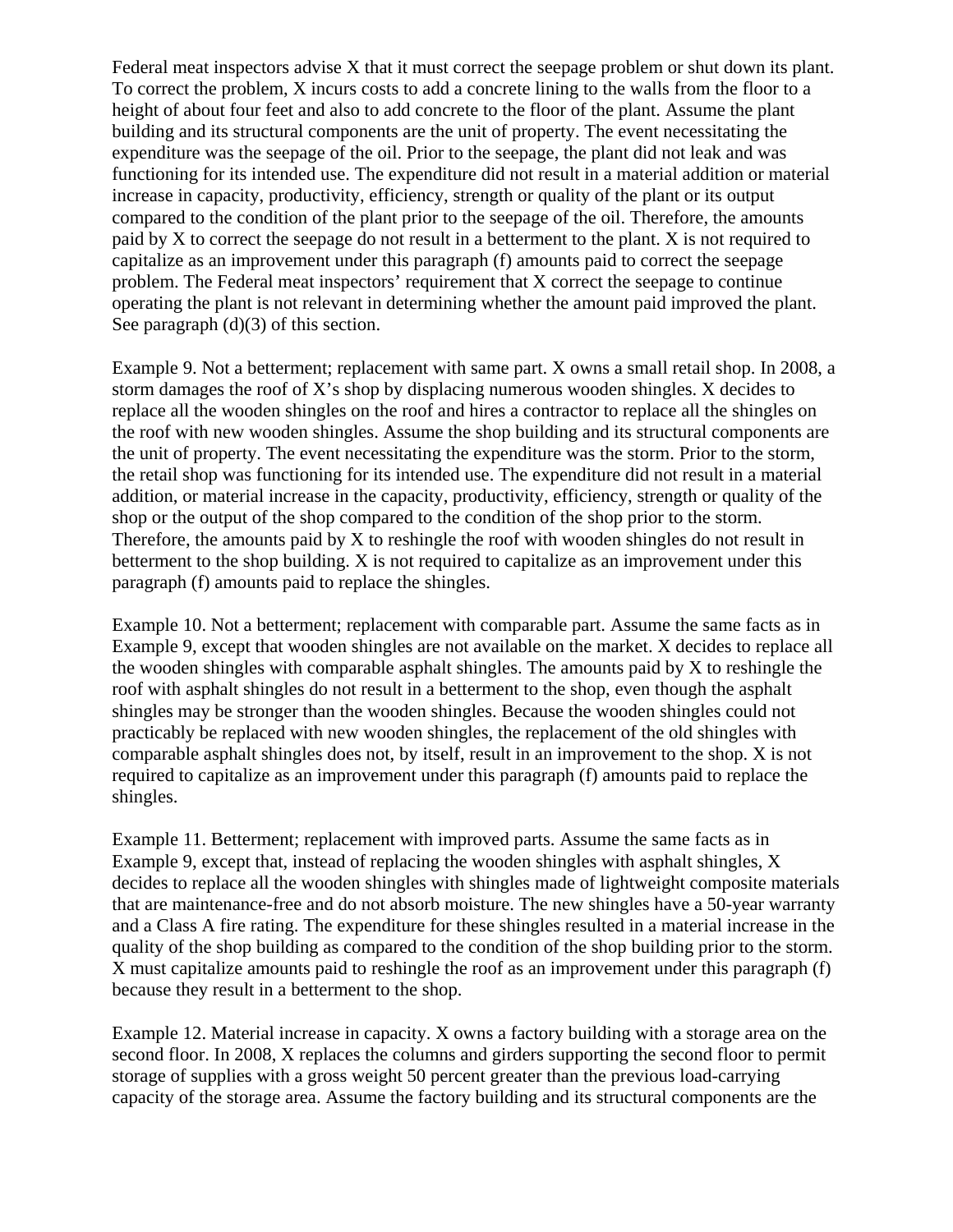unit of property. X must capitalize as an improvement amounts paid for the columns and girders because they result in a material increase in the load-carrying capacity of the building. The comparison rule in paragraph  $(f)(2)(iii)$  of this section does not apply to these amounts paid because the expenditure was not necessitated by a particular event.

Example 13. Material increase in capacity. In 2008, X purchases harbor facilities consisting of a slip for the loading and unloading of barges and a channel leading from the slip to the river. At the time of purchase, the channel is 150 feet wide, 1,000 feet long, and 10 feet deep. To allow for ingress and egress and for the unloading of its barges, X needs to deepen the channel to a depth of 20 feet. X hires a contractor to dredge the channel to the required depth. Assume the channel is the unit of property. X must capitalize as an improvement amounts paid for the dredging because it resulted in a material increase in the capacity of the channel. The comparison rule in paragraph (f)(2)(iii) of this section does not apply to these amounts paid because the expenditure was not necessitated by a particular event.

Example 14. Not a material increase in capacity. Assume the same facts as in Example 13, except that the channel was susceptible to siltation and, by 2009, the channel depth had been reduced to 18 feet. X hired a contractor to redredge the channel to a depth of 20 feet. The event necessitating the expenditure was the siltation of the channel. Both prior to the siltation and after the redredging, the depth of the channel was 20 feet. Therefore, the amounts paid by X for redredging the channel did not result in a material addition to the unit of property or a material increase in the capacity, productivity, efficiency, strength or quality of the unit of property or the output of the unit of property. X is not required to capitalize as a betterment under paragraph (f) of this section amounts paid to redredge the channel.

Example 15. Not a material increase in capacity. X owns a building used in its trade or business. The first floor has a drop-ceiling. X decides to remove the drop-ceiling and repaint the original ceiling. Assume the building and its structural components are the unit of property. The removal of the drop-ceiling does not create additional capacity in the building that was not there prior to the removal. Therefore, the amounts paid by X to remove the drop-ceiling and repaint the original ceiling did not result in a material addition or a material increase to the capacity, productivity, efficiency, strength or quality of the unit of property or output of the unit of property. X is not required to capitalize as a betterment under this paragraph (f) amounts paid related to removing the drop-ceiling. The comparison rule in paragraph  $(f)(2)(iii)$  of this section does not apply to these amounts paid because the expenditure was not necessitated by a particular event.

(g) Capitalization of restorations—(1) In general. A taxpayer must capitalize amounts paid to restore a unit of property, including amounts paid in making good the exhaustion for which an allowance is or has been made. An amount is paid to restore a unit of property if it—

(i) Is for the replacement of a component of a unit of property and the taxpayer has properly deducted a loss for that component (other than a casualty loss under §1.165-7);

(ii) Is for the replacement of a component of a unit of property and the taxpayer has properly taken into account the adjusted basis of the component in realizing gain or loss resulting from the sale or exchange of the component;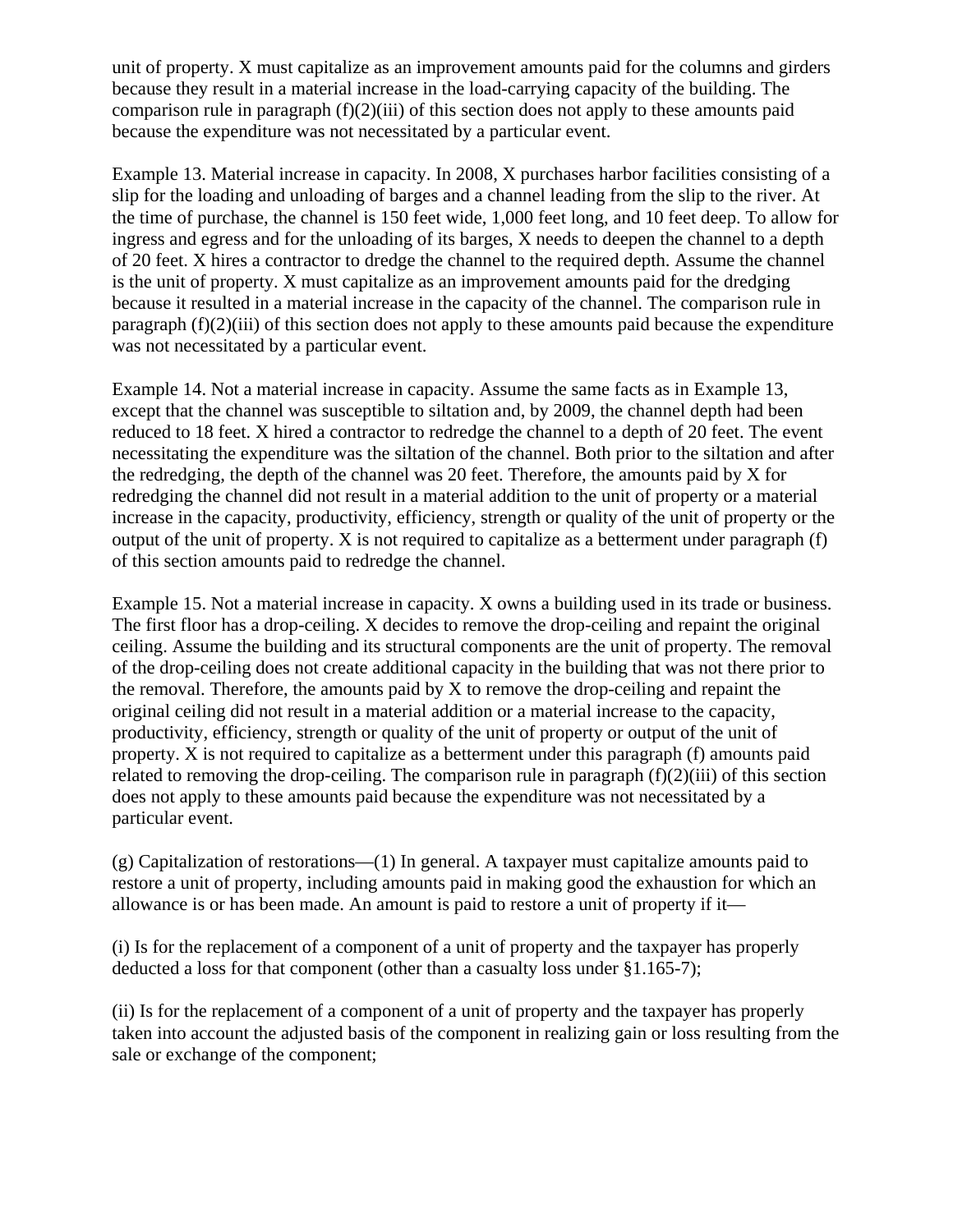(iii) Is for the repair of damage to a unit of property for which the taxpayer has properly taken a basis adjustment as a result of a casualty loss under section 165, or relating to a casualty event described in section 165;

(iv) Returns the unit of property to its ordinarily efficient operating condition if the property has deteriorated to a state of disrepair and is no longer functional for its intended use;

(v) Results in the rebuilding of the unit of property to a like-new condition after the end of its economic useful life (see paragraph (g)(2) of this section); or

(vi) Is for the replacement of a major component or a substantial structural part of the unit of property (see paragraph  $(g)(3)$  of this section).

(2) Rebuild to like-new condition—(i) In general. For purposes of paragraph  $(g)(1)(v)$  of this section, the following definitions apply:

(A) Like-new condition. A unit of property is rebuilt to a like-new condition if it is brought to the status of new, rebuilt, remanufactured, or similar status under the terms of any Federal regulatory guideline or the manufacturer's original specifications.

(B) Economic useful life. The economic useful life of a unit of property is not necessarily the useful life inherent in the property but is the period over which the property may reasonably be expected to be useful to the taxpayer or, if the taxpayer is engaged in a trade or business or an activity for the production of income, the period over which the property may reasonably be expected to be useful to the taxpayer in its trade or business or for the production of income, as applicable. See §1.167(a)-1(b) for the factors to be considered in determining this period.

(ii) Exception. An amount paid is not required to be capitalized under paragraph  $(g)(1)(v)$  of this section if it is paid during the recovery period prescribed in section 168(c) (taking into account the applicable convention) for the property, regardless of whether the property is depreciated under section 168(a).

(3) Replacement of a major component or a substantial structural part—(i) In general. For purposes of paragraph  $(g)(1)(vi)$  of this section, the replacement of a major component or a substantial structural part means the replacement of—

(A) A part or a combination of parts of the unit of property, the cost of which comprises 50 percent or more of the replacement cost of the unit of property; or

(B) A part or a combination of parts of the unit of property that comprise 50 percent or more of the physical structure of the unit of property.

(ii) Exception. An amount paid is not required to be capitalized under paragraph  $(g)(1)(vi)$  of this section if it is paid during the recovery period prescribed in section 168(c) (taking into account the applicable convention) for the property, regardless of whether the property is depreciated under section 168(a).

(4) Examples. The following examples illustrate solely the rules of this paragraph (g). Even if capitalization is not required in an example under the cited subparagraph under this paragraph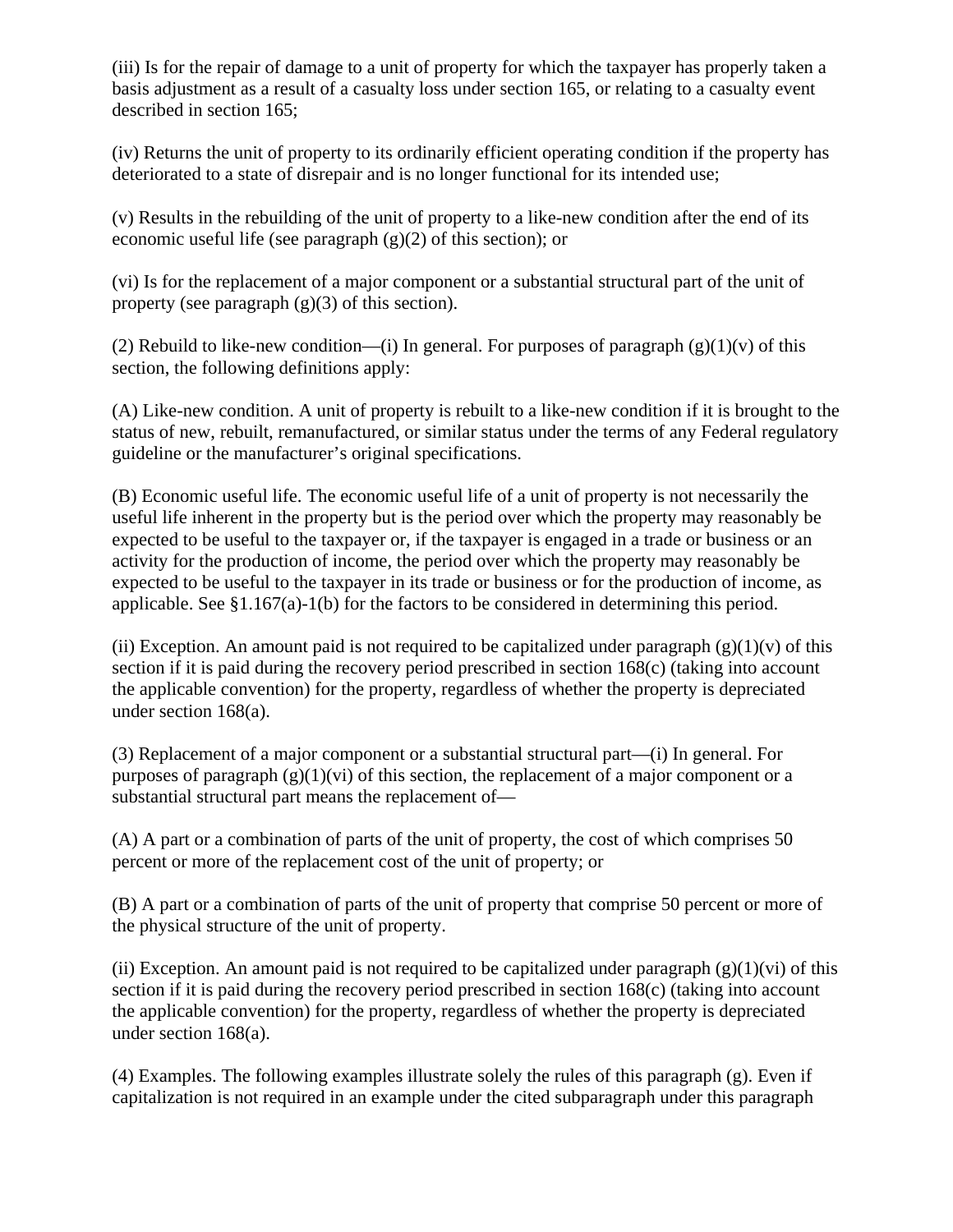(g), the amounts paid in the example may be subject to capitalization under a different provision of this section, or under a different subparagraph in this paragraph (g).

Example 1. Replacement of loss component. X owns a manufacturing building containing various types of manufacturing equipment. X does a cost segregation study of the manufacturing building and properly determines that a walk-in freezer in the manufacturing equipment is section 1245 property as defined in section  $1245(a)(3)$ . The freezer is not part of the HVAC system that relates to the general operation or maintenance of the building. The components of the walk-in freezer cease to function and X decides to replace them. X abandons the freezer components and properly recognizes a loss from the abandonment of the components. X replaces the abandoned freezer components with new components and incurs costs to acquire and install the new components. Under paragraph  $(g)(1)(i)$  of this section, X must capitalize the amounts paid to acquire and install the new freezer components because X replaced components for which it had properly deducted a loss.

Example 2. Replacement of sold component. Assume the same facts as in Example 1 except that X did not abandon the components, but instead sold them to another party and properly recognized a loss on the sale. Under paragraph  $(g)(1)(ii)$  of this section, X must capitalize the amounts paid to acquire and install the new freezer components because X replaced components for which it had properly taken into account the adjusted basis of the components in realizing a loss from the sale of the components.

Example 3. Restoration after casualty loss. X owns an office building that it uses in its trade or business. A storm damages the office building at a time when the building has an adjusted basis of \$500,000. X deducts under section 165 a casualty loss in the amount of \$50,000 and properly reduces its basis in the office building to \$450,000. X hires a contractor to repair the damage to the building and pays the contractor \$50,000 for the work. Under paragraph  $(g)(1)(iii)$  of this section, X must capitalize the \$50,000 amount paid to the contractor because X properly adjusted its basis as a result of a casualty loss under section 165.

Example 4. Restoration after casualty event. Assume the same facts as in Example 3, except that X receives insurance proceeds of \$50,000 after the casualty to compensate for its loss. X cannot deduct a casualty loss under section 165 because its loss was compensated by insurance. However, X properly reduces its basis in the property by the amount of the insurance proceeds. Under paragraph  $(g)(1)(iii)$  of this section, X must capitalize the \$50,000 amount paid to the contractor because X has properly taken a basis adjustment relating to a casualty event described in section 165.

Example 5. Restoration of property in a state of disrepair. X owns and operates a farm with several barns and outbuildings. One of the outbuildings is not used or maintained by X on a regular basis and falls into a state of disrepair. The outbuilding previously was used for storage but can no longer be used for that purpose because the building is not structurally sound. X decides to restore the outbuilding and incurs costs to shore up the walls and replace the siding. Under paragraph  $(g)(1)(iv)$  of this section, X must capitalize the amounts paid to restore the outbuilding because they return the outbuilding to its ordinarily efficient operating condition after it had deteriorated to a state of disrepair and was no longer functional for its intended use.

Example 6. Rebuild of property to like-new condition before end of economic useful life. X is a Class I railroad that owns a fleet of freight cars. Freight cars have a recovery period of 7 years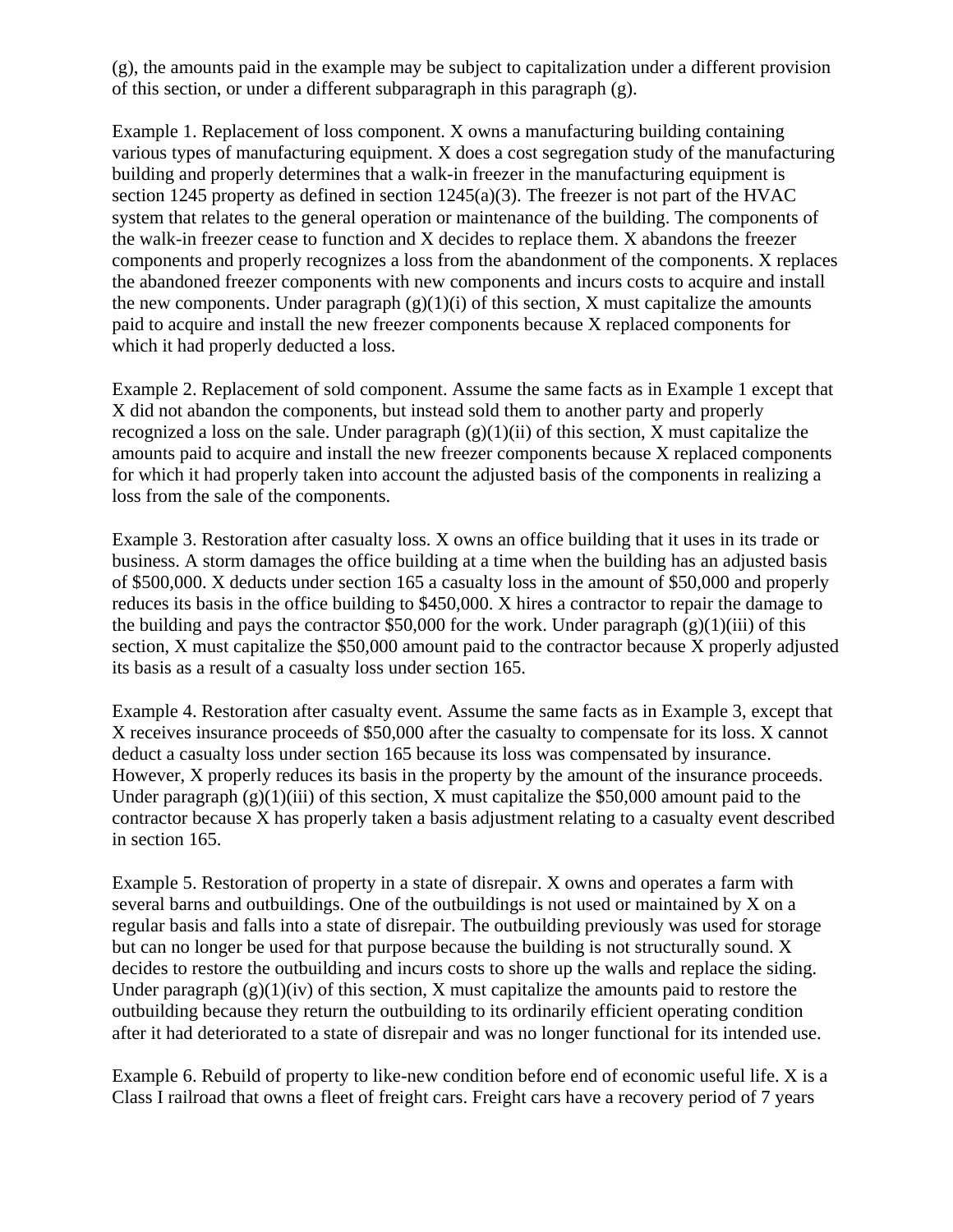under section 168(c) and an economic useful life of 30 years. Every 8 to 10 years, X rebuilds its freight cars. Ten years after the freight car is placed in service by X, X performs a rebuild, which includes a complete disassembly, inspection, and reconditioning and/or replacement of components of the suspension and draft systems, trailer hitches, and other special equipment. X modifies the car to upgrade various components to the latest engineering standards. The freight car essentially is stripped to the frame, with all of its substantial components either reconditioned or replaced. The frame itself is the longest-lasting part of the car and is reconditioned. The walls of the freight car are replaced or are sandblasted and repainted. New wheels are installed on the car. All the remaining components of the car are restored before they are reassembled. At the end of the rebuild, the freight car has been restored to a rebuilt condition under the manufacturer's specifications. Assume the freight car is the unit of property. X is not required to capitalize under paragraph  $(g)(1)(v)$  of this section the amounts paid to rebuild the freight car because, although the amounts paid restore the freight car to a like-new condition, the amounts were not paid after the end of the economic useful life of the freight car.

Example 7. Rebuild of property to like-new condition after end of economic useful life. Assume the same facts as in Example 6, except that X rebuilds the freight car 40 years after it is placed in service by X. Under paragraph  $(g)(1)(v)$  of this section, X must capitalize the amounts paid to rebuild the freight car because the amounts paid restore the freight car to a like-new condition after the end of the economic useful life of the freight car.

Example 8. Replacement of major component. X is a common carrier that owns a fleet of petroleum hauling trucks. X replaces the existing engine, cab, and petroleum tank with a new engine, cab, and tank. The new engine and cab cost \$25,000; the new tank costs \$10,000. The cost of a new tractor is \$50,000 and the cost of a new trailer is \$30,000. Assume the tractor of the truck (which includes the cab and the engine) is a separate unit of property from the rest of the truck, and that the trailer (which contains the petroleum tank) is a separate unit of property from the rest of the truck. Also assume that X replaced the components after the end of the recovery periods under section 168(c) for the tractor and the trailer. The amounts paid for the new engine and cab comprise 50% of the cost of a new tractor and must be capitalized under paragraph  $(g)(1)(vi)$  of this section. The amounts paid for the new petroleum tank do not comprise 50% or more of the cost of a new trailer; however, the tank comprises more than 50% of the physical structure of the trailer. Therefore, the amounts paid for the new tank also must be capitalized under paragraph  $(g)(1)(vi)$  of this section.

Example 9. Repair performed during a restoration. Assume the same facts as in Example 8, except that, at the same time the engine and cab of the tractor are replaced, X paints the cab of the tractor with its company logo and fixes a broken taillight on the tractor. The repair of the broken taillight and the painting of the cab generally are deductible expenses under §1.162-4. However, under paragraph (d)(4)(i) of this section, a taxpayer must capitalize all the direct costs of an improvement and all the indirect costs that directly benefit or are incurred by reason of an improvement in accordance with the rules under section 263A. Repairs and maintenance that do not directly benefit or are not incurred by reason of an improvement are not required to be capitalized under section 263(a), regardless of whether they are made at the same time as an improvement. Therefore, all amounts paid that directly benefit or are incurred by reason of the tractor restoration must be capitalized, including amounts paid for activities that usually would be deductible maintenance expenses, such as the painting of the cab. Amounts paid to repair the broken taillight, however, are not incurred by reason of the restoration of the tractor, nor do the amounts paid directly benefit the tractor restoration, despite that the repair was performed at the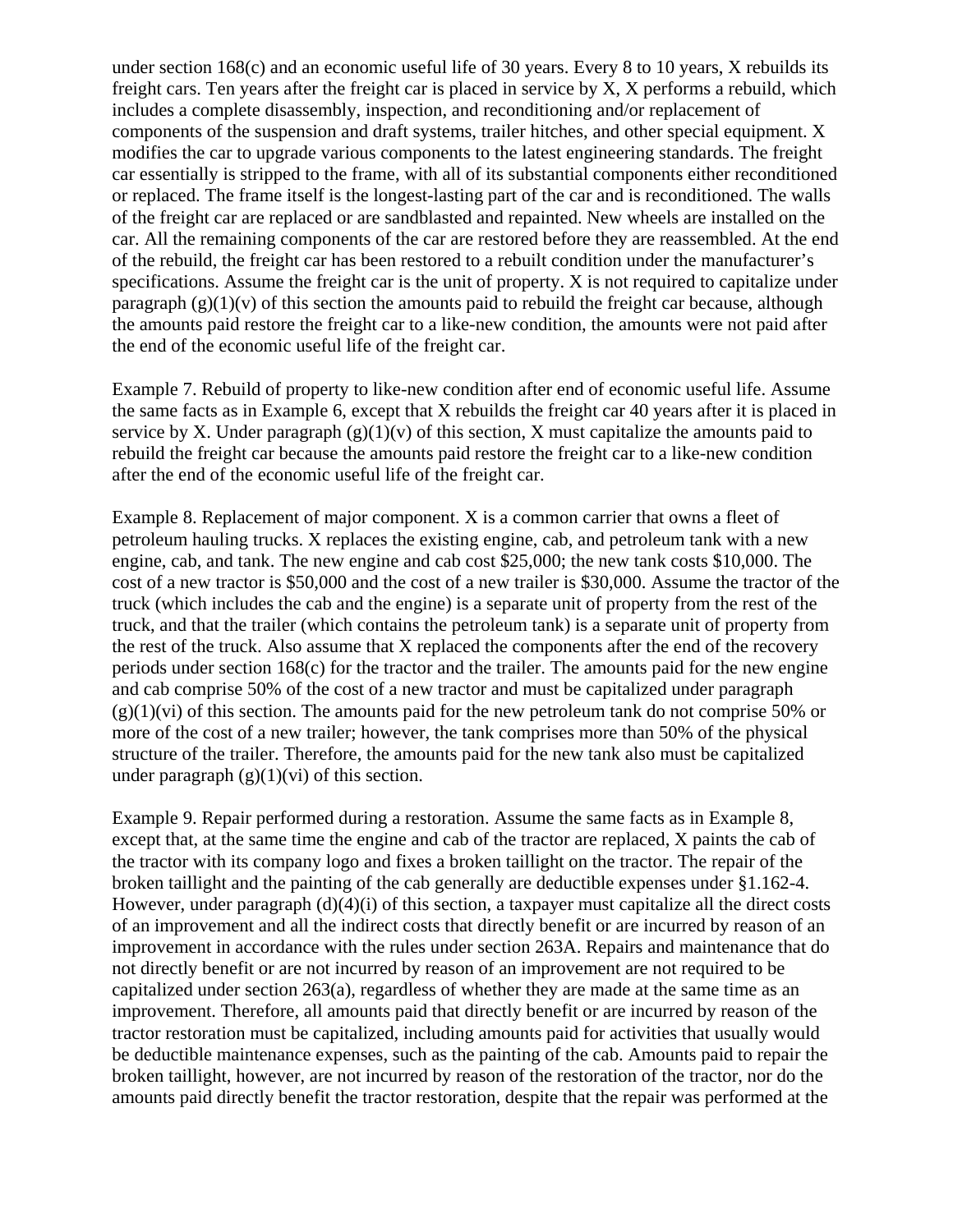same time as the restoration. Thus, X must capitalize to the restoration of the tractor the amounts paid to paint the cab, but X is not required to capitalize to the restoration of the tractor the amounts paid to repair the broken taillight.

Example 10. Not a replacement of substantial structural part. X owns a large retail store. X discovers a leak in the roof of the store and hires a contractor to inspect and fix the roof. The contractor discovers that a major portion of the sheathing and rafters has rotted, and recommends the replacement of the entire roof. X pays the contractor to replace the roof. Assume the store and its structural components are the unit of property and that the roof does not comprise 50% or more of the physical structure of the store. Also assume the cost of the roof does not comprise 50% or more of the cost to acquire a new store. Consequently, the new roof is not a major component or substantial structural part of the store. Therefore, X is not required to capitalize under paragraph  $(g)(1)(vi)$  of this section the amounts paid to replace the roof.

Example 11. Related amounts to replace major component. (i) X owns a retail gasoline station, consisting of a paved area used for automobile access to the pumps and parking areas, a building used to market gasoline, and a canopy covering the gasoline pumps. The premises also consist of underground storage tanks (USTs) that are connected by piping to the pumps and are part of the machinery used in the immediate retail sale of gas. To comply with regulations issued by the Environmental Protection Agency, X is required to remove and replace leaking USTs. In 2008, X hires a contractor to perform the removal and replacement, which consists of removing the old tanks and installing new tanks with leak detection systems. The removal of the old tanks includes removing the paving material covering the tanks, excavating a hole large enough to gain access to the old tanks, disconnecting any strapping and pipe connections to the old tanks, and lifting the old tanks out of the hole. Installation of the new tanks includes placement of a liner in the excavated hole, placement of the new tanks, installation of a leak detection system, installation of an overfill system, connection of the tanks to the pipes leading to the pumps, backfilling of the hole, and replacement of the paving. Assume the new tanks comprise 50% or more of the physical structure of the gasoline distribution system. X also is required to pay a permit fee to the county to undertake the installation of the new tanks.

(ii) X pays the permit fee to the county on October 15, 2008. The contractor performs all of the required work and, on November 1, 2008, bills X for the costs of removing the old USTs. On November 15, 2008, the contractor bills X for the remainder of the work. Assume the gasoline distribution system is the unit of property. The USTs are major components of the gasoline distribution system. Therefore, under paragraphs (d)(5) and (g)(1)(vi) of this section, X must capitalize as an improvement to the distribution system the aggregate of related amounts paid to replace the USTs, which related amounts include the amount paid to the county, the amount paid to remove the old USTs, and the amount paid to install the new USTs (regardless that the amounts were separately invoiced and paid to two different parties).

Example 12. Minor part replacement; coordination with section 263A. X is in the business of smelting aluminum. X's aluminum smelting facility includes a plant where molten aluminum is poured into molds and allowed to solidify. Because of the potential of fire from a molten metal explosion, the plant's roof must be made of fire-resistant material. The roof must also be without leaks because rain water hitting the molten aluminum could cause an explosion. During 2008, X removed and replaced a major portion of the plant's roof decking and roofing material. Assume the plant building and its structural components are the unit of property and that the portion of the roof that is replaced is not a major component or substantial structural part of the building. X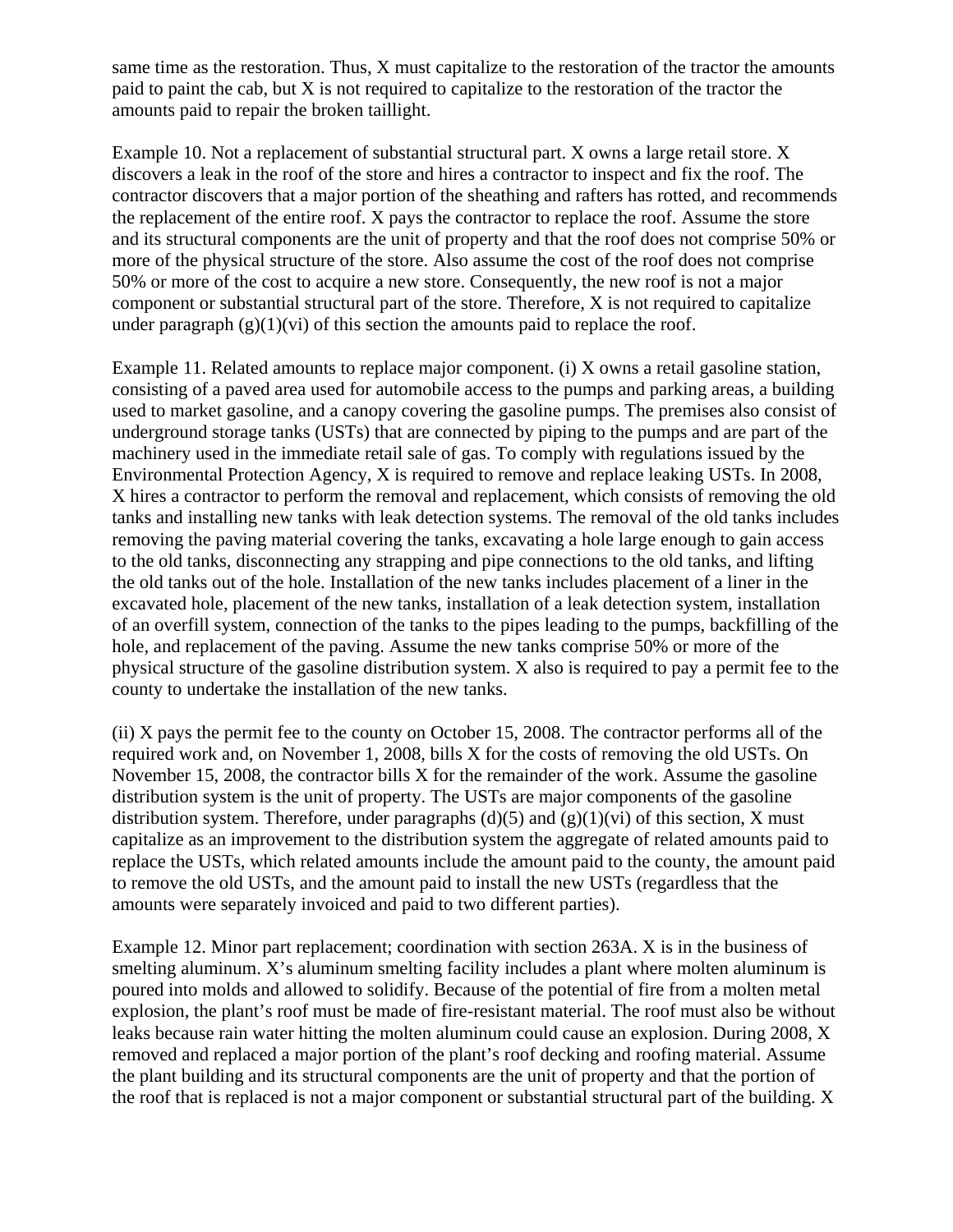is not required to capitalize under paragraph  $(g)(1)(vi)$  of this section the amounts paid to remove and replace the roof decking and materials. However, under section 263A, all direct and indirect costs, including otherwise deductible costs, that directly benefit or are incurred by reason of X's manufacturing activities must be capitalized to the property produced by X. Therefore, because the amounts paid for the roof decking and materials are incurred by reason of X's manufacturing operations, the amounts paid must be capitalized under section 263A to the property produced by X.

(h) Capitalization of amounts to adapt property to a new or different use—(1) In general. Taxpayers must capitalize amounts paid to adapt a unit of property to a new or different use. In general, an amount is paid to adapt a unit of property to a new or different use if the adaptation is not consistent with the taxpayer's intended ordinary use of the unit of property at the time originally placed in service by the taxpayer.

(2) Examples. The following examples illustrate solely the rules of this paragraph (h). Even if capitalization is not required in an example under this paragraph (h), the amounts paid in the example may be subject to capitalization under a different provision of this section.

Example 1. New or different use. X is a manufacturer and owns a manufacturing facility that it has used for manufacturing since 1970, when it was placed in service by X. Assume the manufacturing facility is a unit of property. In 2008, X incurred costs to convert its manufacturing facility into a showroom for its business. To convert the facility, X replaces various structural components to provide a better layout for the showroom and its offices. X also rewires and repaints the building as part of the conversion. None of the materials used, such as the wiring, are better than existing materials in the building. Under this paragraph (h), the amounts paid by X to convert the manufacturing facility into a showroom are paid to adapt the building to a new or different use because the conversion is not consistent with X's intended ordinary use of the property at the time it was placed in service. Therefore, X is required to capitalize these amounts under paragraph (h)(1) of this section.

Example 2. Not a new or different use. X owns a building, which is a unit of property, consisting of twenty retail spaces. The space was designed to be reconfigured; that is, adjoining spaces could be combined into one space. In 2008, one of the tenants expanded its occupancy to include two adjoining retail spaces. To facilitate the new lease, X incurred costs to remove the walls between the three retail spaces. Under this paragraph (h), the amounts paid by X to convert three retail spaces into one larger space for an existing tenant do not adapt X's building to a new or different use because the combination of retail spaces is consistent with X's intended, ordinary use of the building. Therefore, the costs are not required by this paragraph (h) to be capitalized.

Example 3. Not a new or different use. X owns a building, which is a unit of property, consisting of twenty retail spaces. X decides to sell the building. In anticipation of selling the building, X repaints the interior walls and refinishes the hardwood floors. Preparing the building for sale does not constitute a new or different use for the building. Therefore, amounts paid in preparing the building for sale are not required by this paragraph (h) to be capitalized.

Example 4. New or different use. Since 1930, X has owned a parcel of land on which it previously operated a manufacturing facility. Assume that the land is the unit of property. During the course of X's operation of the manufacturing facility, the land became contaminated with wastes from its manufacturing processes. In 1995, X discontinued manufacturing operations at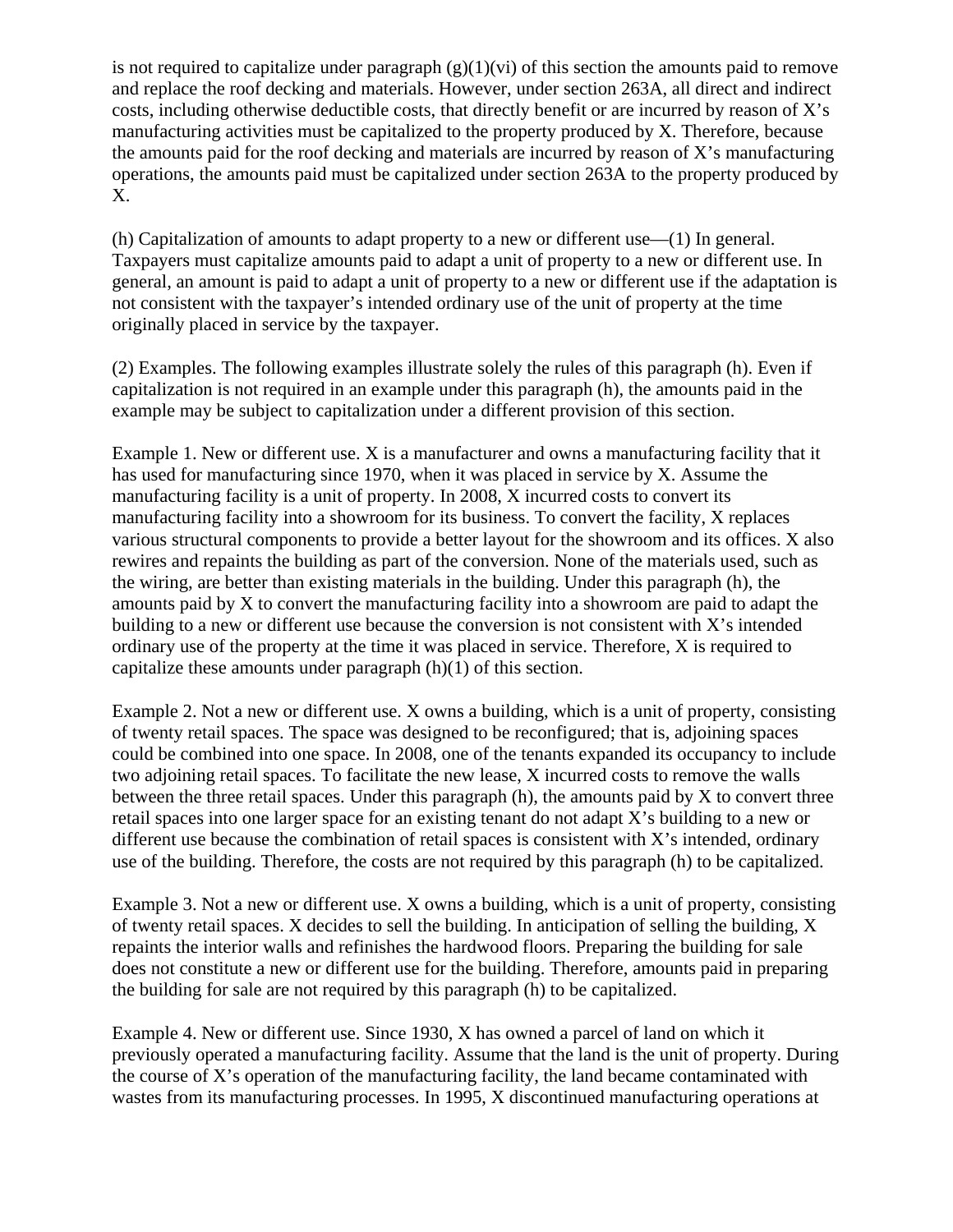the site. In 2008, X decides to sell the property to a developer that intends to use the property for residential housing. In anticipation of selling the land, X pays amounts to clean up the land to a standard that is required for the land to be used for residential purposes. In addition, X pays amounts to regrade the land so that it can be used for residential purposes. Amounts paid by X to clean up wastes that were discharged in the course of X's manufacturing operations do not adapt the land to a new or different use, regardless of the extent to which the land was cleaned. However, amounts to regrade the land so that it can be used for residential purposes adapts the land to a new or different use that is inconsistent with X's intended ordinary use of the property at the time it was placed in service. Accordingly, the amounts paid by X to regrade the land must be capitalized under paragraph (h)(1) of this section.

(i) Optional regulatory accounting method—(1) In general. This paragraph (i) provides an optional simplified method (the regulatory accounting method) for regulated taxpayers to determine whether amounts paid to repair, maintain, or improve tangible property are to be treated as deductible expenses or capital expenditures. A taxpayer that elects to use the regulatory accounting method described in paragraph (i)(3) of this section must use that method for property subject to regulatory accounting instead of determining whether amounts paid to repair, maintain, or improve property are capital expenditures or deductible expenses under the general principles of sections 162(a), 212, and 263(a). Thus, the capitalization rules in §1.263(a)- 3(d) (and the routine maintenance safe harbor described in paragraph (e) of this section) do not apply to amounts paid to repair, maintain, or improve property subject to regulatory accounting by taxpayers that elect to use the regulatory accounting method under this paragraph (i). However, section 263A continues to apply to costs required to be capitalized to property produced by the taxpayer or to property acquired for resale.

(2) Eligibility for regulatory accounting method. A taxpayer that is engaged in a trade or business in a regulated industry may use the regulatory accounting method under this paragraph (i). For purposes of this paragraph (i), a taxpayer in a regulated industry is a taxpayer that is subject to the regulatory accounting rules of the Federal Energy Regulatory Commission (FERC), the Federal Communications Commission (FCC), or the Surface Transportation Board (STB).

(3) Description of regulatory accounting method. Under the regulatory accounting method, a taxpayer must follow its method of accounting for regulatory accounting purposes in determining whether an amount paid improves property under this section. Therefore, a taxpayer must capitalize for Federal income tax purposes an amount paid that is capitalized as an improvement for regulatory accounting purposes. A taxpayer must not capitalize for Federal income tax purposes under this section an amount paid that is not capitalized as an improvement for regulatory accounting purposes. A taxpayer that uses the regulatory accounting method must use that method for all of its tangible property that is subject to regulatory accounting rules. The method does not apply to tangible property that is not subject to regulatory accounting rules.

(4) [Reserved]

(5) Examples. The rules of this paragraph (i) are illustrated by the following examples.

Example 1. Taxpayer subject to regulatory accounting rules of FERC. X is an electric utility company that operates a power plant to generate electricity. X is subject to the regulatory accounting rules of FERC and X chooses to use the regulatory accounting method under this paragraph (i). X does not capitalize on its books and records for regulatory accounting purposes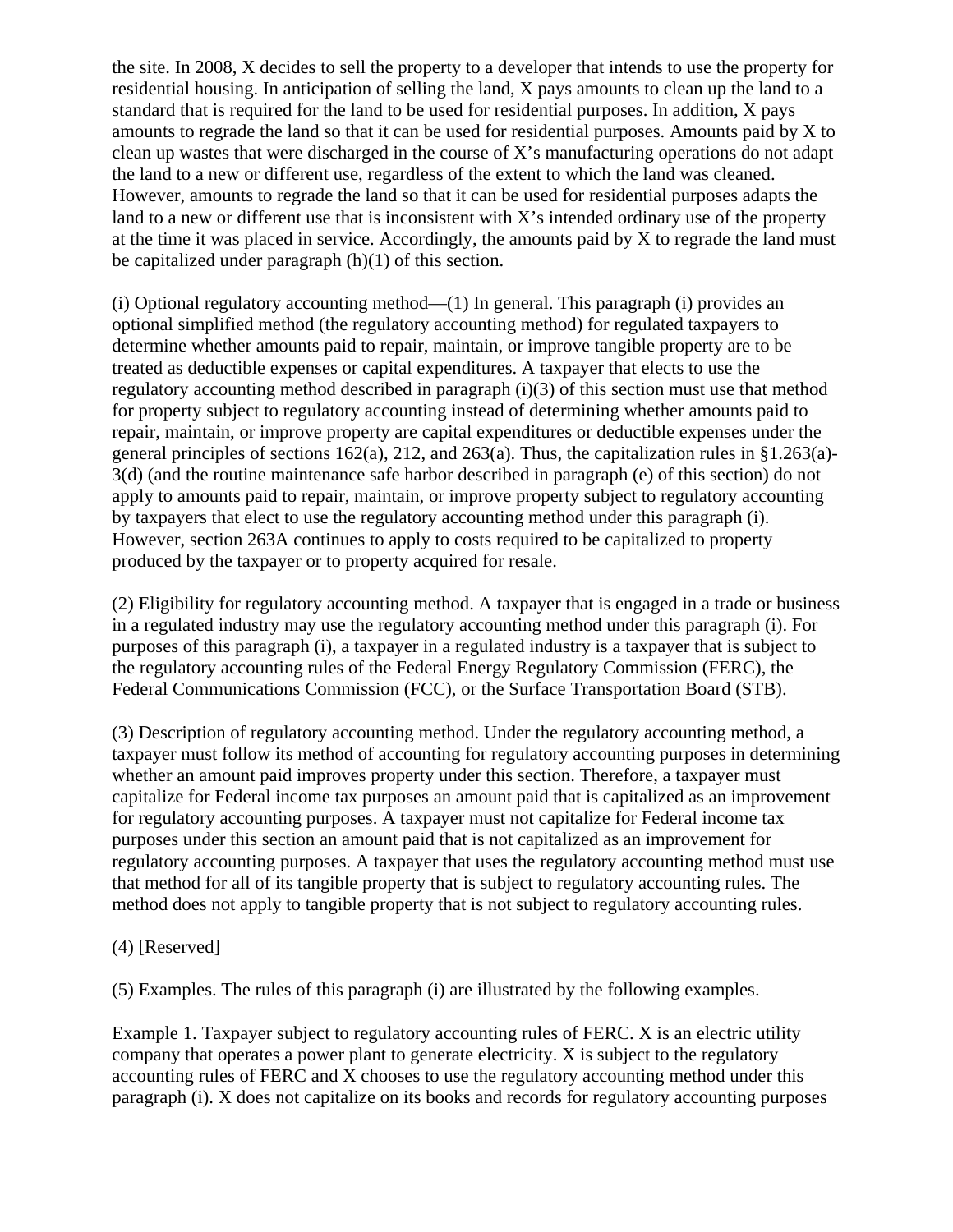the cost of repairs made to its turbines. Under the regulatory accounting method, X must not capitalize for Federal income tax purposes amounts paid for repairs made to its turbines.

Example 2. Taxpayer not subject to regulatory accounting rules of FERC. X is an electric utility company that operates a power plant to generate electricity. X previously was subject to the regulatory accounting rules of FERC but, for various reasons, X is no longer required to use FERC's regulatory accounting rules. X cannot use the regulatory accounting method provided in this paragraph (i).

Example 3. Taxpayer subject to regulatory accounting rules of FCC. X is a telecommunications company that is subject to the regulatory accounting rules of the FCC. X chooses to use the regulatory accounting method under this paragraph (i). The assets of X include a telephone central office switching center, which contains numerous switches and various switching equipment. X capitalizes on its books and records for regulatory accounting purposes the cost of replacing each switch. Under the regulatory accounting method, X is required to capitalize for Federal income tax purposes amounts paid to replace each switch.

Example 4. Taxpayer subject to regulatory accounting rules of STB. X is a Class I railroad that is subject to the regulatory accounting rules of the STB. X chooses to use the regulatory accounting method under this paragraph (i). X capitalizes on its books and records for regulatory accounting purposes the cost of locomotive rebuilds. Under the regulatory accounting method, X is required to capitalize for Federal income tax purposes amounts paid to rebuild its locomotives.

(j) Repair allowance. A taxpayer may use a repair allowance method of accounting that is identified in published guidance in the Federal Register or in the Internal Revenue Bulletin (see §601.601(d)(2)(ii)(b) of this chapter).

(k) Treatment of capital expenditures. Amounts required to be capitalized under this section are capital expenditures and must be taken into account through a charge to capital account or basis, or in the case of property that is inventory in the hands of a taxpayer, through inclusion in inventory costs. See section 263A for the treatment of amounts referred to in this section as well as other amounts paid in connection with the production of real property and personal property, including films, sound recordings, video tapes, books, or similar properties.

(l) Recovery of capitalized amounts. Amounts that are capitalized under this section are recovered through depreciation, cost of goods sold, or by an adjustment to basis at the time the property is placed in service, sold, used, or otherwise disposed of by the taxpayer. Cost recovery is determined by the applicable Code and regulation provisions relating to the use, sale, or disposition of property.

(m) [Reserved]

(n) Effective/applicability date. The rules in this section apply to taxable years beginning on or after the date of publication of the Treasury decision adopting these rules as final regulations in the Federal Register.

Par. 9. Section 1.263A-1 is amended by adding paragraph (b)(14) as follows:

§1.263A-1 Uniform capitalization of costs.